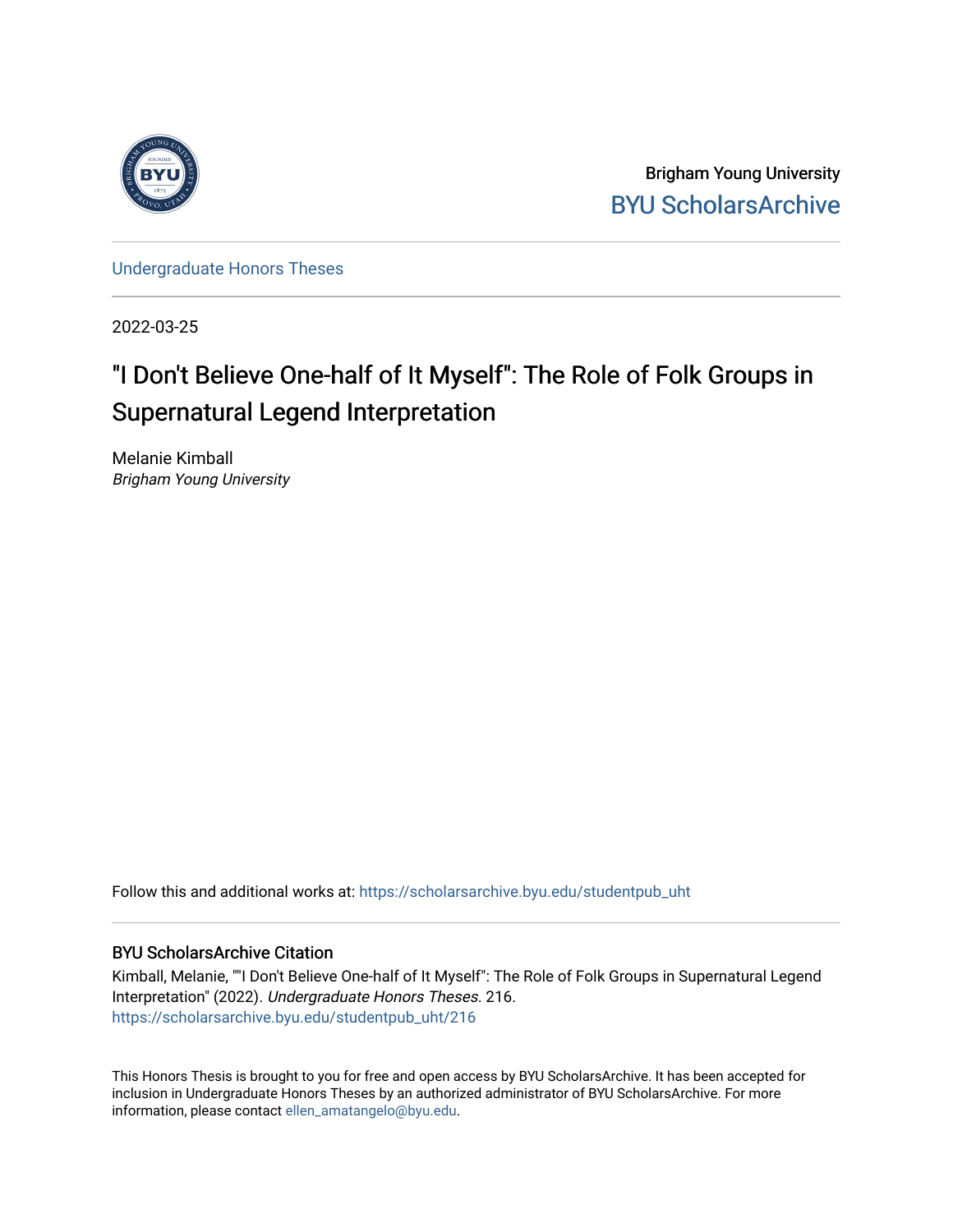Honors Thesis

# "I DON'T BELIEVE ONE-HALF OF IT MYSELF": THE INFLUENCE OF FOLK GROUPS ON SUPERNATURAL LEGEND INTERPRETATION

by Melanie Kimball

Submitted to Brigham Young University in partial fulfillment of graduation requirements for University Honors

> English Department Brigham Young University April 2022

Advisor: Eric A. Eliason

Honors Coordinator: Aaron Eastley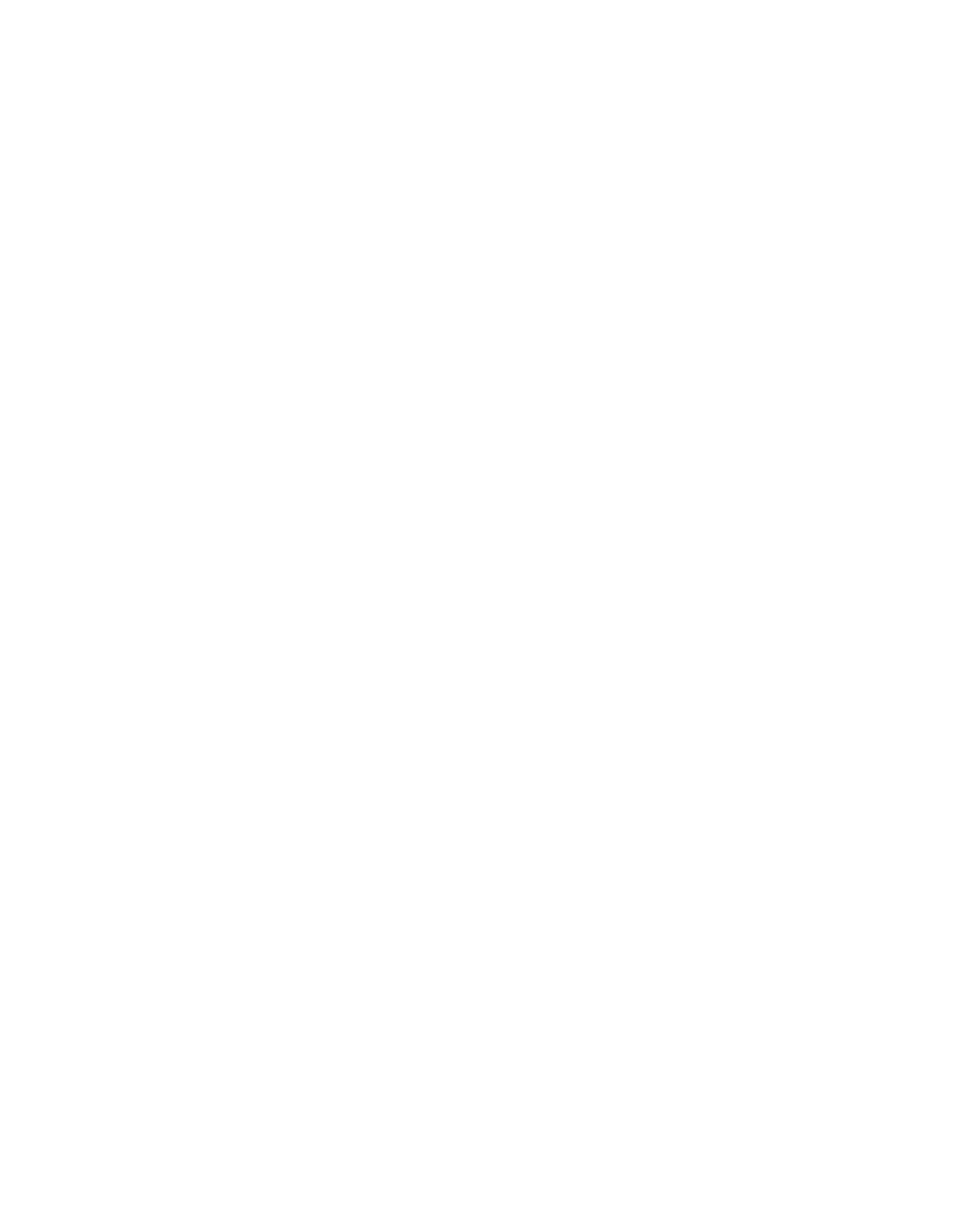#### ABSTRACT

# "I DON'T BELIEVE ONE-HALF OF IT MYSELF": THE ROLE OF FOLK GROUPS IN SUPERNATURAL LEGEND INTERPRETATION

Melanie Kimball

English Department

Bachelor of Arts

A range of interpretations can characterize supernatural legends as religious or non-religious—or somewhere in between. Religious audiences quickly categorize supernatural religious legends as such, but they hesitate when interpreting supernatural non-religious legends and supply multiple interpretations. Folk group paradigms influence these interpretations, and a variety of factors in turn influence which paradigms are used. The most important of these factors is a hierarchy of folk groups, which each individual has uniquely created and to which they refer when interpreting stories and experiences. When the most important of these folk groups fails to fully interpret a narrative, individuals will use folk groups lower in the hierarchy. Individuals can apply multiple folk groups simultaneously.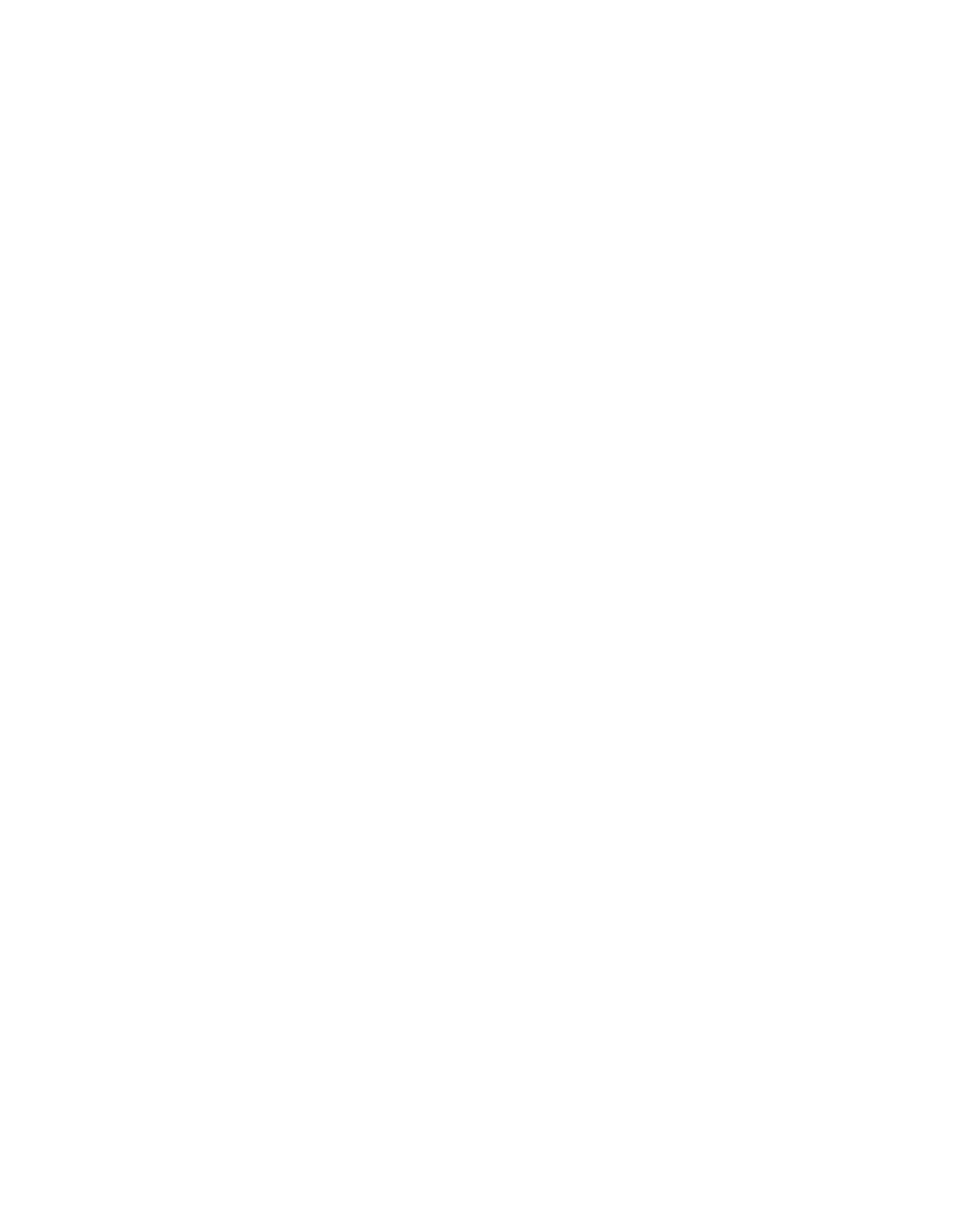#### ACKNOWLEDGMENTS

This thesis was an adventure. Those who know the story understand. The people most deserving of my thanks are, of course, my committee members. Dr. Eric Eliason served as the primary advisor for this project. He helped me choose my topic and find sources, provided feedback on drafts, and in general has been an excellent and supportive mentor during my undergrad experience.

A huge thanks goes to Dr. Christopher Blythe, my faculty reader, who was an enormous help during the revising process and who has been a great teacher, not only by encouraging me but by being willing to talk to me as though I know what I'm talking about.

I also have to thank Dr. Aaron Eastley for being an excellent teacher but more especially an excellent Honors Coordinator. He handled the tedious negotiations and scheduling when I had no idea what to do, and he provided thorough feedback on my writing. Most importantly, he actually believed that I could finish this thesis.

This acknowledgments page would not be complete without a nod to Christine Blythe, who has provided continuous support since I started studying folklore in college and who has become a good friend.

Finally, due to the nature of this thesis, I must thank everyone who was willing to talk to me, to tell me their stories and their thoughts about those stories. They use pseudonyms in this paper, but they know who they are. These people mostly consisted of my family and friends, and while they deserve recognition for their support anyways, I want them to know that I literally could not have done this without them.

iii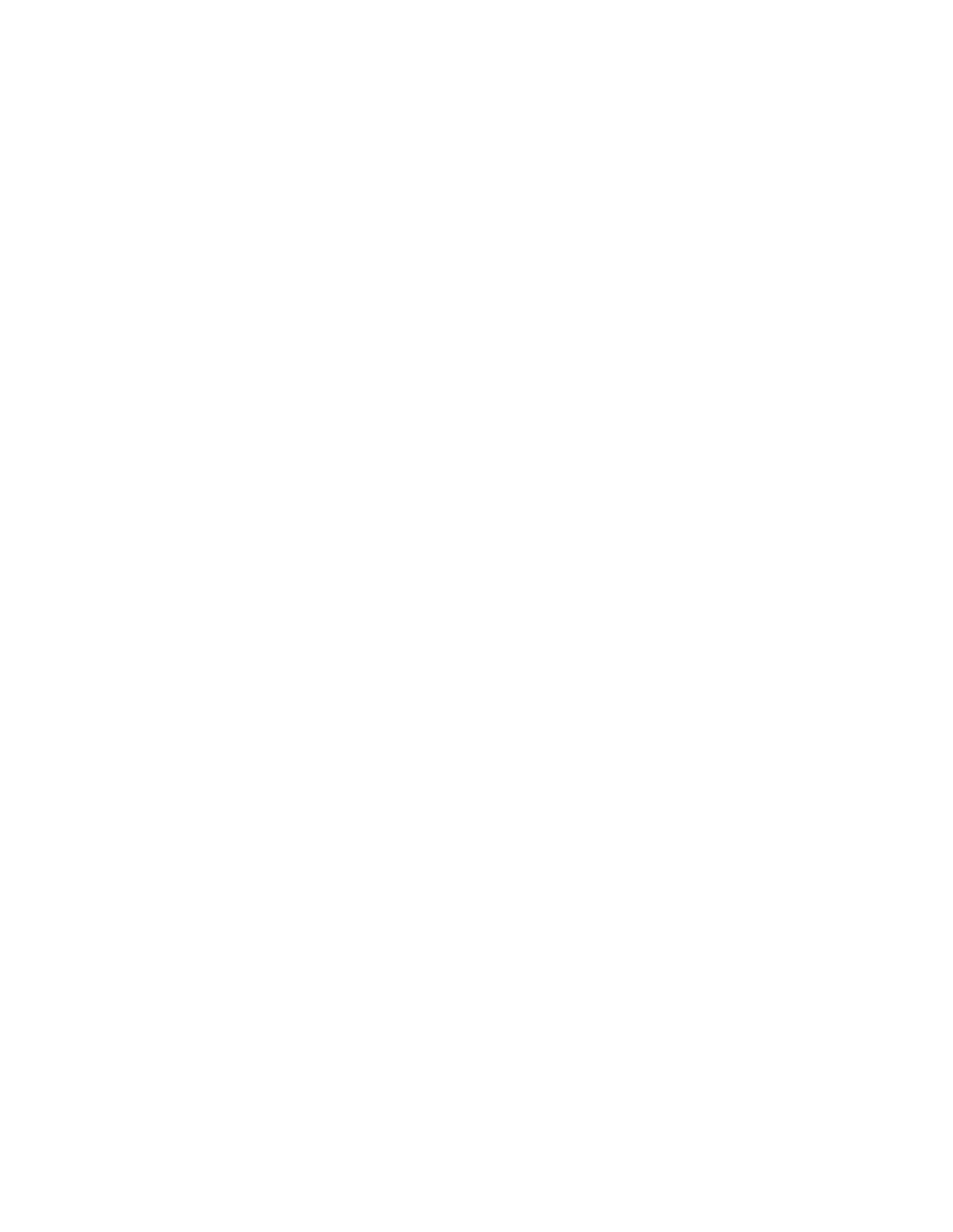# TABLE OF CONTENTS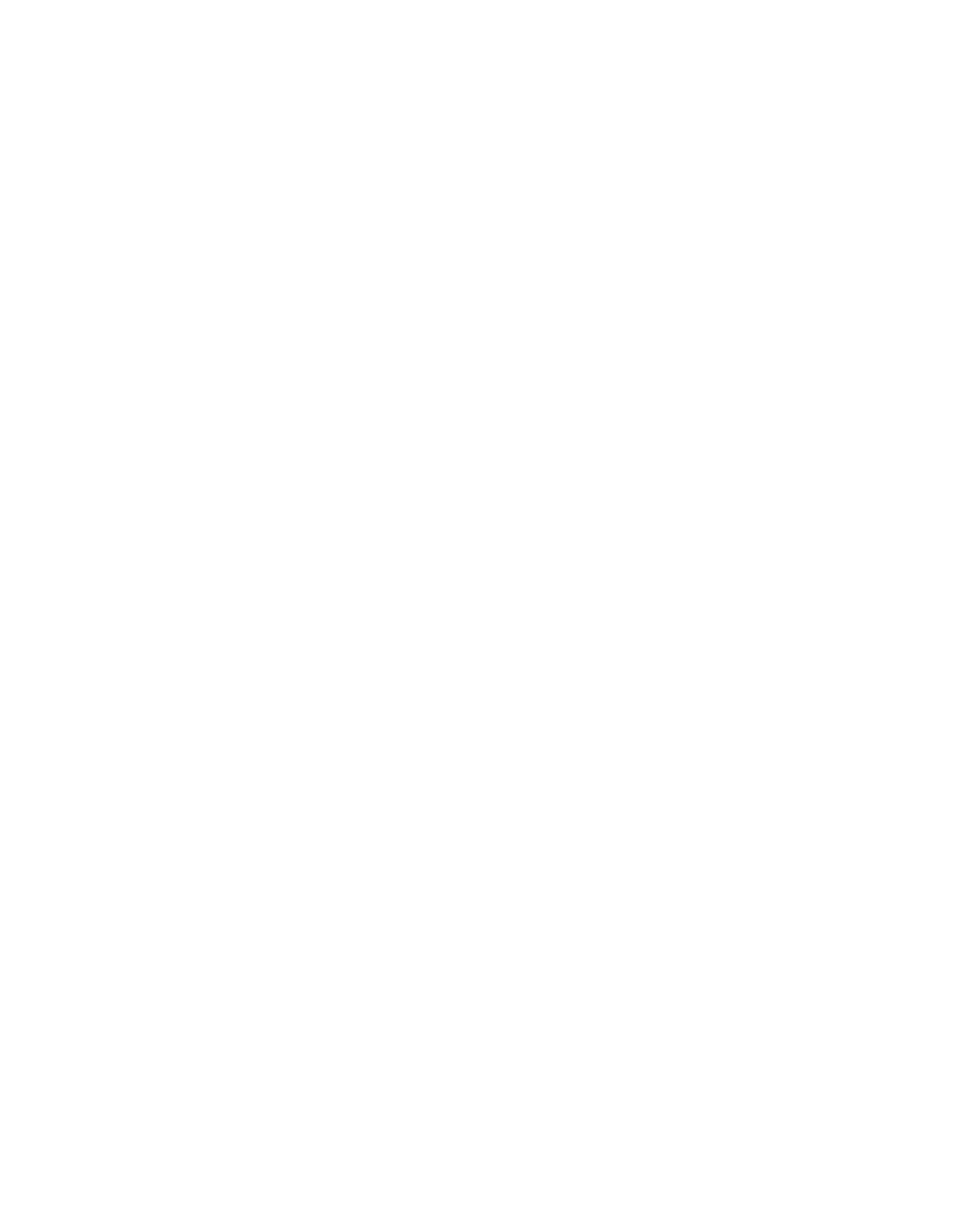#### **Introduction**

Jan Harold Brunvand said that "we are not aware of our own folklore any more than we are of the grammatical rules of our language." <sup>1</sup> The same is true of the unconscious ways we interpret our own folklore and allow our folk groups to shape our worldview. We all belong to multiple folk groups, and each folk group comes with its own perspective, which might stand alone or blend with others. People can entertain multiple belief systems simultaneously.

The purpose of this paper is to determine—or at least approximate—how and why individuals choose which folk group's paradigm they use to interpret supernatural legends. By "interpret," I mean not only whether a story is found believable—though legends and belief do go hand in hand—but also how both the performer and the audience change details within stories to accommodate their worldview or the worldview of those to whom they tell the narrative, regardless of belief. The narratives I analyzed revealed that each individual has their own hierarchy of folk groups, a set series of paradigms that allows them to interpret the world without dramatically bending important belief systems. This means that even those from similar backgrounds will not interpret a story the same way. The following narrative illustrates how individuals with similar backgrounds can still interpret stories differently.

In May 2005, a man stopped by his childhood home in Raymond, Idaho, a town that stretches itself comfortably across the fields of its valley home, population perhaps—100. The few farmhouses that straddle the main road have stood for over a century. This was an unremarkable enough visit to suit the man's tastes. He had returned

<sup>&</sup>lt;sup>1</sup> Jan Harold Brunvand, *The Vanishing Hitchhiker* (New York: W.W. Norton & Company, 1981) 1.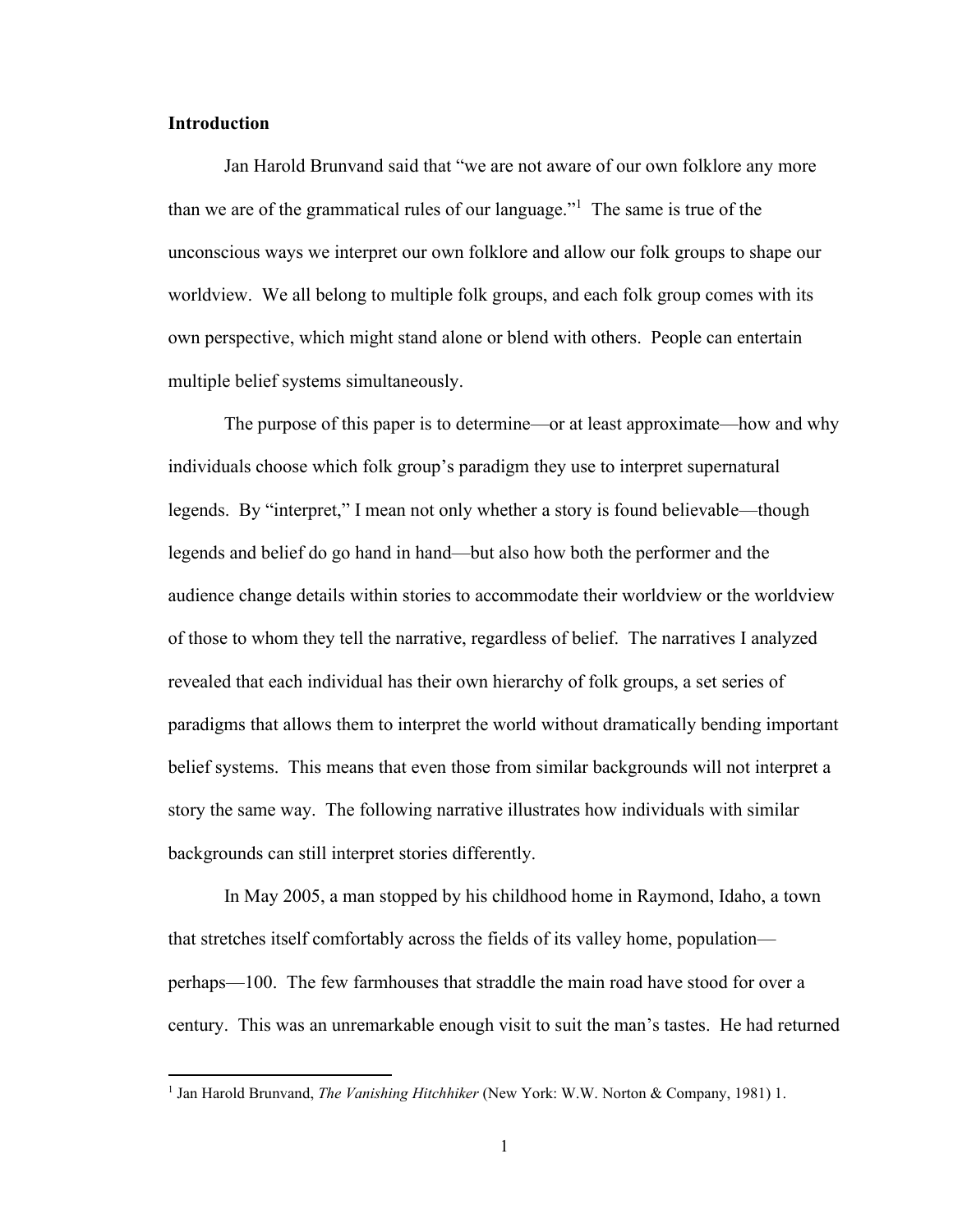for sentimental and not sensational reasons. However, his journey home—detailed in a letter written to his brother—was not devoid of sensationalism. He describes stopping at a coffee shop in Montpelier, Idaho on his way back to Utah. While there, he converses with an older woman who informs him that her daughter lives in Raymond—that, in fact, her daughter is the very woman who lives in his old house.

"You know that house is haunted," she says. "I don't like to talk about it because people think I'm nuts."

The woman will not stop talking about it, telling him that the ghost's name is Caroline and that she occasionally comes out of the old pantry or walks through the kitchen. The man patiently listens to the details before moving on. He shows little concern for the ghost in the house—though it should have garnered his attention, as his mother's name was Caroline.<sup>2</sup>

The brother who received the letter paid more interest in the story, as did the man's niece, Camille, who shared the story and her reception of it with me. She explained that her uncle "was a psychiatrist, a medical doctor, and he was very pragmatic, and he wasn't a religious person." When Camille discussed the story with her sister, her sister believed the house had "captured part of [Caroline's] energy, and it manifests itself from time to time." Camille herself viewed the haunting through a religious lens and discounted that it was her grandmother's spirit appearing in the house because her understanding of the afterlife did not account for such a random visitation.<sup>3</sup>

<sup>2</sup> Camille. Personal conversation. 15 January 2022.

<sup>3</sup> Camille. Personal conversation. 15 January 2022.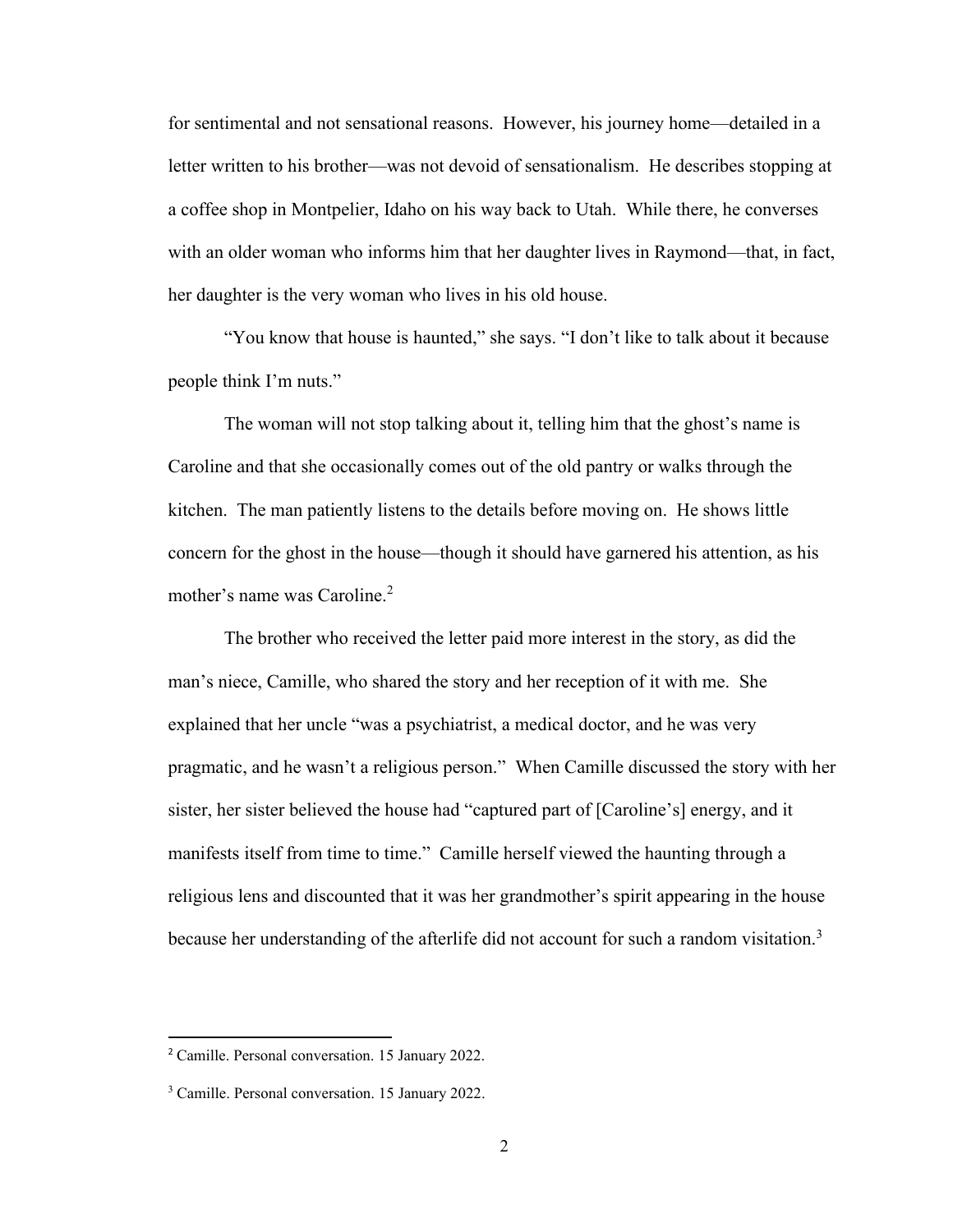The narrative presents multiple interpretations of the supposed haunting. For some, "Caroline" was a ghost, while for others, she was a fabricated story or a mere echo of someone's energy left in the house long after they had departed it. Others could only understand the supposed haunting through a religious lens. Camille, her sister, and her uncle came from a similar background, yet all three interpreted the story in different ways. The background of the woman living in the old house and her mother are unknown, but the two of them together offered a fourth interpretation. Each individual posited their own interpretation of the story, suggesting that each individual had a folk group paradigm that was more important to them than others. Should one of them tell the story of the Raymond ghost, as Camille did for me, their personal interpretation would influence the performance—and the audience's own folk groups would in turn influence the way they received the story.

While legends sit in a vague area of interpretation and belief, supernatural legends in particular are susceptible to changing meanings.<sup>4</sup> Terms native to one group, such as "spiritual prompting" or "possession," can be interpreted entirely differently by another—a "gut feeling," a "coincidence," or a "mental illness." These attitudes or interpretations are constantly on display during a performance and influence the narrative, both how the performer tells the story and how the audience interprets it. Linda Dégh states that "attitude toward belief is the essence of the [legend] genre" and that "legend contextualises and interprets belief." 5 She also observes that "tellers state,

<sup>4</sup> Bill Ellis, *Aliens, Ghosts, and Cults* (Jackson: Mississippi UP, 2001).

Linda Dégh, "What is a Belief Legend?" *Folklore* 107 (1996): online, *EBSCOHost*. doi.org/10.1080/0015587X.1996.9715912.

Gillian Bennett, *Alas, Poor Ghost!* (Logan: Utah State UP, 1999).

 $5$  1996, 33-4.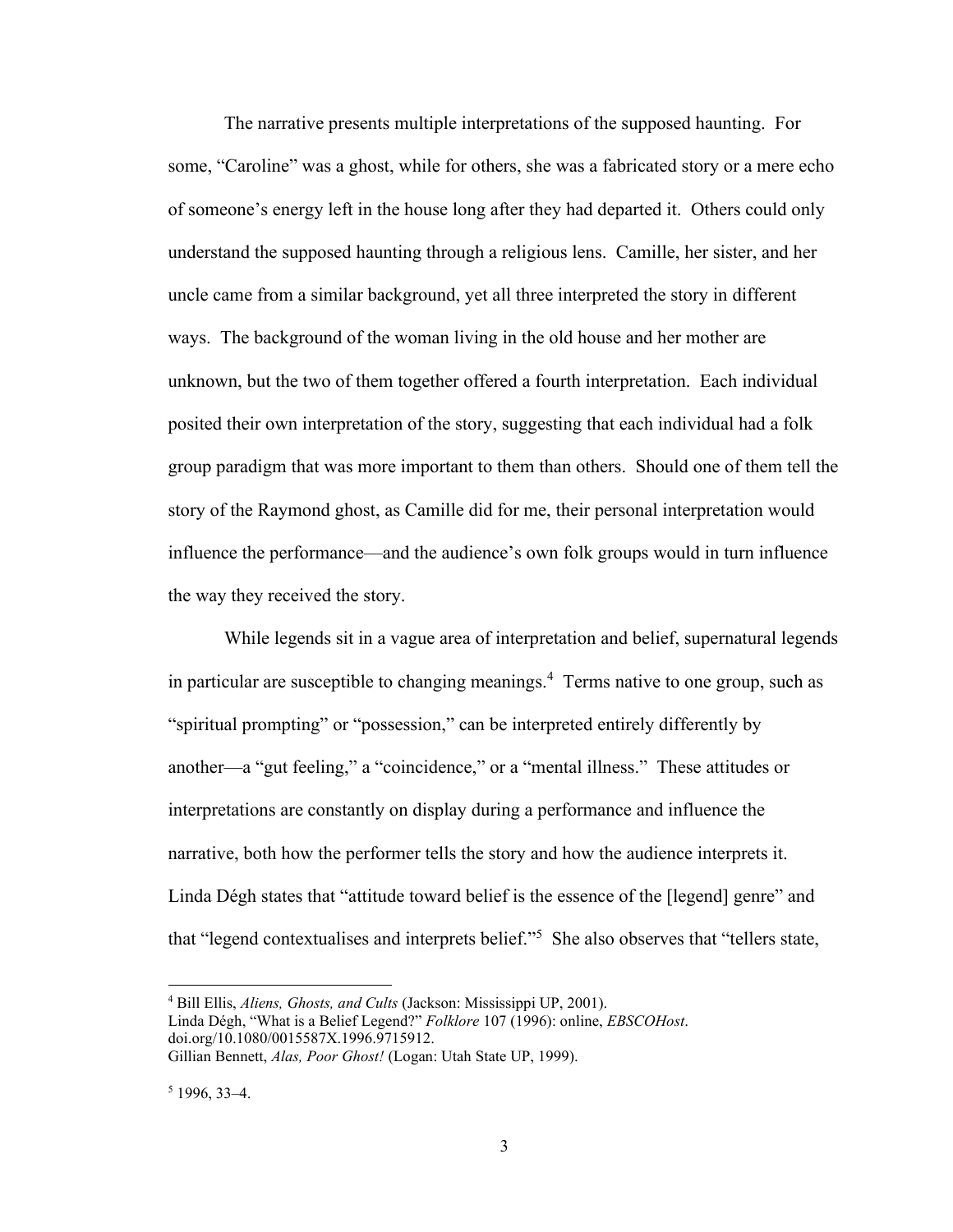explain, interpret or at least imply their personal attitude toward … the legend they tell. …[Variants] may likewise be developed differently, depending on diverse interpretations of similar extranormal experiences of individual tellers." 6 One's interpretation of a legend is inherent in the legend itself and in turn influences the telling and reception of the legend. But even a single individual can have differing interpretations of a story— "belief is fluctuating, hesitant and selective, not consistent or absolute."<sup>7</sup>

The accessibility of multiple belief systems to an individual allows one to adjust their perspectives of a story and remain open to its verity without feeling as though the story is challenging their core beliefs. A range of interpretations to pick and choose from provides one with a "sense of agency within their own worldview" and the ability to comprehend a complex world. $8$  Legend-tellings "[draw] upon the deep cultural matrix within [individuals]" to elicit a multitude of interpretations.<sup>9</sup>

Folklorists have examined how performers adjust a narrative according to an audience's expected reactions;<sup>10</sup> so too have they observed the ways performers tell

<sup>10</sup> Ellis, 2001.

<sup>6</sup> 1996, 33.

<sup>7</sup> Dégh, 1996, 39.

<sup>8</sup> Vivian Asimos, "Everything is True Here, Even if it Isn't: the performance of belief online." *Journal of the British Association for the Study of Religions* 22 (2020): 52, online, *JBASR*. doi.org/10.18792/jbasr.v22i0.46.

<sup>9</sup> Roger D. Abrahams, "Folklore and Literature as Performance." *Journal of the Folklore Institute* 9.2 (1972): 78, online, *JSTOR*. www.jstor.org/stable/3814159.

Komatsu Kazuhiko, *An Introduction to Yokai Culture: Monsters, Ghosts, and Outsiders in Japanese History* (Japan: Japan Publishing Industry Foundation for Culture, 2017).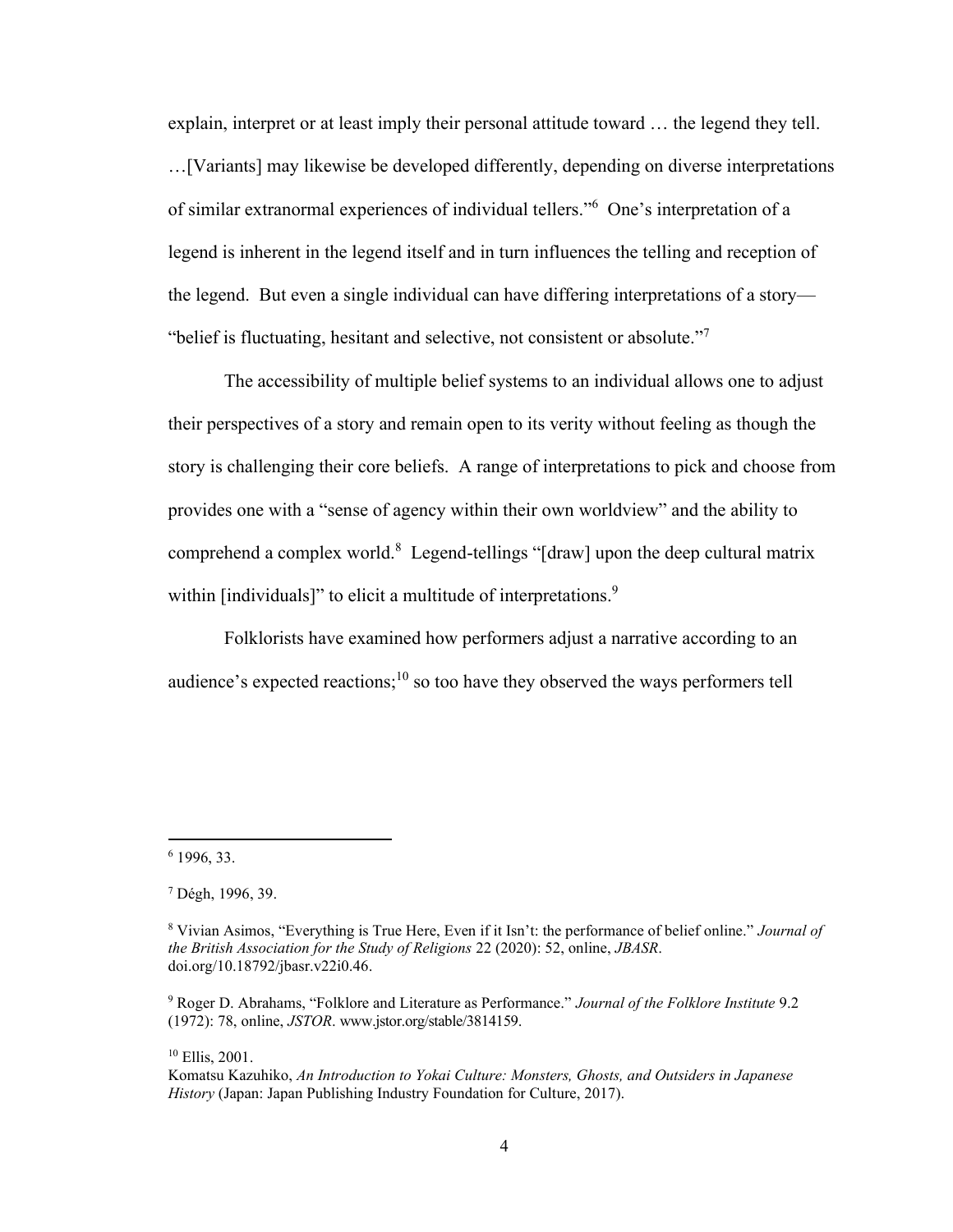stories to have special meaning for a group defined by gender, age, occupation, religion, or nationality without appearing offensive to those outside the group.<sup>11</sup>

We know that folk groups have bearing in the ways narratives are performed and received, but there's still uncertainty regarding how individuals select which folk groups' lens they use to interpret a narrative—how they navigate Iwasaka and Toelken's "constellation of related beliefs and cultural traditions,"<sup>12</sup> not to mention Hufford's experience-centered hypothesis, in which individuals might interpret an event as supernatural even if they have no folk group to provide a framework for understanding  $it<sup>13</sup>$ . This thesis examines multiple narratives and the conversations surrounding them to better understand folk groups' role in interpretation.

#### **Methods**

The stories I collected for this thesis came from conversations I had with friends and family members and from material located in the William A. Wilson Folklore Archives at Brigham Young University. All contributors are Americans living in the Mountain West, and all are members of or familiar with The Church of Jesus Christ of Latter-day Saints. Conversations were recorded by phone and later transcribed; I have edited out words and details I deemed unnecessary to understand the story. I use pseudonyms to refer to all individuals whom I personally consulted for this project.

<sup>&</sup>lt;sup>11</sup> Joan N. Radner and Susan S. Lanser, "The Feminist Voice: Strategies of Coding in Folklore and Literature." *Journal of American Folklore* 100.398 (1987): online, *JSTOR*. www.jstor.org/stable/540901. Ellis, 2001.

<sup>12</sup> Michiko Iwasaka and Barre Toelken, *Ghost and the Japanese: Cultural Experience in Japanese Death Legends* (Logan: Utah State UP, 1994) 44.

<sup>13</sup> David Hufford, *The Terror that Comes in the Night* (Pennsylvania: Philadelphia UP, 1982).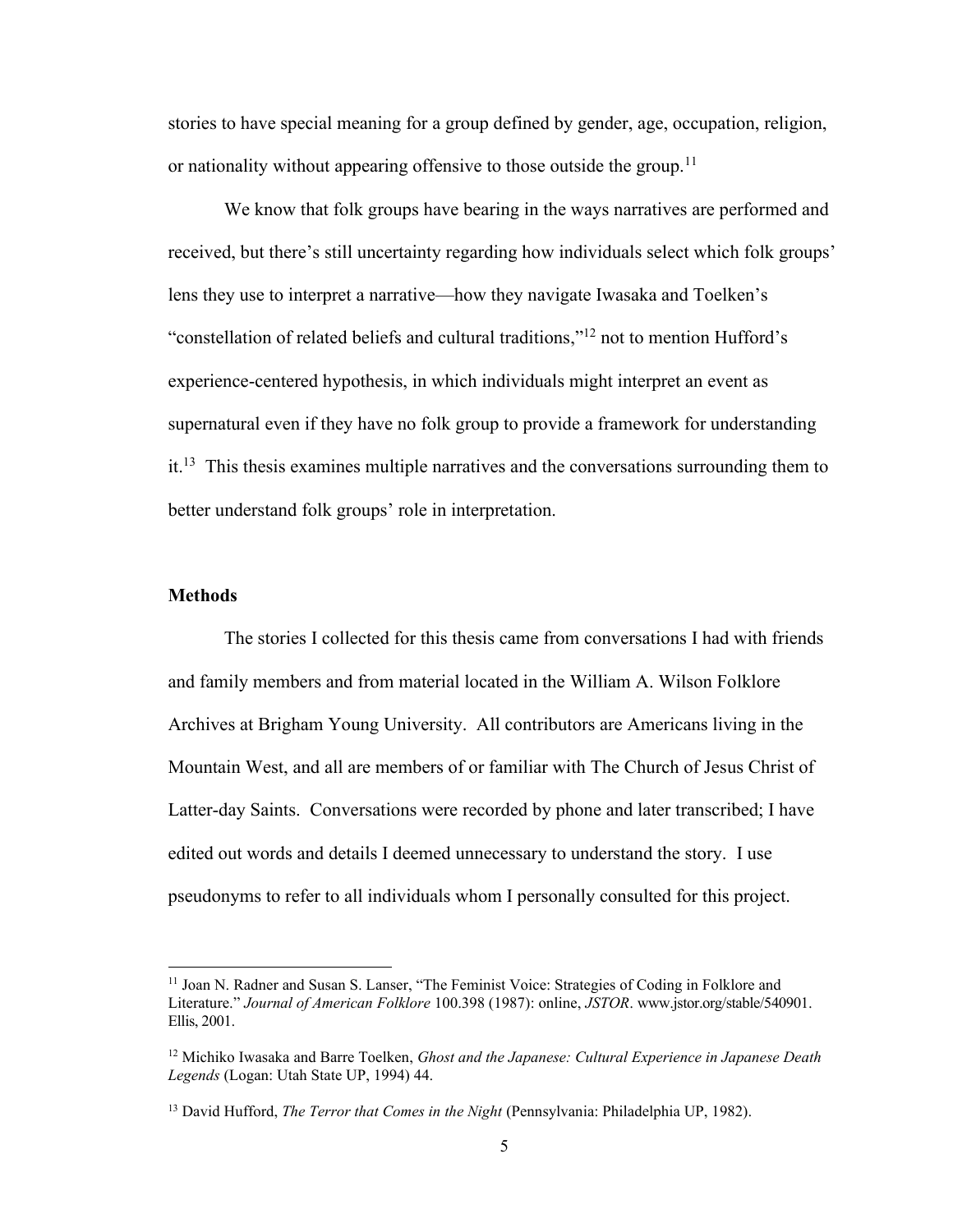I reference two major legend genres, supernatural religious legends and

supernatural non-religious legends, as categorized by the Wilson Archives. Examples of supernatural religious legends include dreams, visions, premonitions, and appearances of supernatural beings such as angels. Supernatural non-religious legends include stories of ghosts, aliens, witches, and supernatural creatures such as Sasquatch or shapeshifters. In addition to these two genres, contributors volunteered memorates, or personal experience narratives with a supernatural aspect. As legends stand in a gray area of plausibility, and supernatural legends in particular require explanation and contextualization, they serve well as examples for examining the role of folk groups in interpretation.

I intended to collect solely supernatural non-religious legends, though the nature of folk groups and legends means that genres shift according to interpretation. The boundary between supernatural religious and supernatural non-religious legends is permeable and vague, depending on the folk group(s) applied in analysis. There are gray areas in identification that depend solely on how one interprets a legend. An individual can interpret a story about a haunting as a ghost or a demon, and the individual's differing paradigms affects their understanding of such phenomena. A non-religious legend can therefore become religious.

Parallel to the discovery that interpretation affects genre categorization was the observation that a religious audience had no trouble interpreting a supernatural religious legend through a religious paradigm, even if the story originated in a religion different from the listeners'. Supernatural non-religious narratives, in contrast, did not produce such an initial knee-jerk reaction; tellers and listeners adopted a more rational approach. Whether hearing the legend or experiencing the event first-hand, people logically

6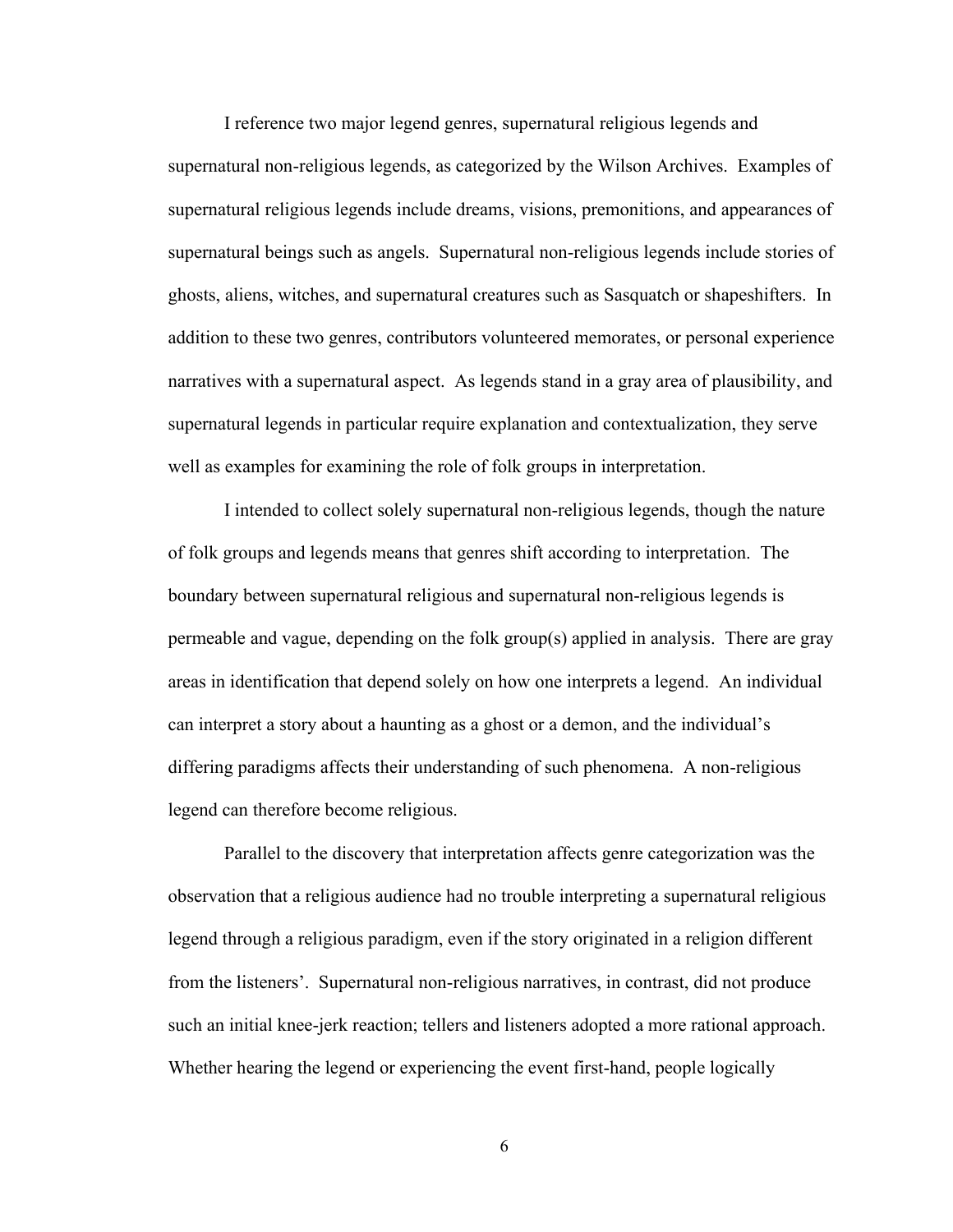considered multiple perspectives before settling on one that made the most sense, even if that conclusion still perceived the event as supernatural. Alongside this, the worldviews themselves were at times indistinct and mingled with others; people naturally combine differing schools of thoughts and beliefs.

My final observation culminates in what I like to call the "multivariate theory of interpretation." Individuals *do* have their own hierarchy of folk groups, but they don't apply those folk groups uniformly. Instead, multiple factors influence how an individual selects a paradigm and interprets legends. This makes it difficult to predict a set pattern of interpretation, even for a single individual. I've determined that the hierarchy of folk groups is the most important factor, though much smaller factors such as the intention behind a narrative's telling can influence how people interpret legends.

I'll provide a summary of the above observations: legend genres have vague boundaries according to the performer's and audience's interpretations; the paradigms of the folk groups to which each individual belongs influences their interpretations, with each individual having a certain hierarchy of paradigms; in addition to this hierarchy, various factors affect legend interpretations.

I've centered my thesis around ten narratives and the conversations surrounding them. I organized the narratives on a scale from religious to non-religious according to performer and audience interpretations, with topics ranging from spiritual experiences to hauntings to skinwalkers. As the nature of the narratives grow increasingly more nonreligious, the audience offers a broader range of explanations for events, and more folk groups are applied to the interpretation.

7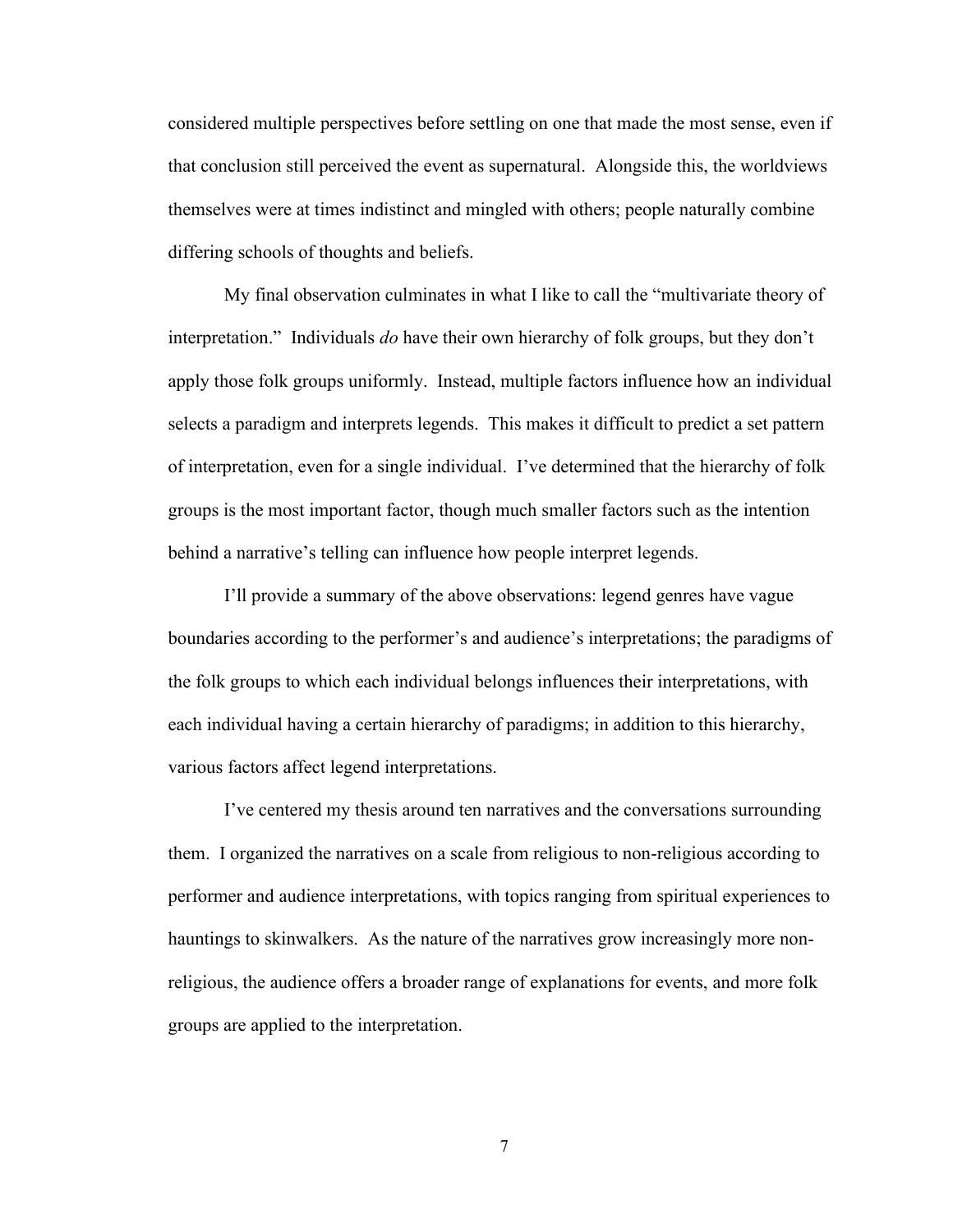#### **Supernatural Religious Legends**

The performer and the audience, all members of the same family, only ever examined the following three narratives through a religious lens, though the family examined the credibility of both the performer and the narratives themselves through similar stories told within the family. Both family lore and folk beliefs thus played a role in the interpretations of the stories. The teller of the first story, Camille, a middle-aged Caucasian woman, recounts the tale of a woman she met many years ago who had a spiritual experience.

#### *Narrative 1*

Camille: This was a story that was told to me by a woman in the last area on my mission in southern Spain. She was a member and had been a member for several years, and she was probably in her 60s […] when I knew her. And she had said that many, many years ago, before there were really any missionaries in Spain and she knew nothing about the Church in the area where she was living, she was walking down the street, and a person came up to her. [They] just kind of stopped by her and reached out and handed her this folder. And she took it—and I don't think the person said anything to her—but she took it, and the person just walked away and was just gone. And it was a Joseph Smith pamphlet. And she read that and had a testimony right away that he was a prophet. And she had to go into Barcelona to find someone to teach her about the gospel. It took her a while to find missionaries—and I think she actually ended up writing to the Church address on the back of the pamphlet. [She] says, "I have no idea who that was, why they would give that to me." So, I think that was definitely…

Lyn: The rough equivalent of a Three Nephite encounter.

Camille: Yeah. And she always wondered if it *was* somebody like that, you know, an angel or someone because she *did* have an interest in finding out something new about... she was kind of searching for some answers.<sup>14</sup>

<sup>&</sup>lt;sup>14</sup> Camille. Personal conversation. 31 October 2021.

Lyn. Personal conversation. 31 October 2021.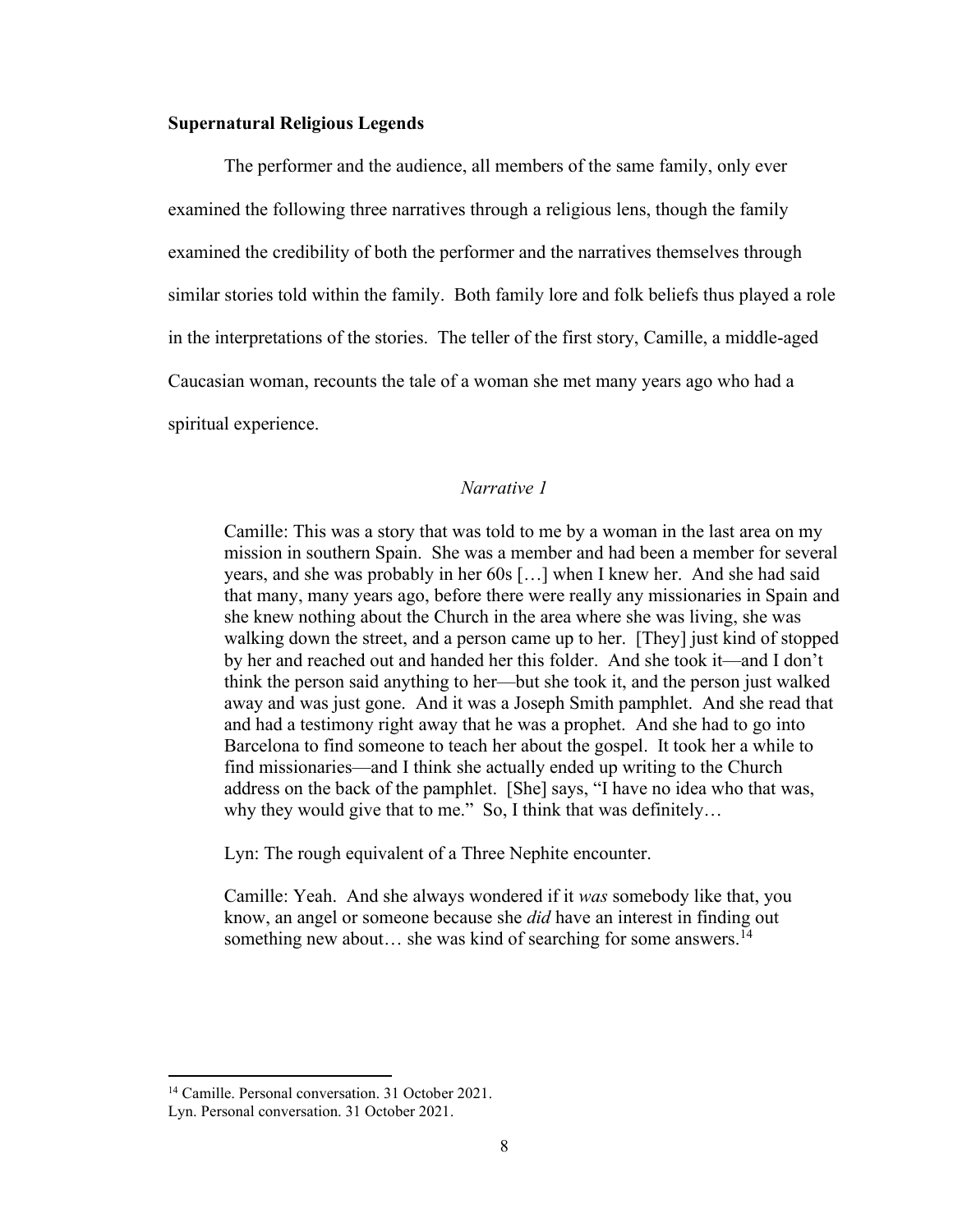This story is replete with emic terms, though the gist of the beliefs and interpretations involved should be somewhat obvious, even to someone from outside the Latter-day Saint folk group. Camille served a religious proselytizing mission in southern Spain, and in the process met a woman—also a member of Camille's church—who had a remarkable conversion experience. An individual had handed her a pamphlet years before detailing the beliefs of the Latter-day Saint church, particularly concerning its founder, Joseph Smith, whom Latter-day Saints regard as a prophet, or spokesperson chosen by God. The woman viewed the mysterious individual—who abruptly disappeared after the delivery of the pamphlet—as an angel. Camille's husband Lyn interprets the individual as one of the Three Nephites, a trio of Native Americans who, according to Latter-day Saint folk belief, were granted immortality by Christ so they might wander the earth helping souls find God, and who are reported to appear and disappear suddenly.

Because all members of the audience present were also members of The Church of Jesus Christ of Latter-day Saints, Camille admitted that she felt no need to adjust the story to accommodate alternate views, and no one in the audience presented a nonreligious interpretation of the narrative. All believed it to be true, and, as Lyn's remark makes obvious, all reached their own conclusion that the woman's conversion could only have religiously supernatural connotations, shaped by their place in a religious folk group.

Although the story was swimming with insider terms and understanding, I found that many members—I hesitate to generalize for all Latter-day Saints—view stories such as the above and stories occurring in a similar vein—namely, lower context ones

9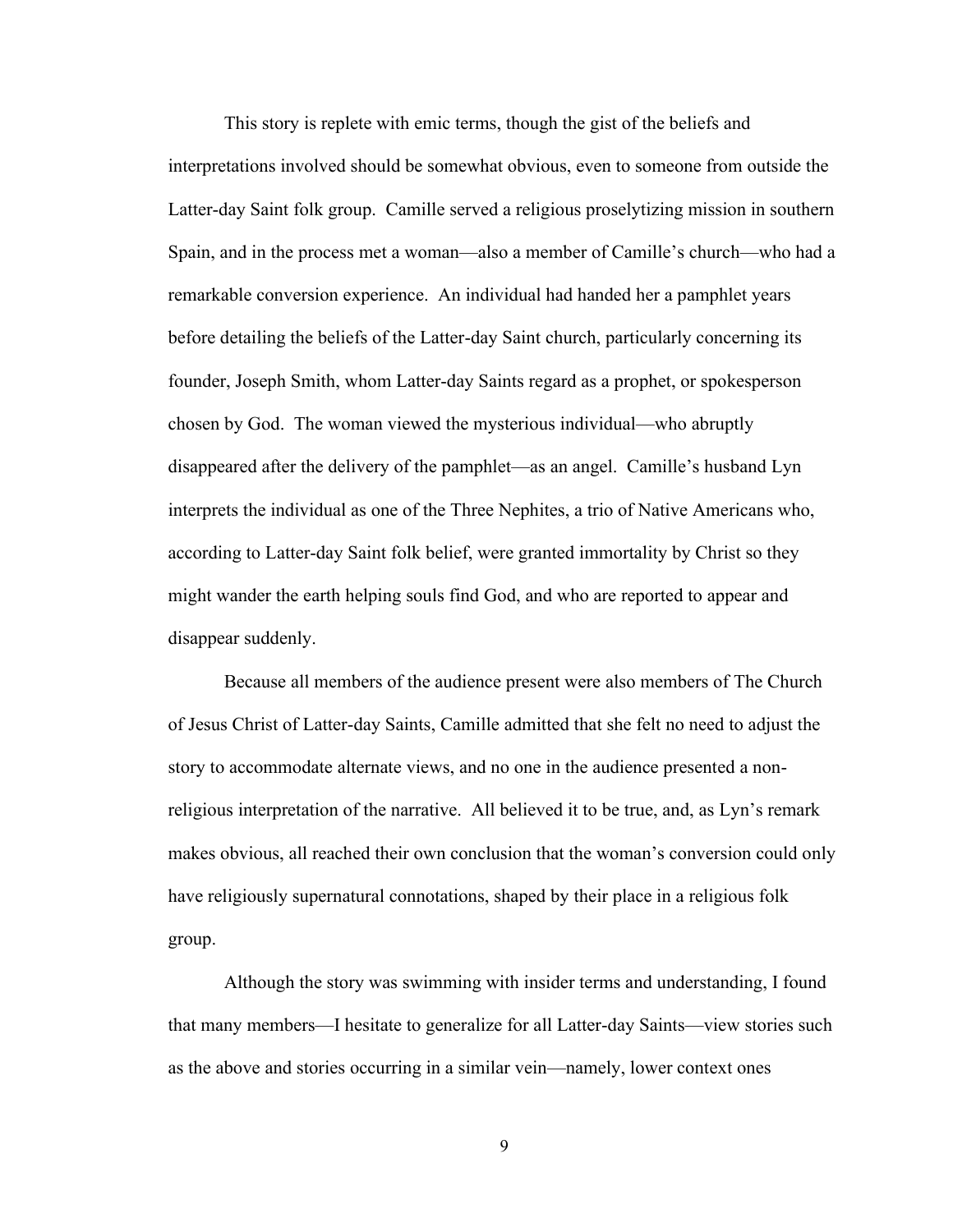involving impressions or "promptings"—as simple enough to excuse the necessity for adaptation or excessive explanation to non-members. After sharing a personal experience narrative involving an impression to avoid walking through a dark alley, also from her proselytizing mission in Spain, Camille said she wouldn't adjust the story should she tell it to a non-member. Camille herself believes that she received a personal revelation and the Holy Spirit warned her of danger, but "it's a fairly simplistic story. There wasn't a whole lot of detail ... [she thinks she] would explain it the exact same way as being a personal revelation."<sup>15</sup>

We learn from the above narrative and commentary that the presence of contrary folk groups within the audience doesn't automatically necessitate a change in the telling of the narrative. Members of one group might believe that the story is so obvious that it has only one interpretation, or that the interpretation is low context enough to be understood by outsiders. The audience's folk groups don't always influence the telling of a story, though the performer's folk groups weigh heavily on how they share the story.

The next example, which Camille also shared, concerns the appearance of a dead relative. Again, the Latter-day Saint folk group influences this story, particularly the folk belief that ancestors and deceased relatives are deeply concerned with their living family and occasionally find ways to communicate to them. The audience members, consisting of Camille's family, find themselves drawing from lore within the family to supplement their religious interpretation of the events within the story.

#### *Narrative 2*

Camille: This was told to me by my cousin [Steven], and I think I've probably told you this one before. […] Steven was only a year older than I am. […]

<sup>15</sup> Camille. Personal conversation. 31 October 2021.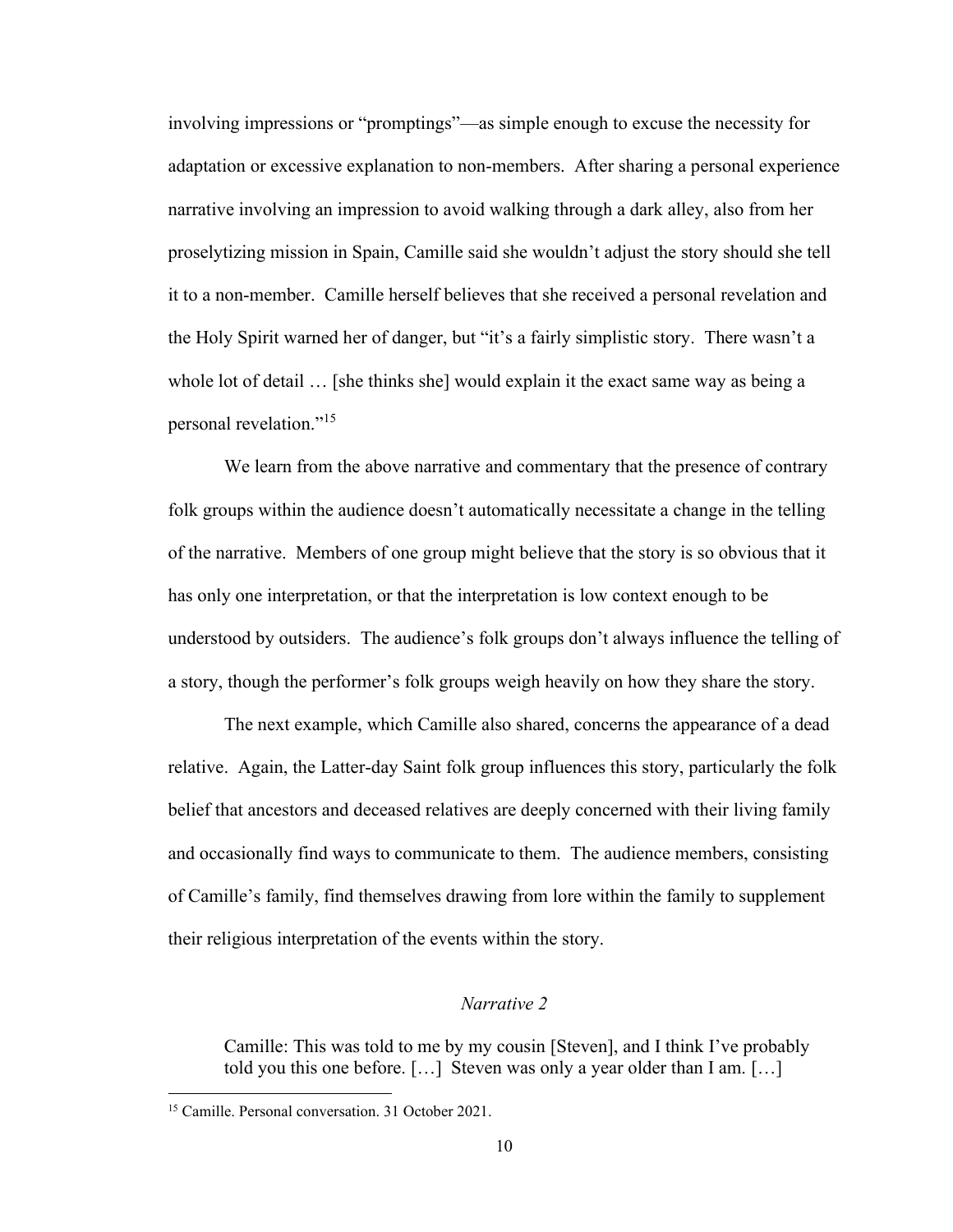Steven's father, [Gordon], made some mistakes in his life. Some of them were really big mistakes. He made some mistakes back in… I believe it was the 70s and ended up getting himself convicted of a felony and ended up being excommunicated from the Church. […] And this was a horrible shock, not only to his family—you know, his spouse and his three sons—but it was a horrible embarrassment to all of his siblings, and 'cause he had a fairly large extended family. And it was quite shocking and embarrassing. But anyway, so, everybody was pretty worried about this. And I don't know if Steven was more worried about what was going to happen than anybody else. […] One night, Steven was laying in bed in his room, and he woke up, […] and our [Grandpa] was standing at the foot of his bed. Now, Grandpa had been dead for many years at this point. Grandpa was standing at the foot of his bed, and Steven said he looked perfectly normal, like he remembered Grandpa looking. And Steven said he wasn't afraid or anything, you know. Grandpa was just standing there, looking like Grandpa, at the foot of his bed, and Grandpa told Steven that everything was going to be okay and that he shouldn't worry, but he needed to tell his father that his father needed to shape up, and he needed to do certain things, and he told Steven what to tell his dad and gave him this message. And he said, well, that he [Grandpa] couldn't reach his [Steven's] father. He couldn't talk to him himself, and that's why he was coming to Steven, because evidently Uncle Gordon was not in a frame of mind to receive a heavenly visit from his dad. […] And, as Steven told it to me, this was not a dream. It wasn't like he dreamt Grandpa came to him. He actually woke up, and Grandpa was there in his bedroom and talked to him for a while. And I don't remember him ever saying how Grandpa left, or if Steven just fell back asleep and he left. I don't remember how the visitation ended.<sup>16</sup>

Again, there are insider terms and folk beliefs reflected in this story of Grandpa appearing to Steven that the family felt would not need explanation for an outsider. This narrative contains fewer folk group-specific terms that an outsider would be unfamiliar with, perhaps because the concept of a dead relative visiting a descendant to offer advice or comfort is not unusual in other folk groups.

Unlike Camille's first narrative about the woman receiving the church pamphlet, which the audience seemed to view singly through a religious lens, Camille's family interpreted this second narrative through several contexts. There were obvious religious elements; however, one listener added, "It was basically *A Christmas Carol*," bringing in

<sup>&</sup>lt;sup>16</sup> Camille. Personal conversation. 15 January 2022.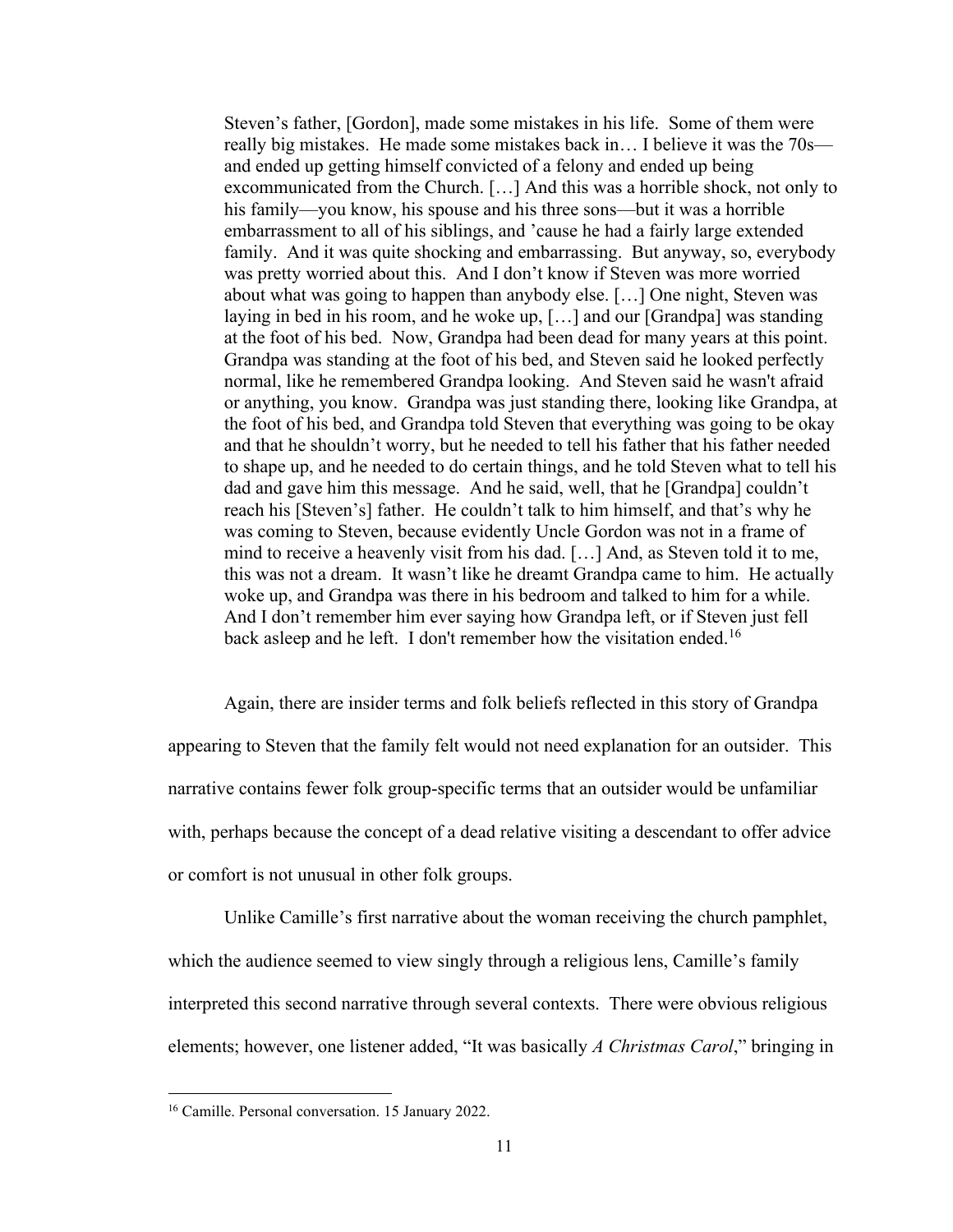a Western popular culture perspective, and another introduced a kernel narrative from a different side of the family, remarking, "I think it sounds like the story of Heber C. appearing to David Patten Kimball. Except I feel like David Patten Kimball was in the same position as Uncle Gordon, and Heber C. still popped up there."<sup>17</sup>

The family used their lore as a lens to understand Camille's narrative, though the family was unsure if the Kimball story supported the validity of Steven's experience, as "Heber C." managed to appear to a wayward son who wasn't in the right mindset, while Grandpa had to appear to Steven in place of Gordon. This is perhaps a good example of folk group paradigms influencing an interpretation without concern for believability: the family could comprehend the story better in light of a similar story, but the discrepancies between the two didn't cause them to doubt either one, and they backed up these discrepancies with a combination of their familial and religious folk beliefs:

Lyn: It's plausible to me.

Buddy: Yeah, I think it's totally possible that it happened.

Lyn: I think many of the so-called "angels" that come back to visit us [...] are our ancestors.

Camille: Our family members who are […] concerned with what's going to happen to the family or to us. Yeah, I think that's true.<sup>18</sup>

As the next narrative reveals, family and religion lore can also contradict one another and throw doubt over the verity of a story. Lyn, a middle-aged Caucasian man,

<sup>&</sup>lt;sup>17</sup> Lorraine. Personal conversation. 15 January 2022.

<sup>18</sup> Camille. Personal conversation. 15 January 2022. Lyn. Personal conversation. 15 January 2022.

Buddy. Personal conversation. 15 January 2022.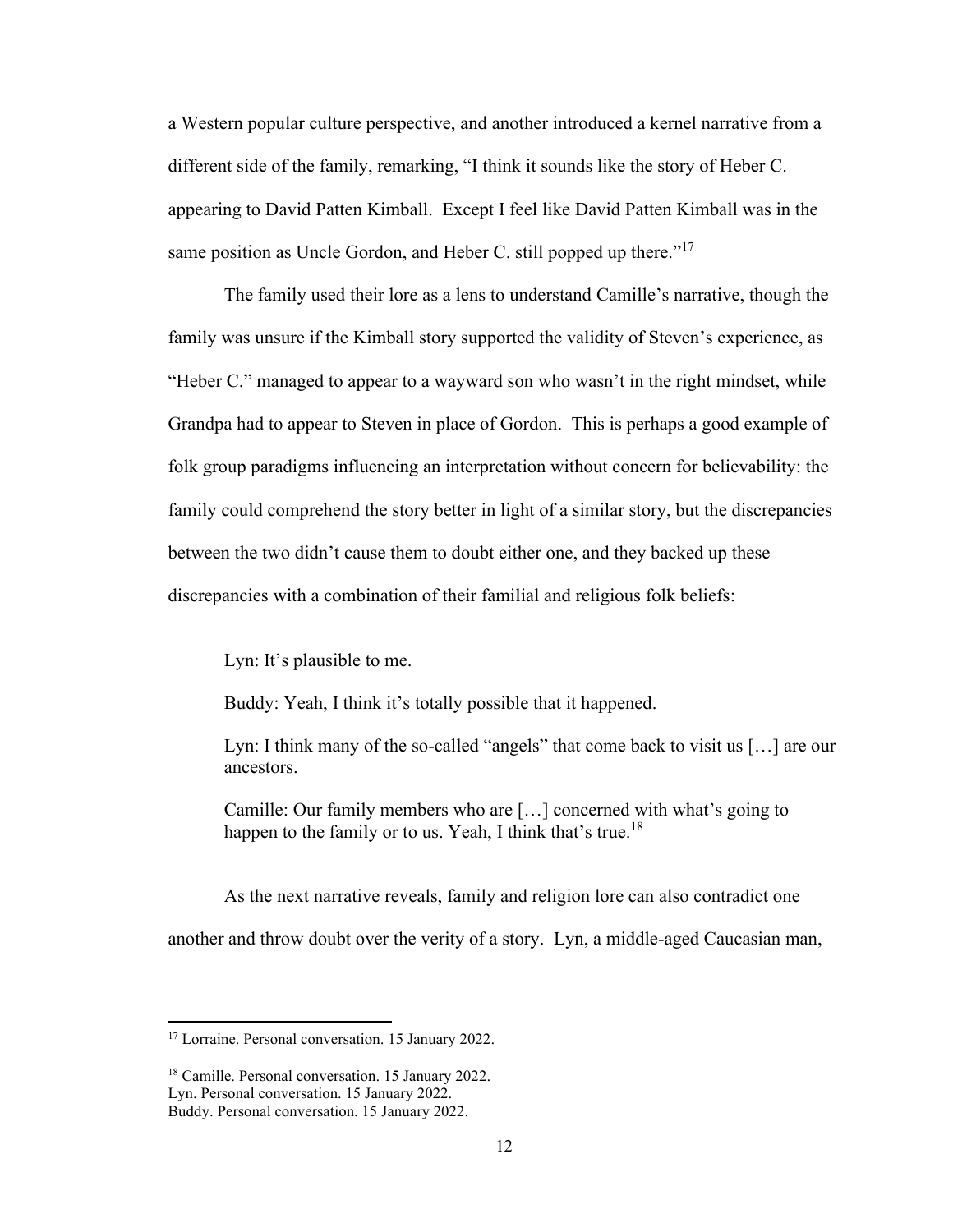shared this story at the same time as Narrative 2. The narrative shares a commonality with Narrative 2, in that an individual has an experience that may or may not be a dream and that Latter-day Saint folk beliefs may or may not explain. While Camille's connection to Steven and related family lore lent credibility to Narrative 2, the audience doubts Lyn's story of a member of his family because it doesn't match up with their religious beliefs. They've chosen to view the story solely from a religious perspective.

#### *Narrative 3*

Lyn: [My mom] used to tell a story where... I think it was her dad... was having some kind of dream or whatever. And, like I said, I'm kind of fuzzy on the details, because it's been a while since I heard it. But the long and the short of this story is that he ended up getting in an argument with Satan, and Satan punched him on the arm, physically hit him on the arm.

Camille: Was it Satan himself, or just an evil spirit? And who was this?

Lyn: This, I think, was my mom's dad. Okay? And, I mean, there's nobody else physically in the room, other than maybe his wife who's asleep in the bed or whatever, but he had a bruise on that arm for, I think, *weeks*.

Camille: I find that interesting, since Satan doesn't have a body.

Lyn: I find it interesting too. But that's the story. […] My mom swore it's true. She swore it happened.

Camille: I have a hard time believing that story. Because—not that I don't believe [your mom] thought it was true or that it happened or that [your grandpa] told it, but I don't understand it because from what I understand of the gospel, I don't know how a spirit without a body could cause that to happen. And I've heard a lot of things about spirits doing things. But I just don't know, so I'm a little incredulous regarding that story for that reason.

Buddy: It was kind of a very brief version of the story. We don't have all the details. I think it's plausible; it's possible it could have happened. Obviously, there's not a lot of information just off the story. I think it *is* possible for a force like that to cause harm, whether it's the devil himself or something else that caused the harm.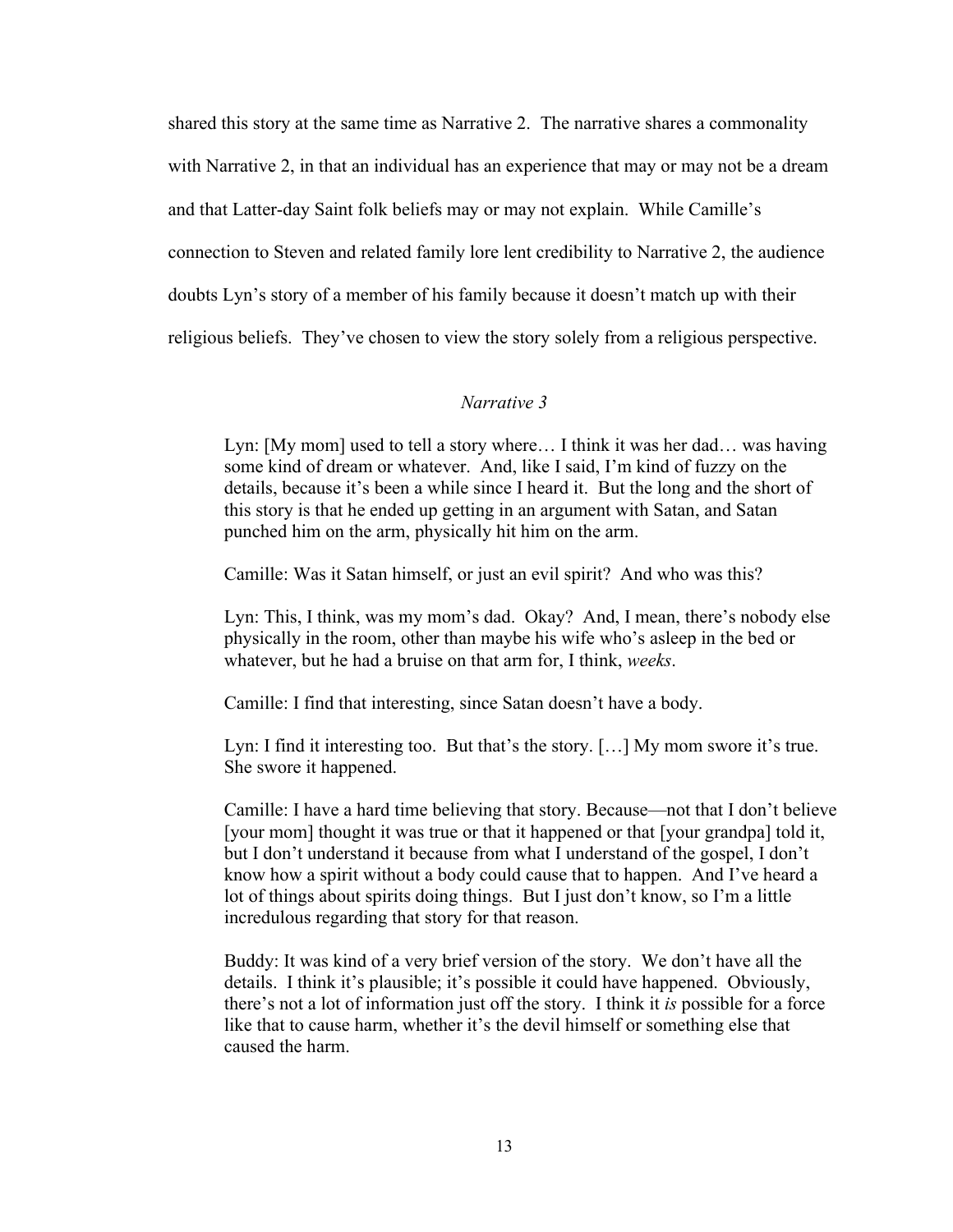Lorraine: I mean, *I* think it could have been the devil. The devil accosted Joseph Smith when he went to pray.

Buddy: Yeah! I think it could have been him. Was it him or not in the story? I don't know. But yeah, I think it's possible.

Lyn: Quite candidly, I've always taken that story with a little bit of a grain of salt too, but I'm just telling you that that story exists, at least in my mother's family.

Camille: Well, I'm not saying it's not *true*, I'm just saying from my understanding of things, I'm just a little incredulous of how that's possible. Or if the details are complete.<sup>19</sup>

Later on, Lyn amended that the arm might not have been bruised for several weeks but merely sore. The majority of the family claimed that this addition didn't change their perspective on the ambiguous nature of the story; Camille said:

I think in our heads you could feel that your arm hurt, but actually having a physical bruise […] I'm just not sure about [that] because, like I said, I don't see how a spirit could do that. But we have stories where spirits […] manipulated things physically, either hit them or somebody has felt them, like my mother could feel somebody come by her into the room [see Narrative 5]. But, so, yeah, I don't know how that works because I don't know what a spirit body is like.<sup>20</sup>

The audience holds both Narratives 1 and 2 to be true and interprets them through

a religious lens. Lore within the family was introduced as a second factor to add

credence to Narrative 2. On the other hand, the audience vaguely interprets Narrative 3.

The credibility of the family members (both Lyn and his mother—his grandfather seems

not to be trustworthy enough) is the strongest factor in favor of the family believing the

<sup>19</sup> Lyn. Personal conversation. 15 January 2022.

Camille. Personal conversation. 15 January 2022.

Buddy. Personal conversation. 15 January 2022.

Lorraine. Personal conversation. 15 January 2022.

<sup>20</sup> Camille. Personal conversation. 15 January 2022.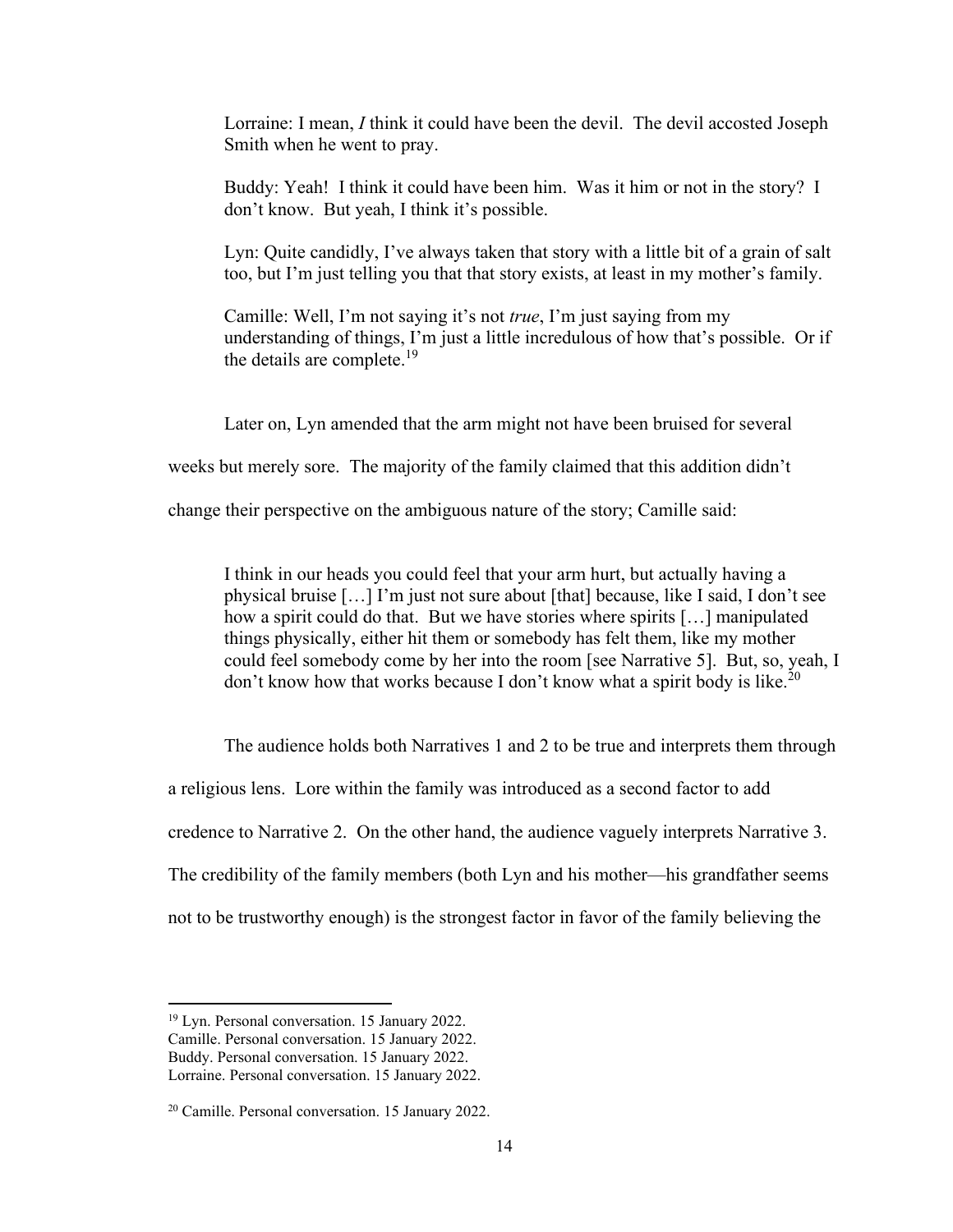story to be true. The family adopted two perspectives simultaneously: that of their family's folk group and that of their religion, though the religious perspective holds dominance over the family's. The religious perspective at first discounts Lyn's grandfather's experience (Camille claims that Satan could not have physically injured the grandfather, as Satan doesn't have a body) but then posits veracity (Lorraine points out that there are other stories within the religion wherein Satan *does* physically injure or at least affect a human being).

Because the religious perspective, which the family accesses first, offers two differing interpretations of Lyn's narrative, the family accesses the second folk group the family—to support one side. There is no similar story to back up the narrative, but the family has only a positive view of Lyn's mother, and her integrity is what settles the ambiguity in the minds of most of the family members. Lyn's later-added detail, however, returns the family to the religious perspective (which seems to be the first interpretation they all reach for), and they again are forced to debate whether a being without a body can physically harm a living person. Camille then returns to the second perspective—the family folk group—by referencing a story from her side of the family, which suggests that humans can at least feel or physically detect disembodied beings.

Narratives 1 and 2 support the multivariate theory of interpretation, in that the folk groups of the audience influenced the performer of the legend, the performer of the legend told the story as they interpreted it through their own perspective, and the surrounding social context wherein the family told the stories (the family's home) affected how they interpreted the legend overall. Multiple factors were present; they simply all led to the same folk group coming out on top and affecting the interpretation.

15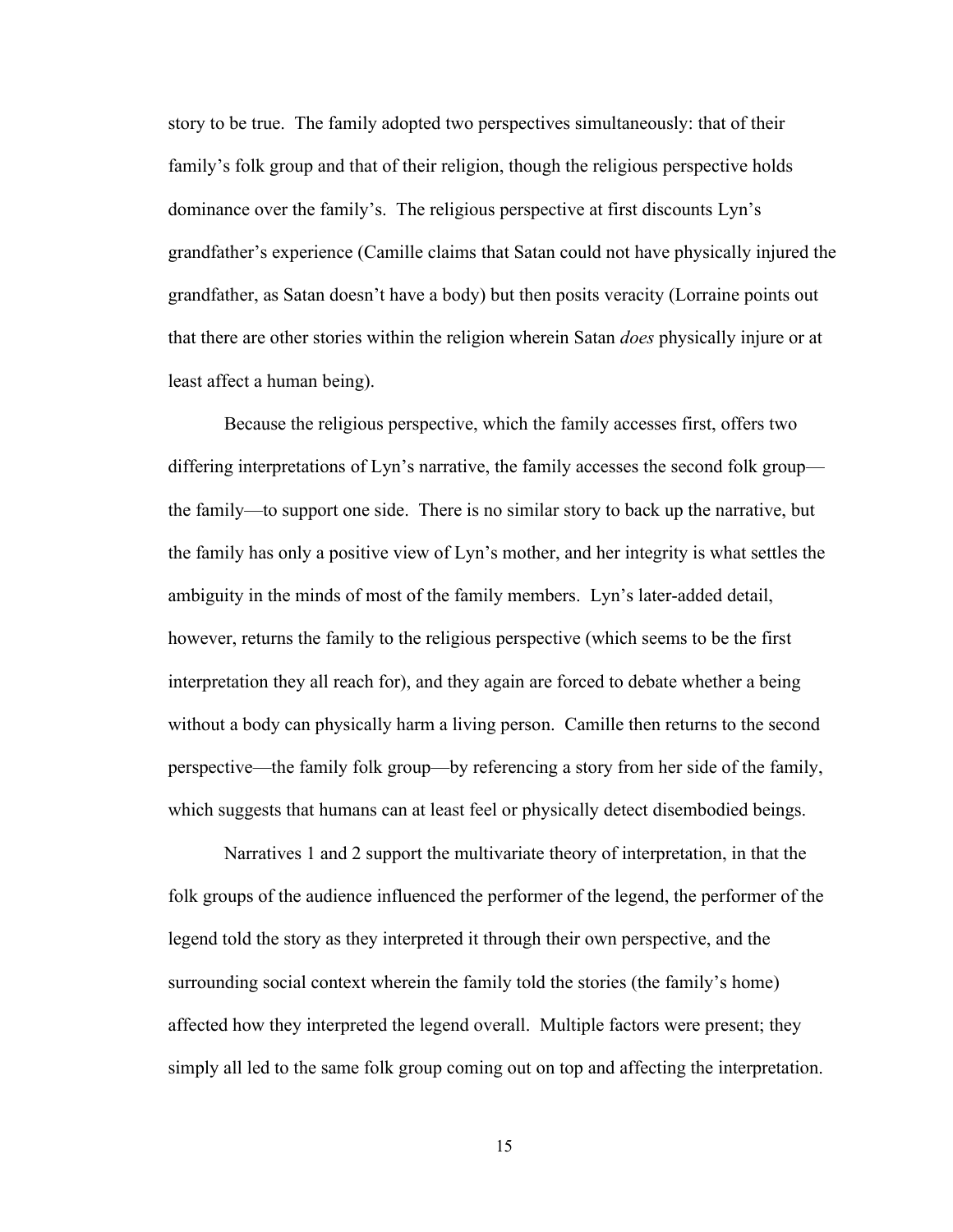Narrative 3 does a much better job of exploring the intricacies of how multiple variables affect interpretation. The jumping back and forth between two different folk groups which the family seized upon simultaneously—shows that the way a teller presents a story and the listeners' folk groups have a profound effect on how the audience interprets a story.

Because the family leaped to their religious beliefs first, we can assume that, at least for them, the religious paradigm was higher up in the hierarchy and likely the first paradigm accessed for each member of the family when experiencing or hearing of a supernatural experience. Their family paradigm comes next, trumping even a regional culture, and was accessed only because the religious paradigm failed to provide a solid explanation of events. Accessing multiple paradigms, then, likely occurs when knee-jerk perspectives remain ambiguous. Furthermore, we can consider the switching between religious and familial folk groups as conflation, with the two groups influencing one another and becoming difficult to separate. There is a form of syncretism involved here as the paradigms merge.

Narrative 3 is the beginning of legend genres blurring. From here on, the stories begin to involve ghosts and demons and other supernatural figures that some interpret religiously and others scoff at or understand in a regional folk group context. Just as the family members struggle to believe that Lyn's grandfather was punched and bruised by Satan—or at least struggle to fit it in to their religious perspective—so too do the contributors and audience members in the following stories struggle to categorize the events. New theories and interpretations, particularly ones outside of a religious context,

16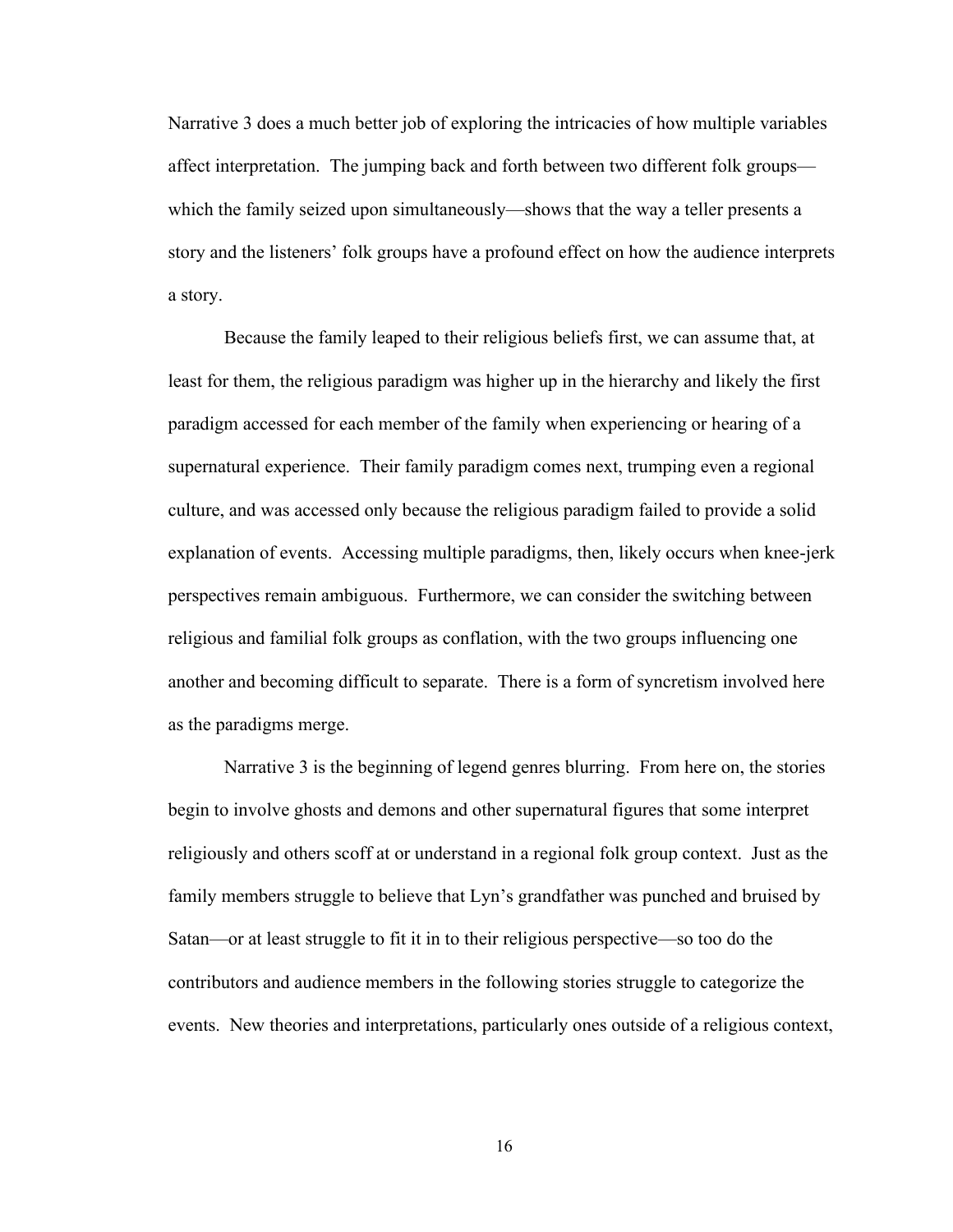emerge. Several stories still retain a predominantly religious interpretation, influenced mainly by their social context and the people involved in the stories.

#### **Hauntings and Subordinate Folk Groups**

I've classified Narrative 4 as a supernatural religious legend due to the characters involved in the story (two Latter-day Saint male missionaries, also known as "elders"). The distinction between religious and non-religious supernatural legends blurs, however; the people hearing and telling the story largely influence the categories. The performer of Narrative 4, Buddy, a Caucasian male in his early twenties, told the story through a religious lens, classifying the male missionaries' experience as a haunting or demonic attack, explained only by Latter-day Saint folk beliefs. The audience—myself in particular—offered up contrary interpretations, and while the dominant lens appeared to be religious, popular paradigms also emerged.

#### *Narrative 4*

Buddy: This actually happened to an elder that I know pretty well. He was training [a new missionary], and him and his new companion show up, and they get in the apartment, and… I can't remember exactly how it built up, but basically, they started getting this really weird feeling whenever they were in the apartment. And there was this black triangle that they found one day in the apartment, like, this weird black triangle. They didn't know what it was or what it was made out of or anything.

Mel: Like, on the wall? Or was it just—

Buddy: No, like an object. Just a triangle. Like glass, obsidian, some type of weird material. They didn't know what it was. And all these weird things started happening—like, their phones got taken over. They couldn't control their phones, and it would just automatically open up the Gospel Library [app] and go to "Baptisms for the Dead." No, like, straight up; they had to take a video of it doing it. Their phones would just open up randomly and go to "Baptisms for the Dead," like, constantly, and they just started getting super weird feelings. They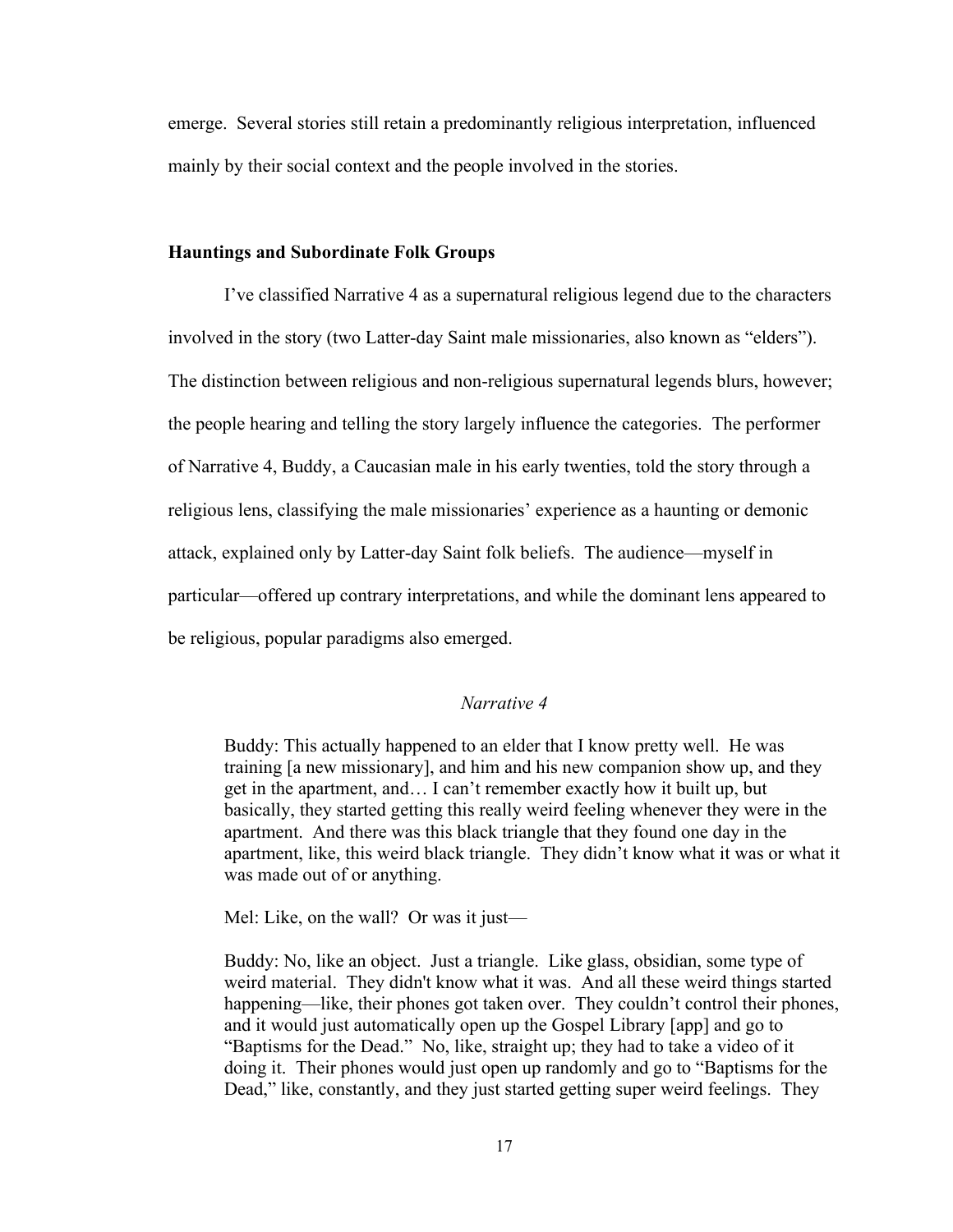both started to have super bad nightmares and all this stuff. So, finally, one of the elders—the trainer, the main guy—he's like, "Okay, we gotta do something about this. It has to do with this triangle thing we found. It's gotta be possessed—"

Lorraine: Why didn't they throw it away?!

Buddy: They tried! So, they throw it away, and it shows up the next day in their apartment again. And they're like, "Oh, fetch. Holy crap. Like, some bad juju is going on here." So, they call the mission president. And […] they're both *super* scared. And so, they had the triangle… I can't remember. They threw it on the table or something and ran out to the balcony to get away from it 'cause they couldn't go outside for some reason. I can't remember why. But they run outside onto the balcony. The door accidentally shuts behind them, so they're locked out on their balcony. They call the mission president. And the trainer is super scared, and the guy he's training is, like, literally crapping his pants. He's […] *that* scared. He can't contain himself. And so, he's calling the mission president, like, "President, what do we do?" Basically [the mission president's] like, "Well, you got the power of God in you. Just put your arm to the square, you know; go cast it out" and kind of gave him some certain words to say, how to phrase it properly and things like that. And so, he's like, "Okay." He's shaking, he's so scared. And they manage to force the door of the balcony open, they go inside, and he gets down, and he goes to cast out the evil spirit that's possessed the apartment or whatever. And as he does it, he gets *hit*. Like, something hits him, and he falls to the ground. And he's like, "Holy crap, what is happening?" And so, he can't stand up, but he just gets up on his knees and he's trying to cast it out. And he's barely uttering the words, and as soon as he finishes it, he gets all the wind knocked out of him, and he just collapses on the floor, and his trainee, he's just standing there watching this happen. But then, as soon as he did that, they said they could feel a difference, but they grabbed their bags and they just hauled butt out of there and didn't go back to the apartment for, like, a week. They went to stay with the zone leaders for a week, just because they were so scared. And finally, they go back with the zone leaders. They couldn't find the triangle thing anywhere, even though they knew they had left it in the apartment. But then, after that, it felt fine. They didn't have any other problems.

Mel: Okay. When you first started, I was like, "Okay. Weird black triangle thing." But then when you started talking about their phones, my first thought was they'd just gotten their phones wet. Because with touchscreens, you know, it absorbs a bit of the water and just wigs out for a bit. But then, you said it kept going to "Baptisms for the Dead," so I was like, "Oh, okay, it's a dead person who needs their ordinances done." But then you made it demonic. So, I'm not really sure how the baptisms for the dead fits in with all of the demonic stuff.

Buddy: Well, I don't really know, either. But that's just what happened. Like, I think I actually *had* the video of their phone somewhere. Yeah, I thought it was pretty weird, too.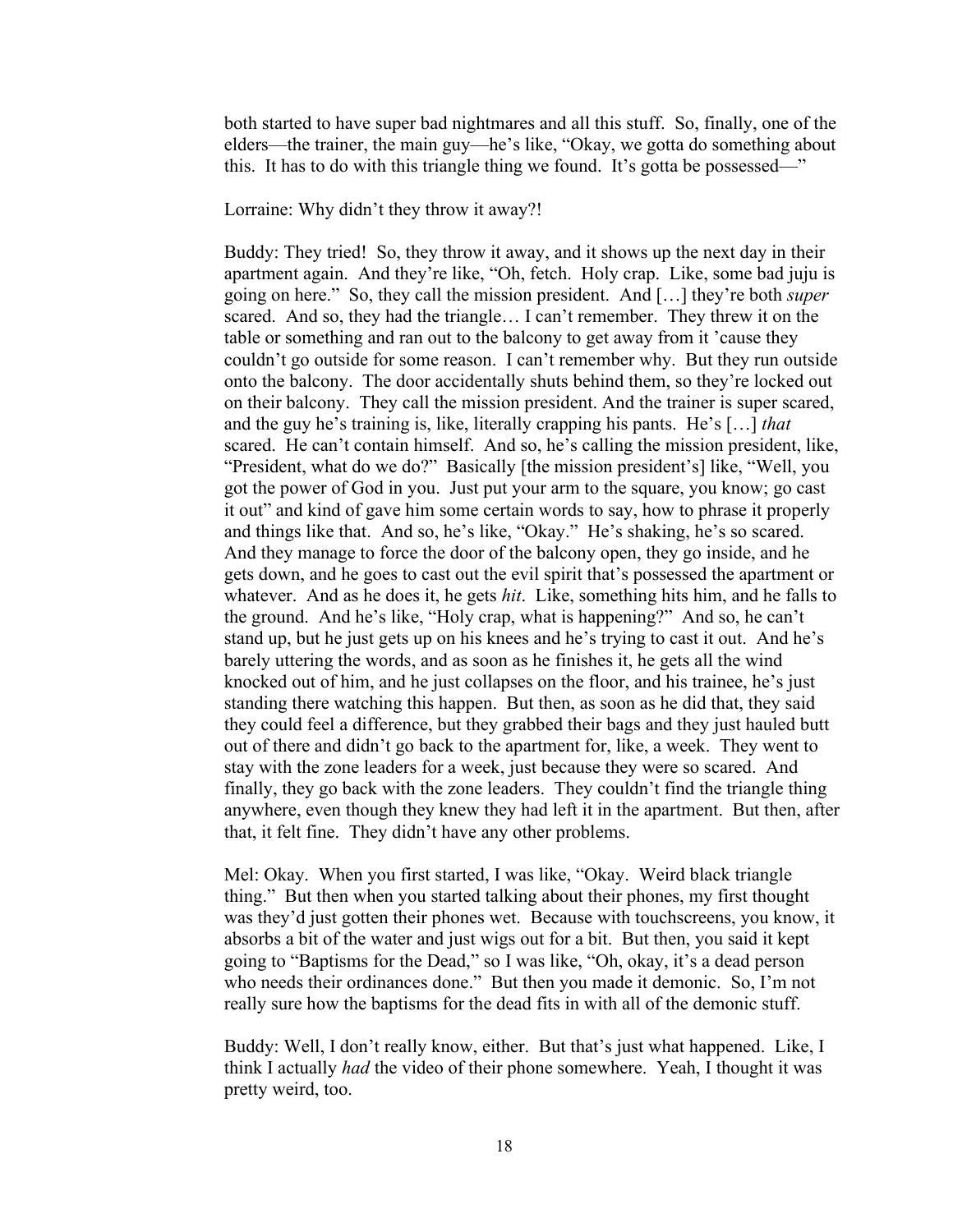Camille: I just wonder what the black triangle thing had to do with it. Because an evil spirit could just be there anyway. Why did that have to play a part? Was this just to mess with them?

Lyn: It was a leftover part from a Ouija board.

Mel: Yeah, was it a planchette or something?

Buddy: No, no; they said that it was just plain and black. And, like, they didn't know what it was made of. Like, they could feel it and stuff, but they couldn't tell what it was made of.

Mel: Okay, new theory: not demons—*aliens*. That's why the electronics are malfunctioning. And it was just an invisible dude that was attacking him. And that was his little spaceship, or part of his little spaceship, or something. They just had an alien in their apartment.

Lyn: It was a part of the […] monolith. The monolith from *2001: A Space Odyssey*.

Camille: Yeah, that's what I was gonna say earlier when he was talking about that. So, I was—you know, I could see where it could be aliens.

Mel: Just a theory, guys, but…

Buddy: All I know is it happened.

Camille: No, I'm sure it was something evil. I think aliens are too nice.

Mel: I also feel, I really do, like aliens would just look like us.

Camille: Yes. 'Cause they're just Heavenly Father's children on another planet. I don't think they go messing with us, to be honest.

Buddy: I don't think they would mess with some missionaries, either—two hooligans, you know, just out there? That's who they pick on?<sup>21</sup>

<sup>21</sup> Buddy. Personal conversation. 15 January 2022.

Lorraine. Personal conversation. 15 January 2022.

Lyn. Personal conversation. 15 January 2022.

Camille. Personal conversation. 15 January 2022.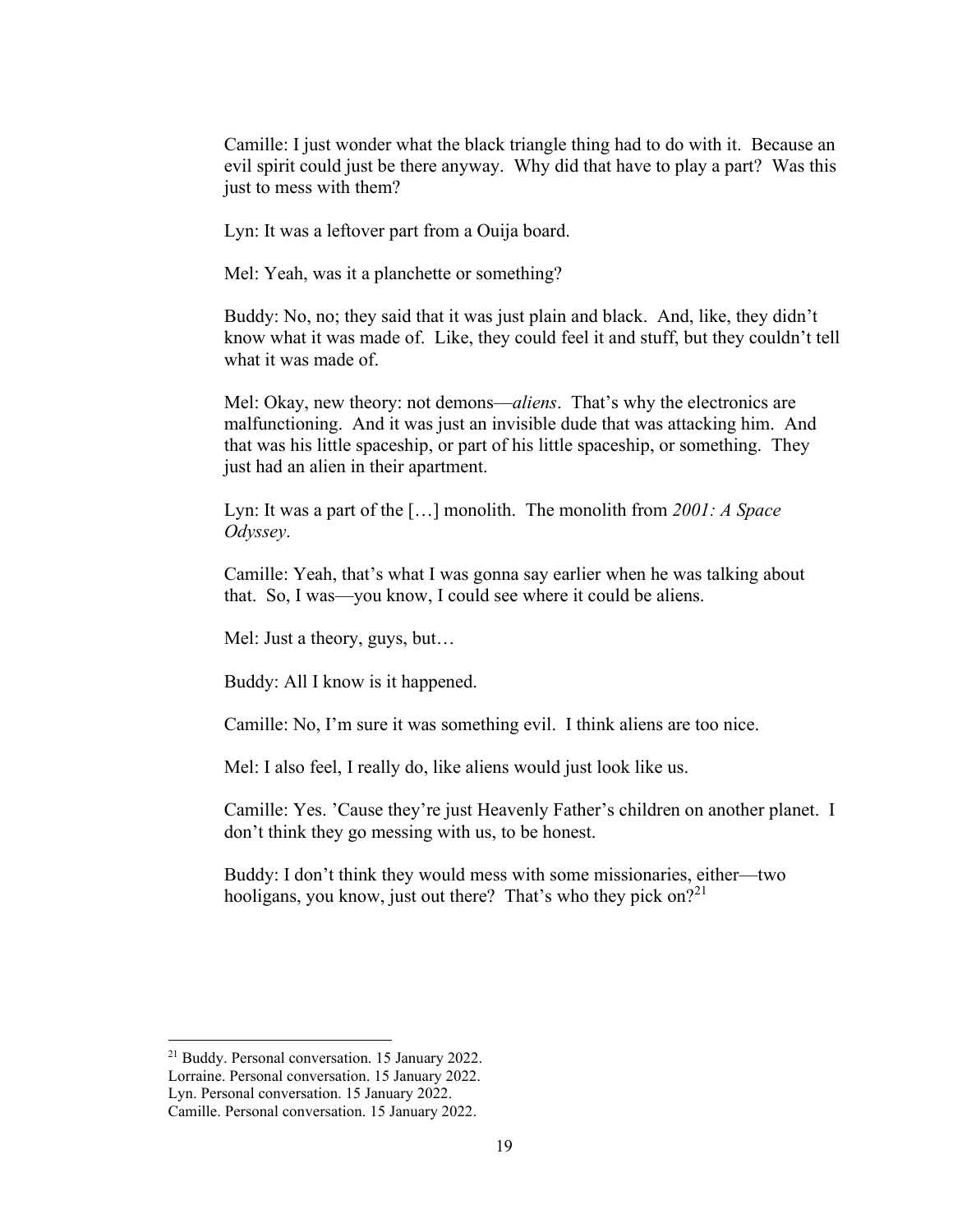Like the previous narratives, Narrative 4 contains several emic terms, though Buddy said he would likely only adjust the leadership titles of the missionaries ("mission president" and "zone leaders") should he find himself telling the story to a non-member audience. Higher context terms such as the "Baptisms for the Dead" page to which the phone app continually navigated might need to be explained or left out of the story entirely. The Latter-day Saint folk beliefs regarding demons would also need clarification for a non-member audience. "Demons" and "evil spirits" are synonymous in Latter-day lore—both refer to the disembodied followers of Satan. The basic plot of the missionaries feeling an eerie presence, concluding it to be an evil spirit, and casting it out of the apartment by praying and raising their arm to the square (raising their right arm so the upper arm is parallel to the ground, with the elbow at a right-angle, the palm open, and fingers pointing upward), would stay consistent. The presence of alternative folk group perspectives, therefore, wouldn't change the premise of the story but may add clarifying details.

Buddy himself, having heard the story from "an elder [he knows] pretty well," takes the story at face value, adding validating formulas such as "I actually *had* the video of their phone somewhere." The audience either accepts this as credible or is less concerned with the validity of the story as they are with how it fits in to their paradigm. As in the previous narratives, the audience first attempts to interpret the story according to their religious beliefs. When I offer my interpretation, I first understand the spirit in the apartment as someone seeking for help but am then unable to fit that interpretation in with the demonic occurrences, such as the appearance of the black triangle and the unseen presence hitting the missionary. I then posit a new theory concerning aliens,

20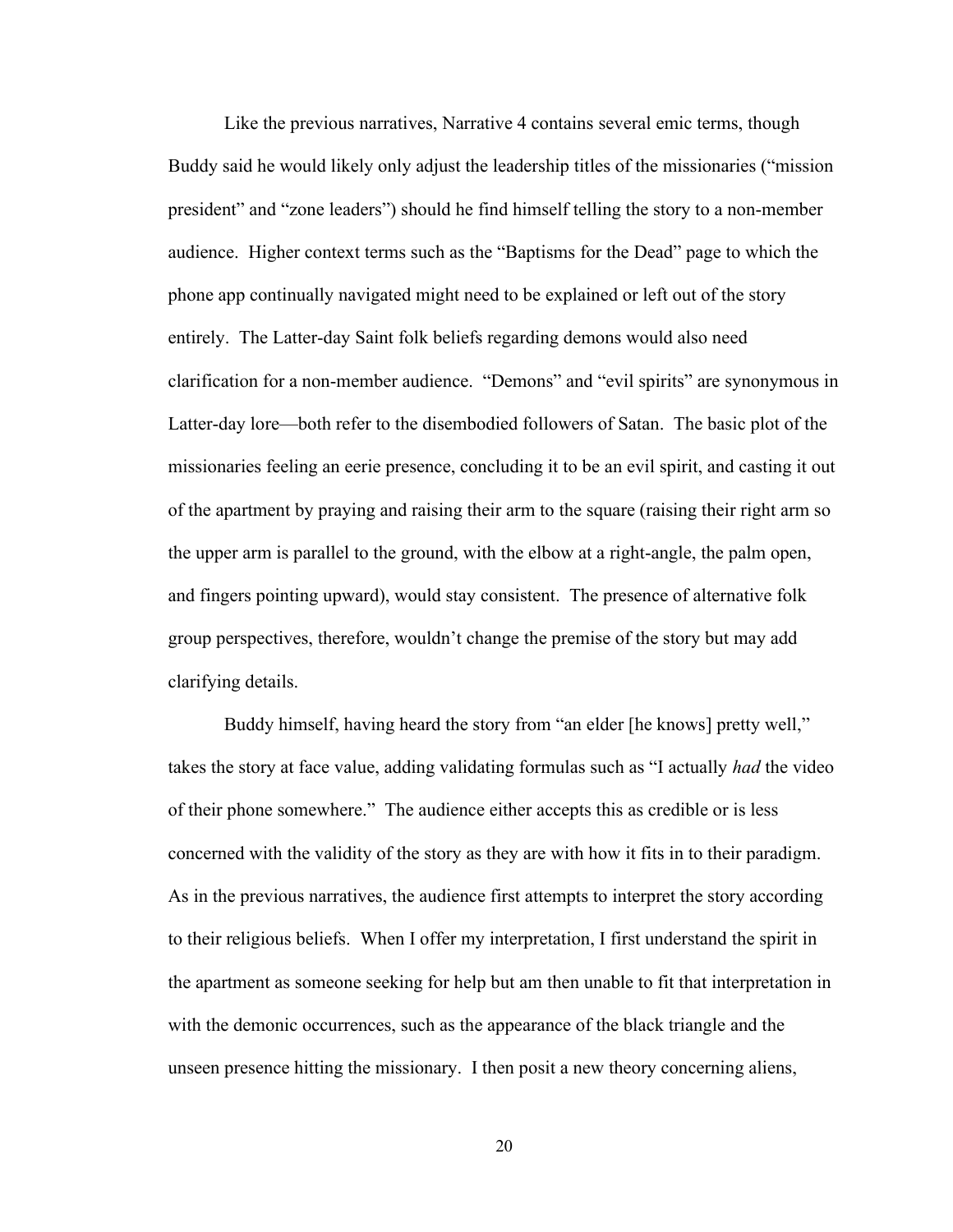following popular culture, which the family enthusiastically takes up, influenced by regional perspectives about aliens and current events like the appearance of monoliths in various areas, including Utah. Whether they treat this theory seriously or not, the family once again returns to their religious perspectives to explain the aliens, stating that aliens would likely look like humans because "they're just Heavenly Father's children on another planet." Despite the nature of Buddy's legend opening up the potential for alternative perspectives, the audience returns to their religious beliefs, indicating that their religious paradigm is the most important.

This narrative  $(\#4)$  and the next  $(\#5)$  both deal with invisible beings who enter an apartment and are felt—physically and metaphysically—rather than seen. Prayer eventually drives out both unseen entities; however, unlike Narrative 4, where the heroes were missionaries and had a direct connection with a religious interpretation, the hero of Narrative 5 is Camille's mother. The connection to religion is more tenuous, and family lore backs it up.

### *Narrative 5*

Camille: This story happened to my mother and [Karen] and [Howard]. This probably would have been about 1950 or 1951. [My dad] was going to school at the University of Utah on the GI Bill, and they were living in a place called Stadium Village. And [that] was a bunch of old bunkers, like World War Two bunkers. Or… I guess they could have been Quonset huts, but they always called them bunkers, that they put up by the stadium at the University of Utah, by their old stadium up there. That's why it was called Stadium Village. And it was all these return GIs and their families that lived in them. […] My dad was… I can't remember if he was at school or working late, but it was evening time, but not dark or anything yet, you know? So, it's just kind of late afternoon, and my mother was starting to get some dinner ready. And she could hear the kids— Howard, who was like a baby, […] and Karen, who would have been four years older than him, so she would have been four or five. They were playing the back bedroom. And they were just kind of back there, and they were just kind of fussy and kind of, you know, being kids. And [my mom] went back into the back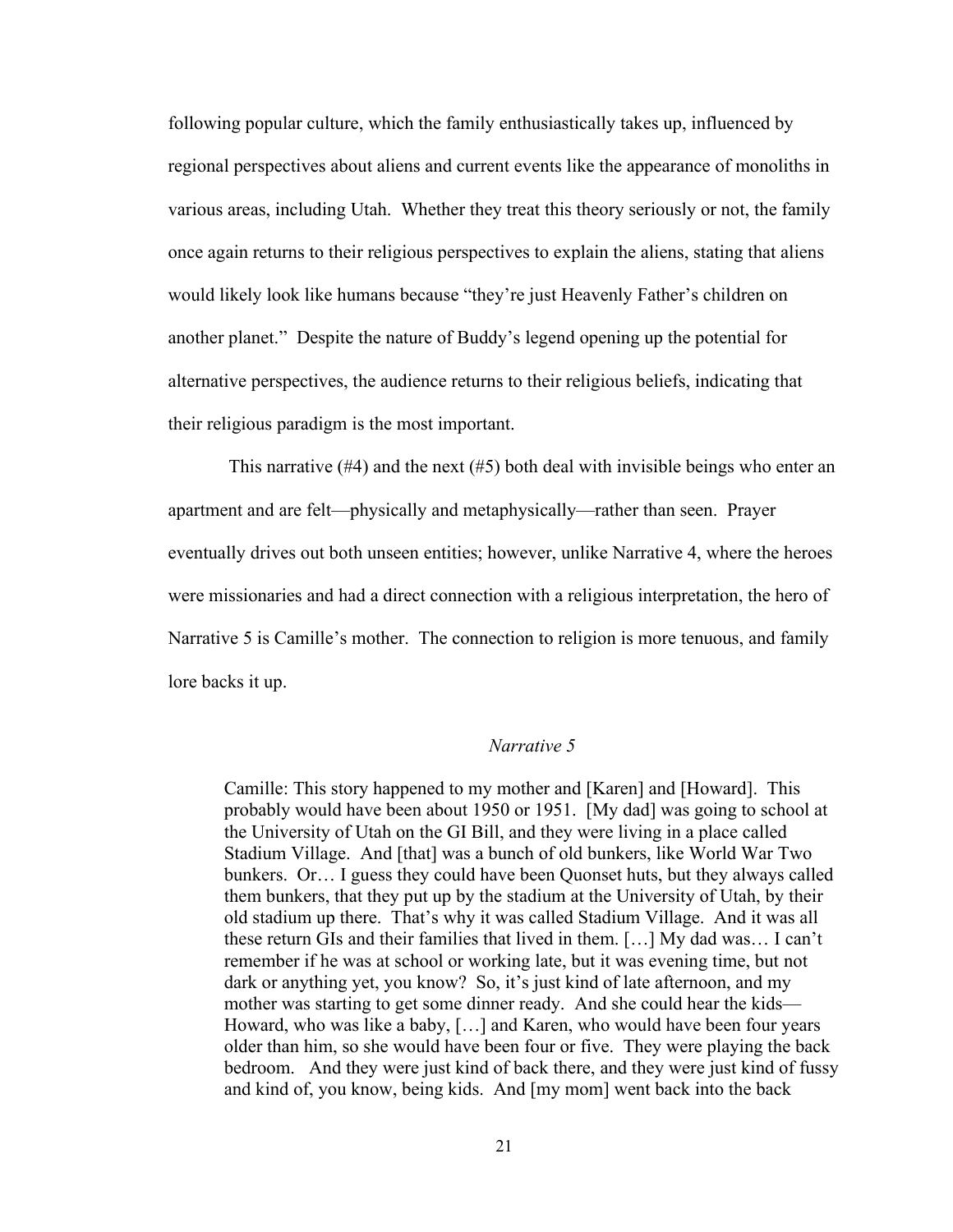bedroom to get the kids to come back out in the front room so she could watch them while she was fixing dinner because they were both real tiny. And they had a window in their bedroom that was open. And she went over […] to the window and reached up to close it, and as she closed it, she felt something come in through the window. She couldn't see anything, but she felt it touch her and go past her. And she closed the window. And she said as soon as that happened, Howard just started to cry and was crying and crying, and Karen started to cry. And Mom took the kids, went back out to the front room, and she started to fix dinner, and she said she had a *horrible* feeling that there was just something evil there, something really bad. And the kids were just crying, and she couldn't get them to settle down, and she said, "I knew that there was somebody in the apartment with us," even though she couldn't see them. And she said other than the feeling, there wasn't anything happening. It was just the kids were really upset, but there was just a horrible, horrible feeling. And she didn't know what to do; they didn't have a phone at the time or any way for her to get ahold of Dad, and she said, "I wasn't sure if I should leave and go someplace else, or go find somebody." But she said that she got the kids together, and they all knelt down in the living room and had a prayer. And she said she asked Heavenly Father to tell whoever was there to leave, to get out of the apartment. And she said that she could actually feel a presence in the room, and when she finished praying, it left. So, she has never been sure, but she said she knew that there was an evil spirit in their home and that by praying they were able to make it leave.<sup>22</sup>

Narrative 5 conforms to Latter-day Saint perspectives on the casting out of evil

spirits: Camille's mother prays and feels the evil presence depart. The family analyzed

the story from a religious perspective because of this conformity and validated their

reasoning by establishing the mother's character.

Buddy: I think it's true. Grandma seemed like a very trustworthy lady. She wouldn't lie.

Lyn: I think it's plausible. And I think in the Church, we've heard… I'm not gonna say lots, but *many*, similar type stories where people have felt a bad presence or whatever, an evil presence or whatever, and have prayed and it's gone. So, I say it's plausible.

Camille: My mother was a fairly practical person, you know? So, she was not inclined to, you know, to exaggeration or to make things up, so I agree with Buddy. Yeah, she is trustworthy. She is a reliable source. You know, she

<sup>22</sup> Camille. Personal conversation. 15 January 2022.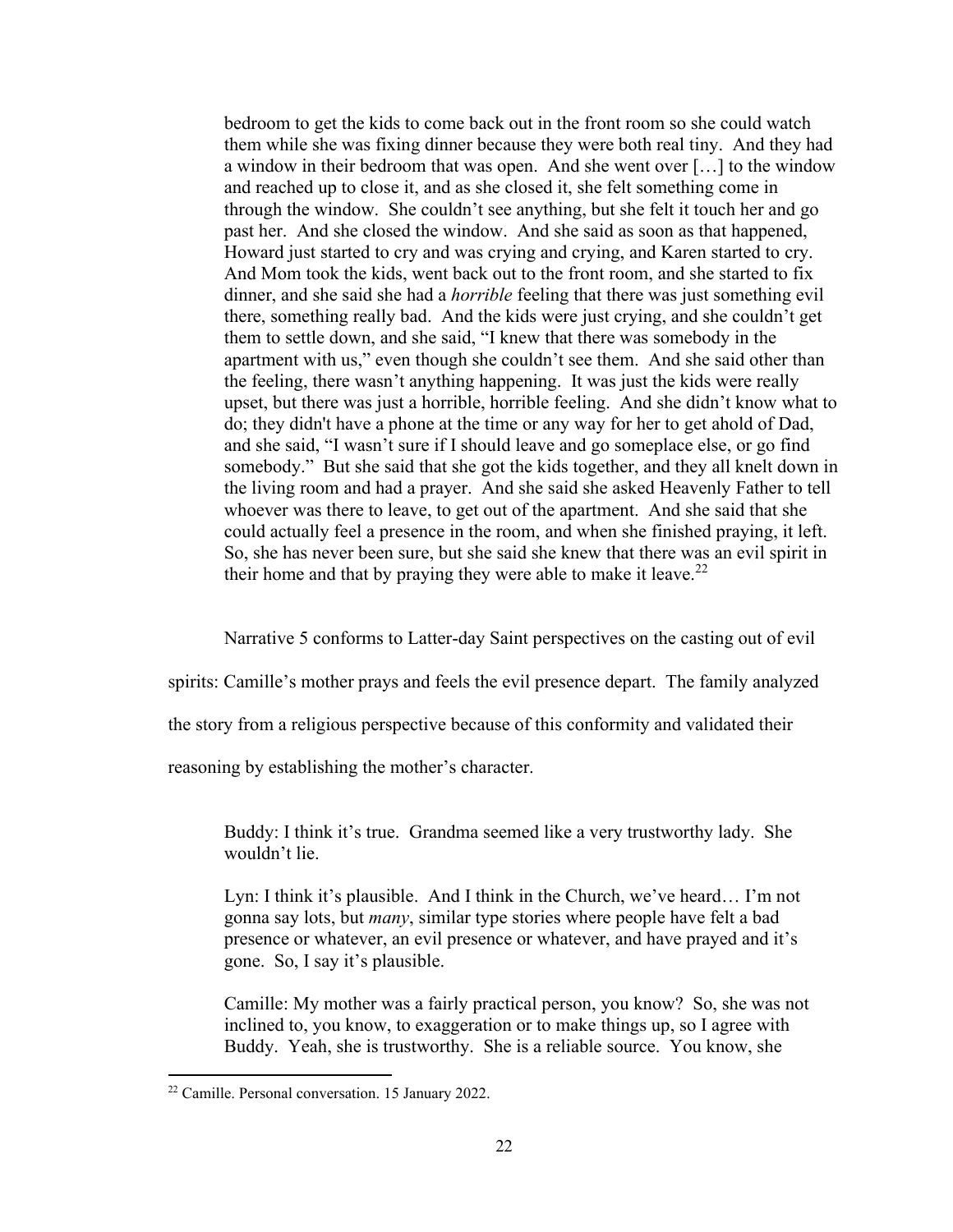wouldn't exaggerate something like that or make that up. She wouldn't even think of that to make it up.<sup>23</sup>

Despite the similarities between Narrative 4 and 5—including the context in which the performer shared them—the two received differing interpretations according to the folk group that they felt best explained the narrative.

I've observed that supernatural non-religious legends tend to be where set interpretations break apart, where a single perspective is insufficient to account for the events in the narrative and so where one supplies multiple folk groups' paradigms for examination. People still offer religious interpretations, but these tend to be reached after a period of reasoning and are held in conjunction with input from other folk groups. Supernatural religious legends, in this sense, are defined as such because the listener applies a religious lens almost automatically. Supernatural non-religious legends, on the other hand, are approached tentatively. When differing groups' interpretations of the supernatural, such as ghosts or demons, conflict, the surest way to discern the blurred boundaries between religious and non-religious legends is by examining the first paradigms that individuals access and how quickly they access them. Supernatural religious legends have an immediate religious response; supernatural non-religious legends are viewed from a distance, from a logical point of view, before a folk group is decided upon.

However, the blending of secular with spiritual folk groups—as occurred in Narrative 4—suggests that the boundaries between paradigms are just as permeable as the

<sup>23</sup> Buddy. Personal conversation. 15 January 2022.

Lyn. Personal conversation. 15 January 2022.

Camille. Personal conversation. 15 January 2022.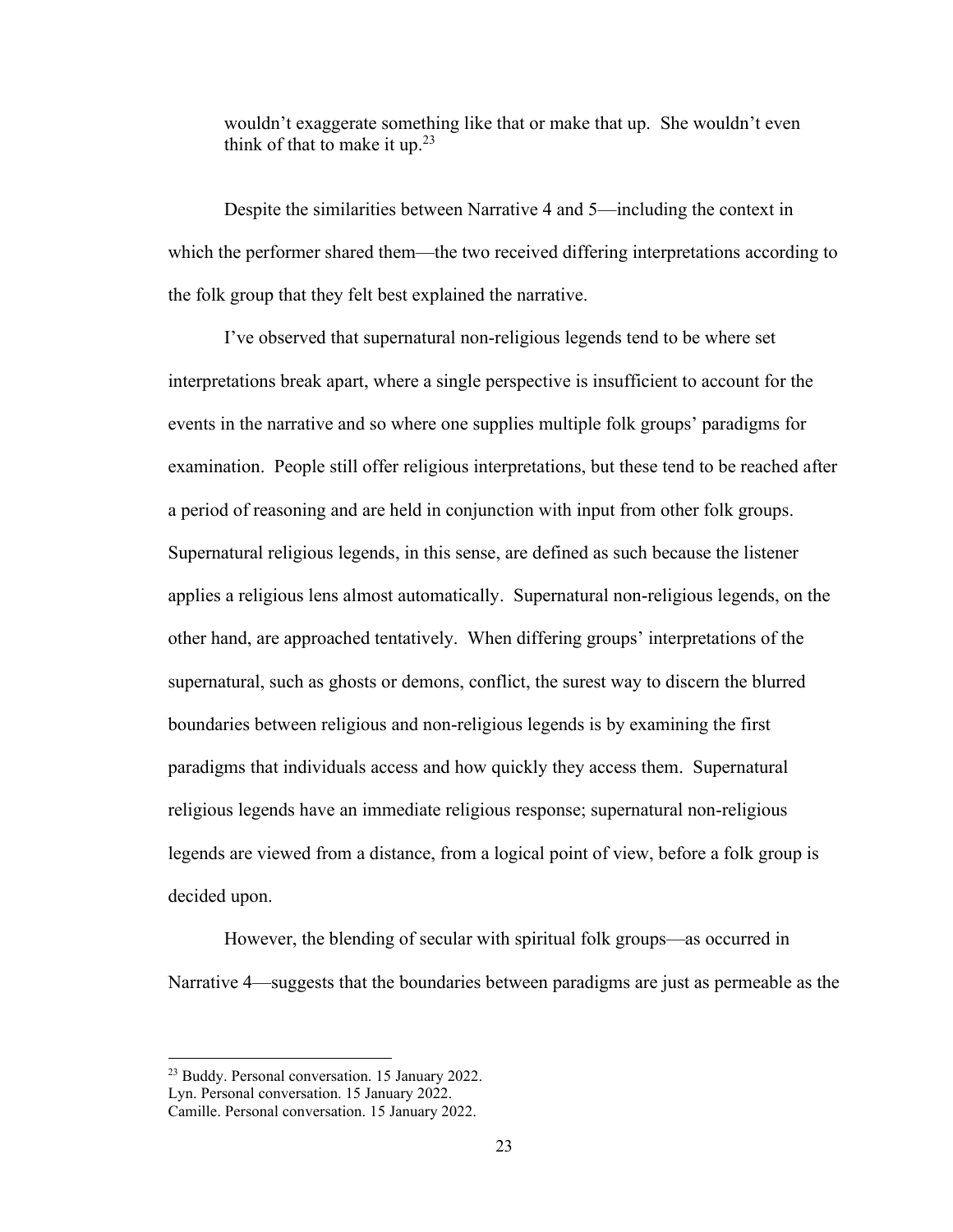boundaries between legend genres. People can access multiple paradigms simultaneously without considering them contradictory. A religious lens is not as distinct from a regional lens as we might think. When we account for the sundry variables that affect which folk group individuals choose for interpretation, we also must account for syncretism, for people combining multiple schools of thought and perspectives in order to fully analyze a narrative. This combination blurs the distinctions between paradigms. This blurring occurred minutely in the earlier narratives, wherein the audience used family lore and a character's or performer's credibility to examine a narrative in conjunction with their religious paradigm. It occurs more prominently in the rest of the narratives, which I classify as supernatural non-religious legends, as the performer and the audience use multiple folk group lenses to supply explanations.

Though Gillian Bennett divides the responses to the supernatural into two categories—"traditions of belief" and "traditions of disbelief"<sup>24</sup>—I hesitate to accept this dichotomy. An individual can be subject to a supernatural experience, think about it rationally, and still arrive at a supernatural conclusion. Approaching a narrative cautiously, examining it, and choosing to view it through the lens of a religious folk group is still a rational approach—perhaps not the scientific, "disbelieving" approach, but a rational approach nonetheless.

This is where the multivariate theory of interpretation is most useful. If we categorize supernatural non-religious legends by how an audience receives them examining them first logically and then applying a folk group lens, which potentially blends with other lenses—then any number of interpretations, mixtures of believing and

<sup>24</sup> Bennett, 1999, 31.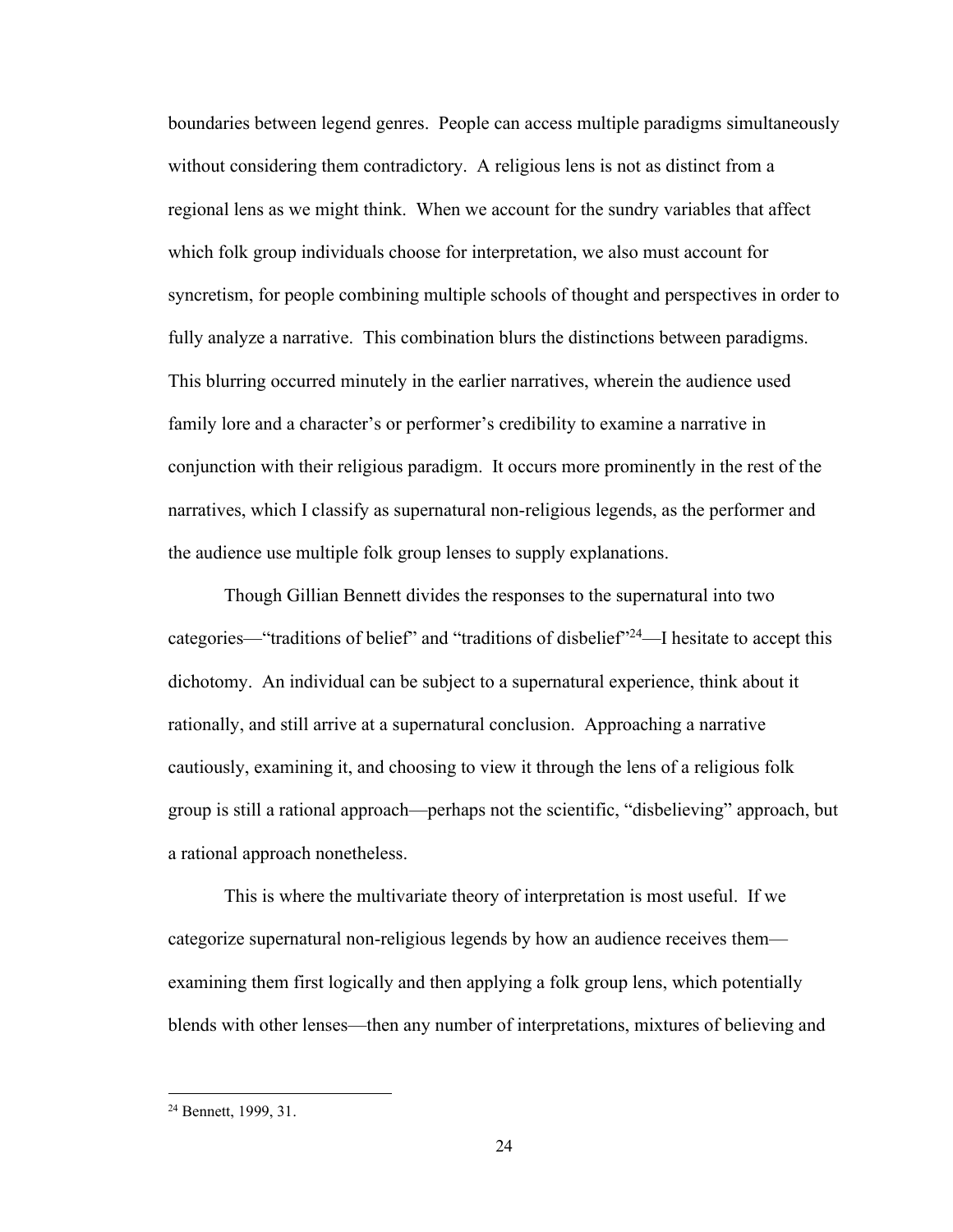unbelieving, can emerge. The multivariate theory acknowledges that multiple factors contribute to interpretations and that assuming only two interpretations are possible— "believing" and "disbelieving"—is a fallacy.

The breaking apart of a single interpretation that the supernatural religious legends offered means that supernatural non-religious legends provide room for multiple folk group paradigms to emerge. The following narratives I examine are a combination of student collections submitted to the William A. Wilson Folklore Archives and narratives I collected myself. Though the performer and audience still apply a religious lens in cases, variables such as age, regional background, and personal experience also emerge during evaluation, creating a conglomeration of interpretations of seemingly similar events. Ghosts might be evil spirits, remnants of people who died terrible deaths, or echoes of energy lingering in a building. Skinwalkers are shapeshifters, demons, and people who have sold their soul to the devil. Depending on the social context and the hierarchy of folk groups of the contributors and audience members, supernatural nonreligious legends can come in many shapes and sizes.

Narrative 6 was collected for the Wilson Archives and entails a story about a haunted building on Brigham Young University campus. The story is more of a legend summary: the contributor left out specific details of the supposed haunting while explaining why the haunting occurs.

## *Narrative 6*

When the Spanish influenza hit in 1918, the students on BYU campus who were sick were taken to the Maeser Building for quarantine and treatment. Some of the students passed away. The building president at the time also became ill but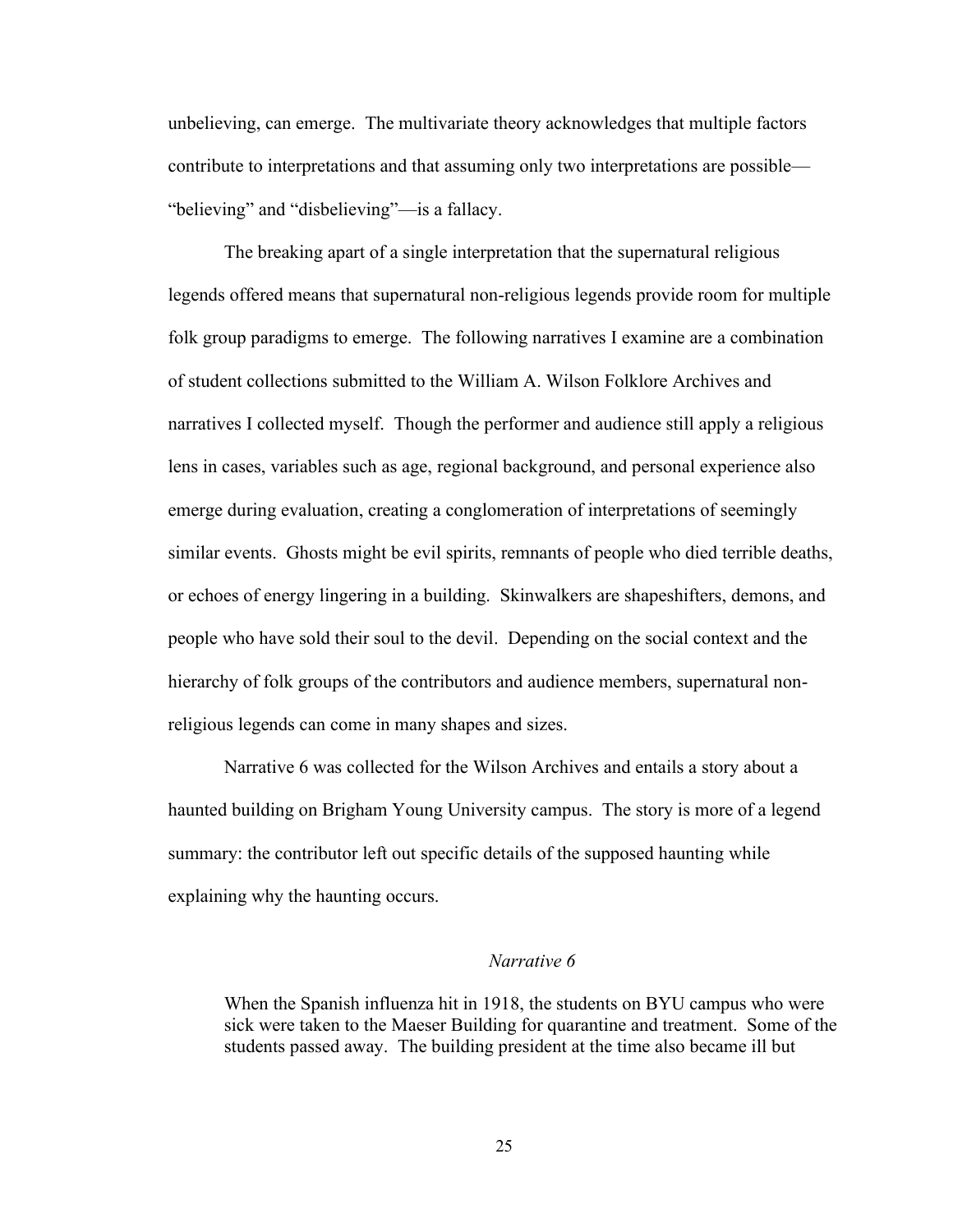recovered after praying. He later became the University's president. His office was where Dr. Magleby's office is now.<sup>25</sup>

Stories about hauntings in the Maeser Building still circulate but are rarely complete and often trace themselves back to this tale of the influenza. The Church of Jesus Christ of Latter-day Saints privately owns the University, and the majority of the student body and faculty are members of the Church. Despite the religious influence expected to shape the interpretation of the narrative and the haunting of the building itself, beliefs that the building is haunted are more often based on regional and popular culture concepts of ghosts. The story has a religious aspect to lend it credibility and encourage a religious interpretation: the building president recovered from the illness after praying. The narrative reflects the contributor's religious attitude. Those who hear the story, however, tend to trust that the building is haunted for a completely nonreligious reason: the Maeser Building was built on top of a Native American cemetery and is the oldest building on campus.<sup>26</sup> Students familiar with these details—whether or not they heard about the students who died from influenza—readily agreed that the building must be haunted.<sup>27</sup>

<sup>&</sup>lt;sup>25</sup> Collected by Melanie Kimball. "The Uninvited: The Ghosts of Brigham Young University," 2019, FA 01. William A. Wilson Folklore Archives, L. Tom Perry Special Collections, Brigham Young University, Provo, Utah.

<sup>&</sup>lt;sup>26</sup> Kimball, 2019. Several students questioned about the ghost in the Maeser Building couldn't provide details of the haunting but were certain the building was haunted because they'd heard it was built on top of a cemetery. One student cited an anthropology professor as their source, while another said they'd seen older maps detailing the location of the cemetery and the current location of the building. Another student said that the cemetery had been for settlers, not Native Americans. Regardless of the cemetery's origin, all students aware of a ghost at the Maeser agreed that it was likely haunted because of its position over a burial ground.

<sup>27</sup> Kimball, 2019.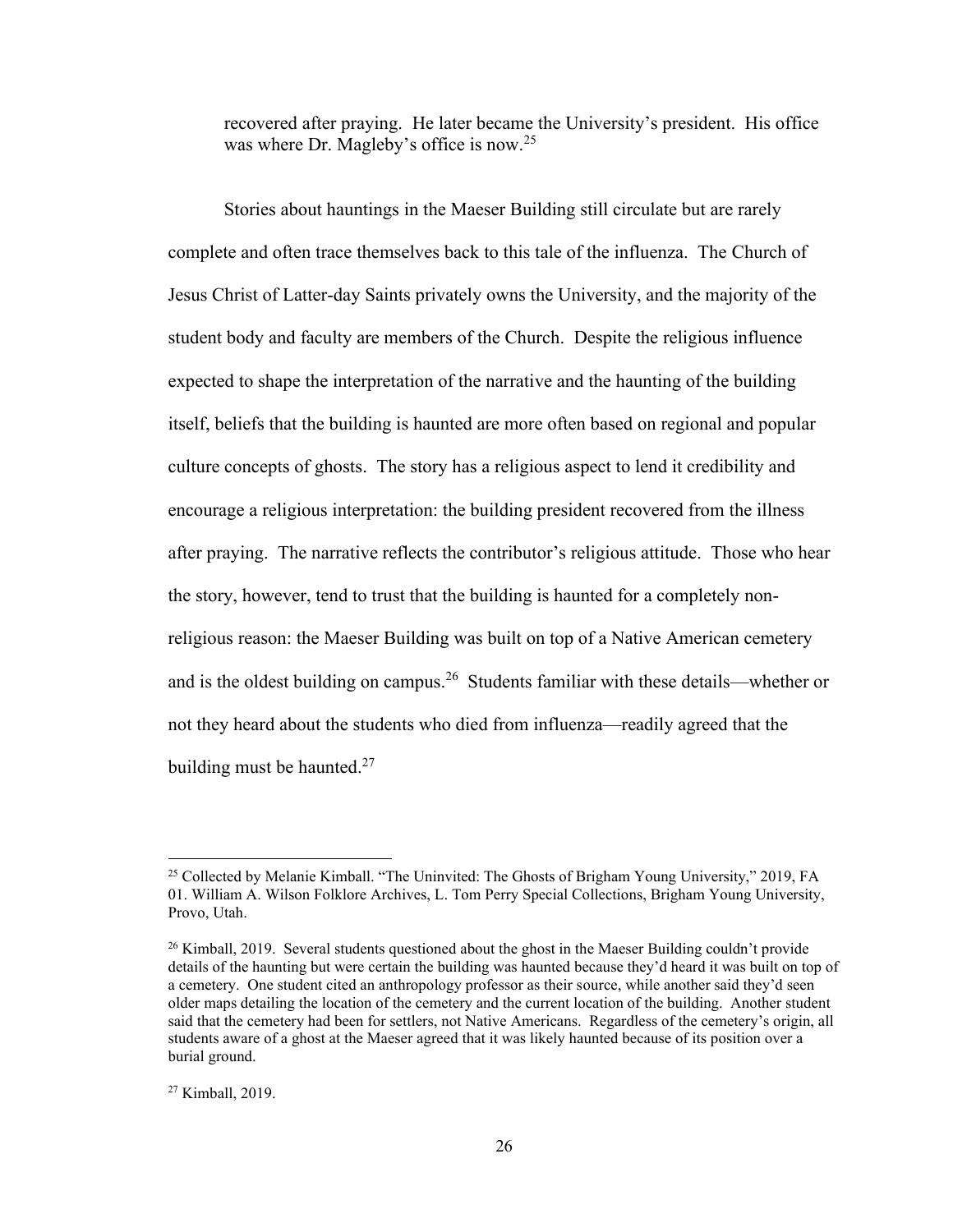Due to the religious influence at the University and the predominant faith of the student body, the social context seems ideally set up for all supernatural interpretations on campus to lean religious. However, in the case of the Maeser Building's haunting, students never offered an explanation that matched their religion's perspective on the afterlife. The students accepted a larger regional understanding of ghosts: a tragedy was involved, people had died in the building, the building was built over a cemetery, and the building was considerably older than the rest of the buildings on campus. All these factors mesh with a non-Latter-day Saint understanding of ghosts. Rather than assume all students consulted on the building's haunting were agnostic or rebellious, we can apply the multivariate theory to find other variables affecting the interpretation. There is a larger regional folk group to consider. Since so many factors concerning the building's history and location match a Western cultural understanding of ghosts, it's understandable that the students would find this folk group's lens more applicable than their religion, which offered minimal explanation for these sorts of supernatural events. Additionally, there is the variable of the students' age to consider. Compared to faculty and staff, students were more likely to appropriate a regional interpretation of the supernatural than their religious folk beliefs. $^{28}$ 

We find further evidence of this age disparity in Narrative 7, also collected as part of a project for the Wilson Archives. The contributor is a woman in her late thirties or early forties who previously worked as a custodian on the Brigham Young University campus, specifically in the Joseph F. Smith Building (JFSB), where a preschool is

<sup>28</sup> Kimball, 2019.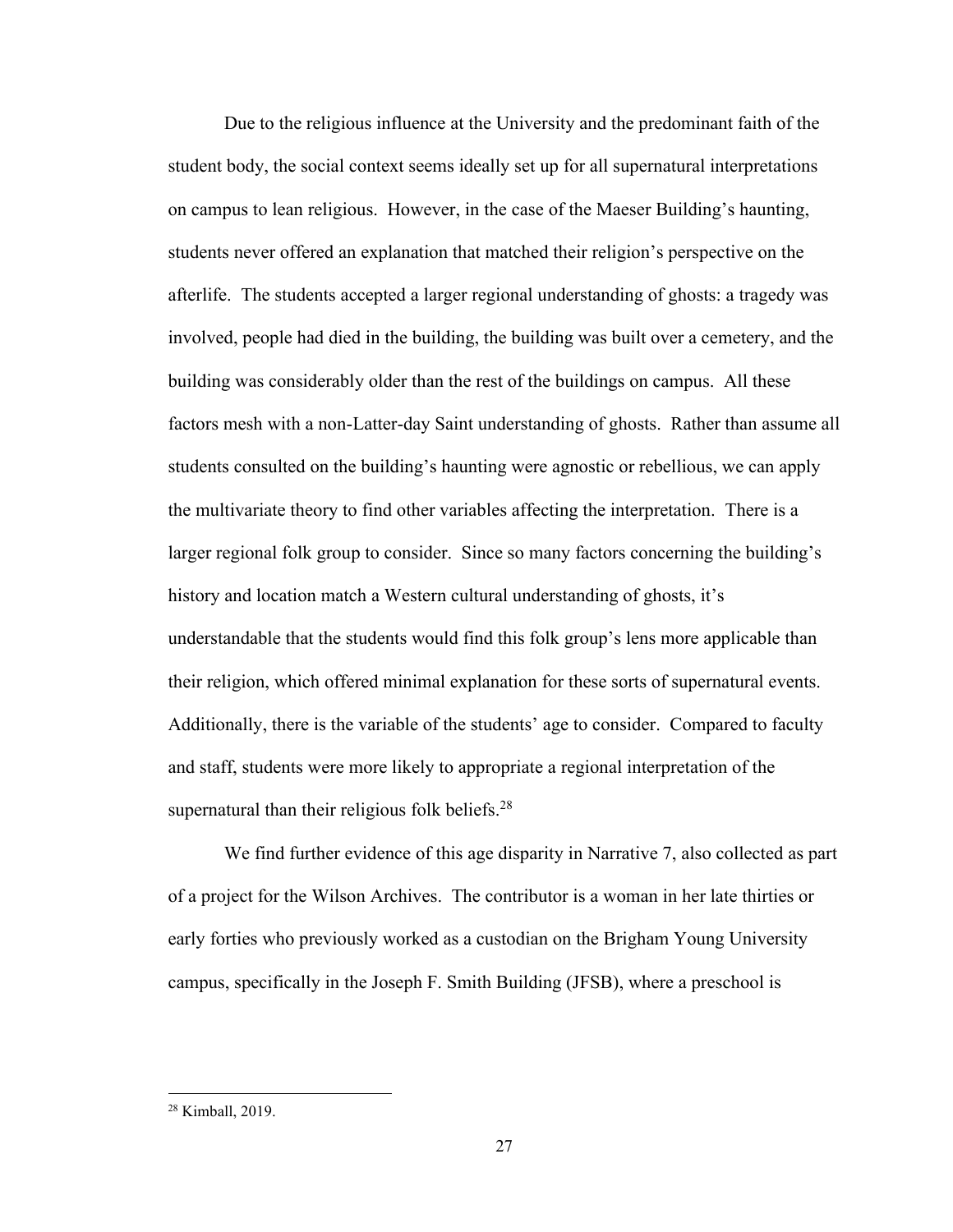located. At the time of collection, the woman worked at a training center for Latter-day Saint missionaries located just north of the campus.

The woman contributed several stories related to a haunting in the JFSB preschool. Her first experience involved an unseen individual banging pans together that hung in the preschool playground. As is typical of my observations for supernatural nonreligious legends, the woman first attempted to rationally explain her experiences, attributing the swinging and banging pans to the wind or possible deer on the playground. When she saw no deer or evidence of a breeze, the woman accepted that something supernatural was happening. Narrative 7 is a continuation of the hauntings.

#### *Narrative 7*

One time, I was in the basement training a couple of new people. And I talk to them, get them all set up on the computers for them to do their training, and I decided to go upstairs to the first floor and… just check on my students to see how they were doing, if they needed anything, and then I would just finish the round and come back down to the ones that were training. And I went into the preschool through the south entrance, and I started calling out the girl's name that was working there that day. I didn't want to startle her, so I started calling her name out. And I wasn't getting a response. I wasn't sure exactly where in the preschool she was because there's classrooms to both sides of the hallway, so I was like, "Okay, you know, she's probably at the other end." So, I kept going, kept calling her name, and I wasn't getting a response, and I was starting to think, "Is she not in the preschool right now?" I wasn't sure what was going on because usually I would have already gotten an answer by then. And I cross the middle area, the reception area, and I started slowing down. I was thinking, "She's gonna jump out and scare me or something." So, I started slowing down but still calling her name in the same volume. And all of a sudden, […] she steps out from the doorway of the preschool kitchen. She's as white as paper, and she barely turns her eyes to look at me and asks, "Were you calling my name?" And I was like, "Yes, I've been calling your name since I entered the preschool." She's like, "No, no, not right now. Like, ten minutes ago." And I was like, "Oh! No, I was downstairs ten minutes ago. I'm training people downstairs." And she's like, "I heard you call my name. And I came out into the hallway and looked towards the south, and I saw somebody walking across that reception area." She said, "But it didn't look like you, and I wasn't sure if it was a homeless person, or what in the world, because they were covered." [motions with hands as though a veil or sheet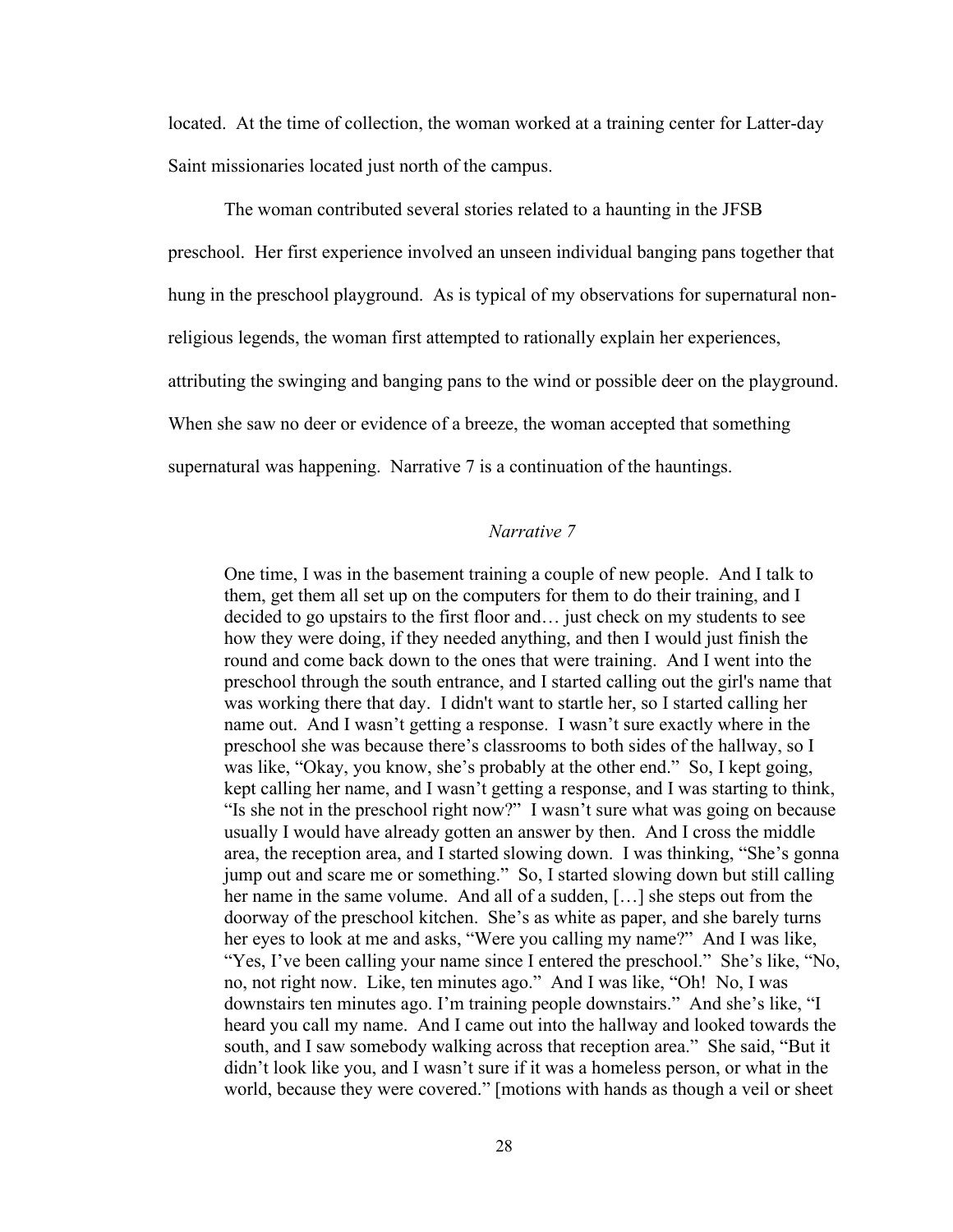is over her head] And she, you know, to this day, she remembers that experience. And I do too. Because the way I felt, it was like… she was the first one to ever scare me, and she wasn't even trying to scare me; she was just telling me what she was going through. And I just felt really, really uneasy. So, I'm not sure what she saw, but she saw someone walking across there. And that hallway that she saw them from—so, the preschool has two hallways, one from North to South, then one from East to West. And I came in from the south side walking North, and she had seen somebody go from the west side to the east side.<sup>29</sup>

Unlike Narrative 6 and the haunting of the Maeser Building, there is no background on the JFSB ghost. The supernatural appears unexpectedly in that context. There is no evidence that the JFSB sits on top of a graveyard or that someone died there, and the JFSB is a relatively new building on campus. A regional explanation for hauntings thus fails to account for what the contributor and her student experienced; however, there is not a ready religious interpretation, either, hence the contributor commenting, "I'm not sure what she saw." The student's credibility is what the contributor draws on to back up the story; she believes that the student "saw someone walking across there." The contributor initially approached the experience attempting to rationalize what had happened. Having established that a supernatural explanation is best, the contributor then accesses multiple folk group paradigms to explain what has happened, ultimately settling on her religious perspective:

Definitely, the JFSB had a lot of activity, and I always wondered why. Why the JFSB? It's one of the newer buildings. And even more than that, why the preschool playground? Or the preschool? […] I've kind of just appeased myself thinking, "Well, we *do* have a family history center. Somebody may be trying to get help or something." Yeah, I really have no explanation for what happened there. I just know that it definitely happened.<sup>30</sup>

<sup>29</sup> Collected by Melanie Kimball, 2019.

<sup>30</sup> Collected by Melanie Kimball, 2019.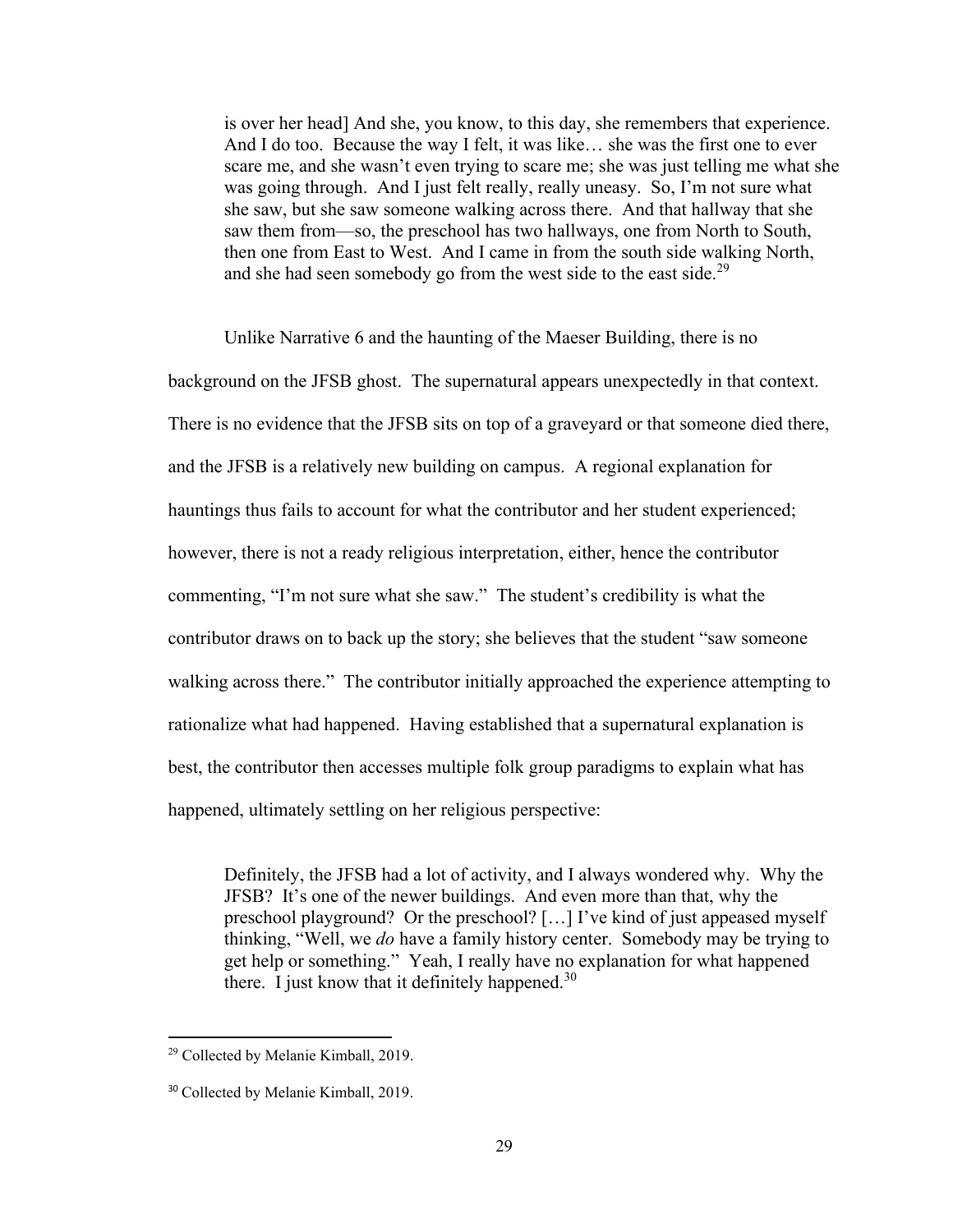The supernatural events that have taken place can be explained religiously but, unlike in previous narratives wherein a supernatural encounter was attributed to an evil spirit, this contributor assumes a more benevolent being is involved, someone from the afterlife who needs help from their family. Such an explanation works into the Latterday Saint emphasis on family history work;<sup>31</sup> just as Grandpa appeared to Steven in Narrative 2 to help the family, the being in the JFSB might appear there in order to contact one of its relatives—at least, this is how the contributor rationalizes things. She again admits that she "really [has] no explanation for what happened there," but reaffirms that she "just [knows] that it definitely happened." Her closing sentence hints that even her religious perspective fails to fully satisfy her understanding of events, but she perhaps chose it because it provides the most complete explanation. And, in contrast to the young students who trust that the Maeser is haunted thanks to its history, the contributor of Narrative 7 applies her religious lens before her regional one.

Several factors might explain the contributor's interpretation: she shared the story at a training center for missionaries and was already surrounded by a religious context; her hierarchy of folk groups places religion at the top, making it the first paradigm she naturally reaches for; and her age and maturity make her more likely to assume a religious explanation as opposed to a regional one, in contrast to the younger students on campus. It's worth noting that she involves syncretism to a degree in her interpretation,

<sup>&</sup>lt;sup>31</sup> The Church of Jesus Christ of Latter-day Saints emphasizes family history work not only because they view a knowledge of one's ancestors as important but because members believe certain rituals, such as baptism, must be performed in order for an individual to reach the highest level of heaven. If one fails to perform these rituals in their life, their descendants can do so vicariously. The spirit in the JFSB could, therefore, have appeared in a place with a genealogical center because they wish to contact their descendants or have those descendants perform the necessary rituals on their behalf.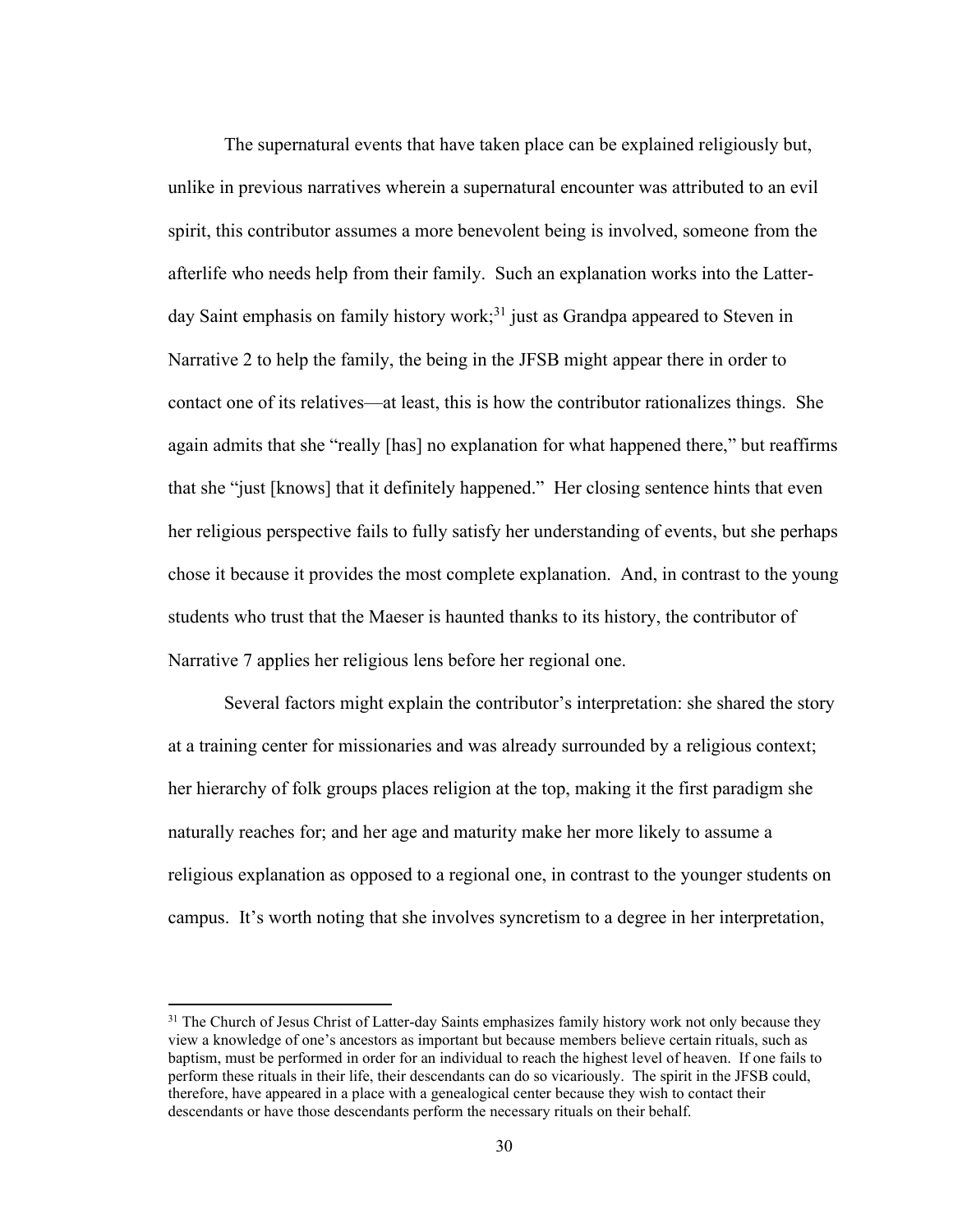bringing in subordinate folk groups to support her religious view as she grapples with her experiences. She mixes paradigms to explain the hauntings.

Narratives 8 and 9 are variants of one story, adapted according to the performer's interpretations. I also accessed them from the Wilson Archives, and the location of the events also took place on BYU campus. In the first telling, the student—an undergraduate in her early twenties—validates the story by elaborating details on the location of the museum and the museum's response to her inquiries. She tells the story using a combination of folk groups.

#### *Narrative 8*

So, I reached out to the Museum of Peoples and Cultures and asked them about this. And they're like, "Oh, we don't have any ghost stories." I was like, "Well, I've heard all of this stuff about when you were in this old building in Allen Hall that you had something," and they're like—it was the sketchiest thing I've ever gotten. They said, like, "The circumstances surrounding that event are confidential." And then they just cut it off, you know, ended it there. But anyways, so just from what I gather by reading and talking to the Bean Museum people is that the Museum of People and Cultures used to be in this old girls' dormitory, like after it was the girls dormitory, it was the museum. And I found pictures. I think they've torn it down now, but the museum used to be in that building. And they had a new exhibit brought in—I never found out what the exhibit was, obviously some sort of indigenous artifacts. But they had some sort of object that, when they would come back the next day after closing, all of the other objects in the display cases would be knocked over except for this one. And they're like, "Well, that's weird, whatever." And they'd come back the next day, and the same thing would have happened. I never found out if there was other stuff going on, if people were hearing things or saw something. But whatever was going on with this object, it got so intense that they called a shaman in to exorcise the spirit. And that worked. After that, whatever was going on stopped. So, it worked. I never got more from the Museum of People and Cultures because it was confidential.<sup>32</sup>

<sup>32</sup> Collected by Melanie Kimball, 2019.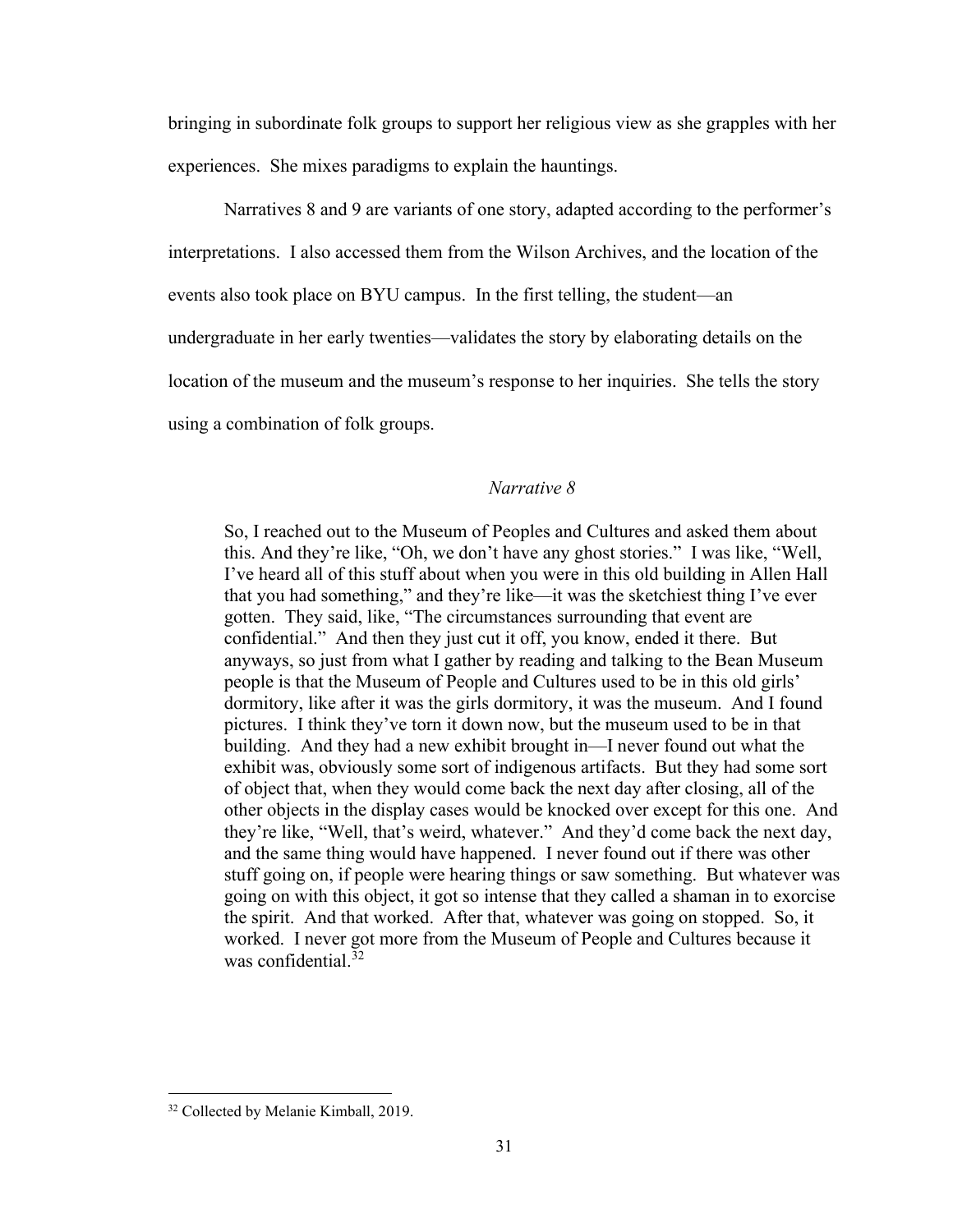The premise of this narrative is simple enough. An apparently haunted object is brought into the museum. A shaman comes in to "exorcise the spirit"—implying a religious perspective, though the terms "shaman" and "exorcise" can suggest the narrator accesses two different religions—which successfully ends the haunting. More detailed information is "confidential" and censored by the museum, which perhaps further suggests a religious interpretation, at least by the museum. In Narrative 9, the same story is retold by a graduate student, a young woman in her mid-twenties.

#### *Narrative 9*

Before the new Museum of Peoples and Cultures was built, the museum was originally housed in old Allen Hall, which is located south of BYU campus. The museum evidently once had an exhibit that included a haunted item. This item would knock over the other objects in the display. The events surrounding this object eventually got so bad that the museum called in a bishop to bless the place, after which the events stopped. Allen Hall was a women's dorm at one point, and it was believed to be haunted then; it has since been torn down by BYU.<sup>33</sup>

This student shares a less detailed narrative compared to Narrative 8 but implies her interpretation of the story by changing an important detail. The "shaman" in Narrative 8 has become a "bishop," conforming the story to a Latter-day Saint perspective. The student offers a religious viewpoint to explain the haunting; this paradigm is obviously at the forefront both when hearing the story for the first time and in this retelling, as the greatest change made to the narrative was the adjustment from a shaman to a bishop blessing the museum. Notice also the change in wording: an exorcism has become a blessing. One contributor to this project noted that Latter-day Saints "don't perform exorcisms, but we perform blessings. Instead of us trying to

<sup>&</sup>lt;sup>33</sup> Collected by Melanie Kimball, 2019.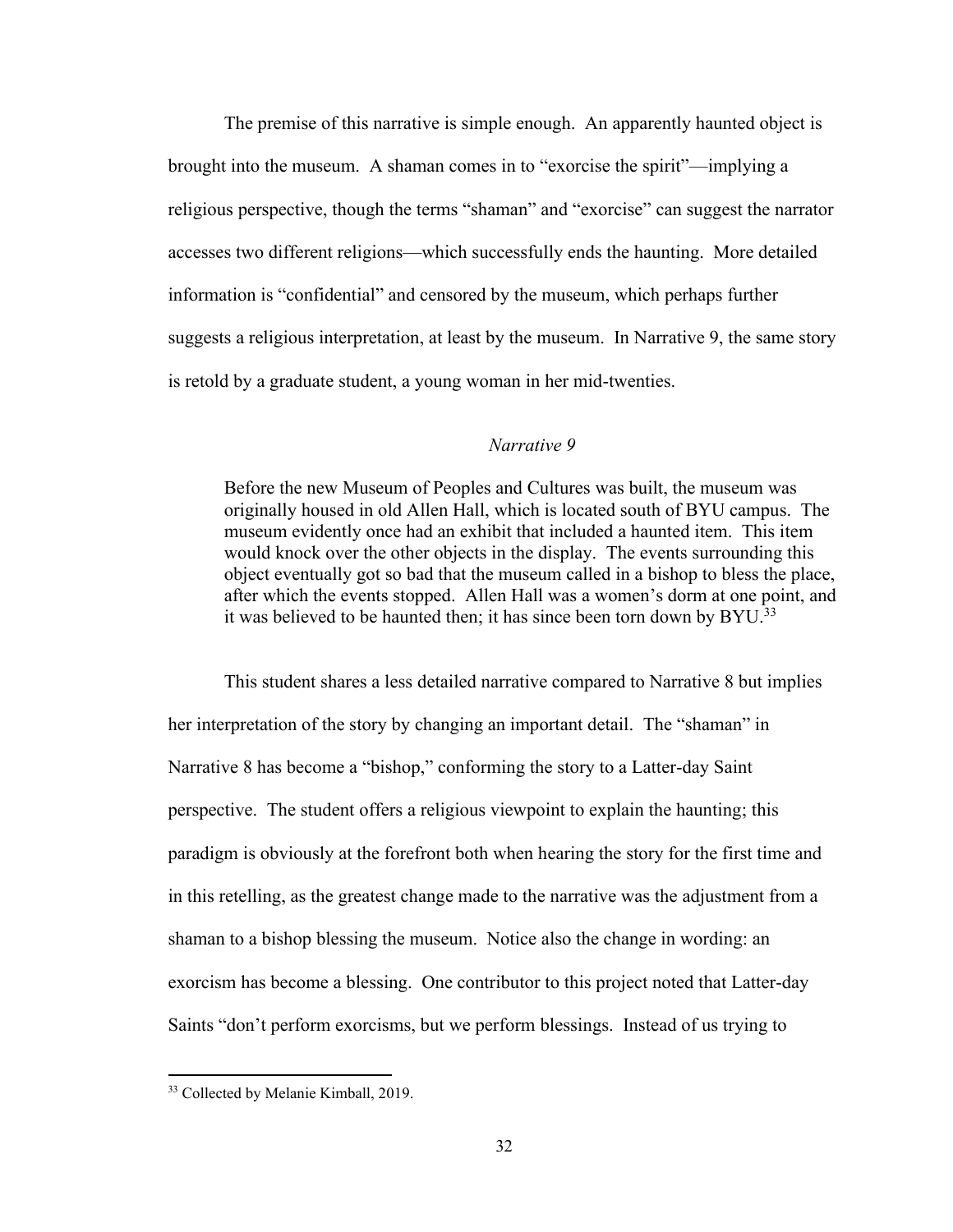combat the demons, it's us blessing and relieving  $\dots$  the individual of that."<sup>34</sup> The word "exorcism" is still used within the Church, but "blessing" is more commonly applied when talking about casting out an evil spirit from an individual or place.

Due to the previous four narratives originating from a religious university, it's reasonable for a religious lens to be the first applied in both performance and reception of the legends, accompanied by a subordinate regional lens according to age or the failure of the religious lens to fully account for a supernatural event. We can properly classify Narrative 6 as a supernatural non-religious legend; the other three, on the other hand, are vaguer, as the contributor supplied a religious interpretation that did not entirely explain what was happening.

#### **Skinwalkers and the Conflation of the Religious with the Non-Religious**

The next story, also from the Wilson Archives, drifts even further into the realm of non-religious as opposed to religious supernatural legends. In Narrative 10, the contributor is agnostic and experiences the events firsthand; the narrative is her memorate. Her story deals with skinwalkers, a Navajo supernatural legend about individuals who shapeshift into animals at will and possess superhuman abilities. Skinwalkers have a religious connotation within the Navajo community, though those familiar with the legends thanks to regional proximity to Navajos have differing interpretations, sometimes viewing them similar to werewolves or other non-religious creatures. Even when they acknowledge the religious origin of skinwalkers within

<sup>34</sup> Nicholas. Personal conversation. 30 December 2021.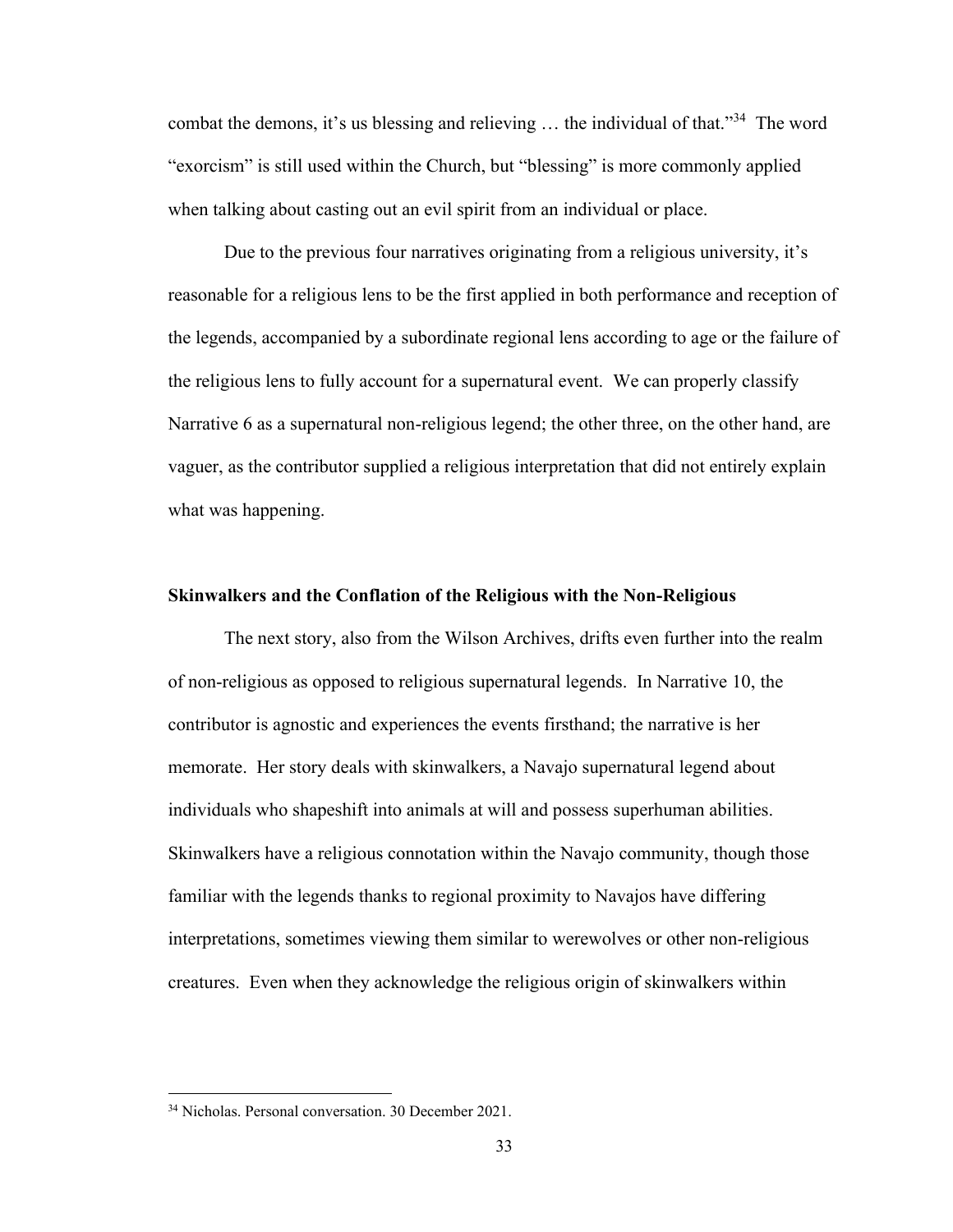Navajo culture, a non-Navajo regional culture may have stripped away the religious aspects.

The collector of Narrative 10 added commentary to define terms unfamiliar to outsiders, and further explained that his initial interview with the contributor was lost due to a faulty audio recording. The narrative is a second recording, notably told differently than the first time; the collector clarifies the differences in an afterthought that I have included, though some comments in the narrative itself I have removed. "Skinwalker" is used here as an etic term, as the contributor for Narrative 10 provides no name for what she sees, understanding it only as a shapeshifter. Her story is viewed through a regional rather than religious lens. Later commentary from individuals discussing skinwalker stories defines the beings as evil spirits or people who have sold their soul to the devil, providing the legends with a religious spin, similar to Navajo belief. Considering the skinwalkers' tendency to shift between human and animal, between the natural and the supernatural, their ambiguous placement between the two supernatural legend genres is fitting.

### *Narrative 10*

This happened in March. I was with Mack [a friend] and his truck, it was dark, and we went to McDonald's [she mentioned that it was down in Provo but clarified that it might not have been. It was just more south than from where she lived]. And then we were driving down this dirt road that was parallel with I-15 [freeway]. And it was originally a road and when you drive far enough it turns into a dirt road and we were just driving, and it was dark, and we really couldn't see anything and all we could see were where his headlights were and they weren't working very well, I mean we had the brights on but it could only do so much. Anyway, and there was this deer in the road and so he slams on his brakes and I look up and I see this deer but it didn't quite look like a deer it was off just a little bit it looked, I dunno menacing? I guess. And then it just walked off the road and stood up and was a man and he just stood there and stared at us. We could see his eyes. It was creepy.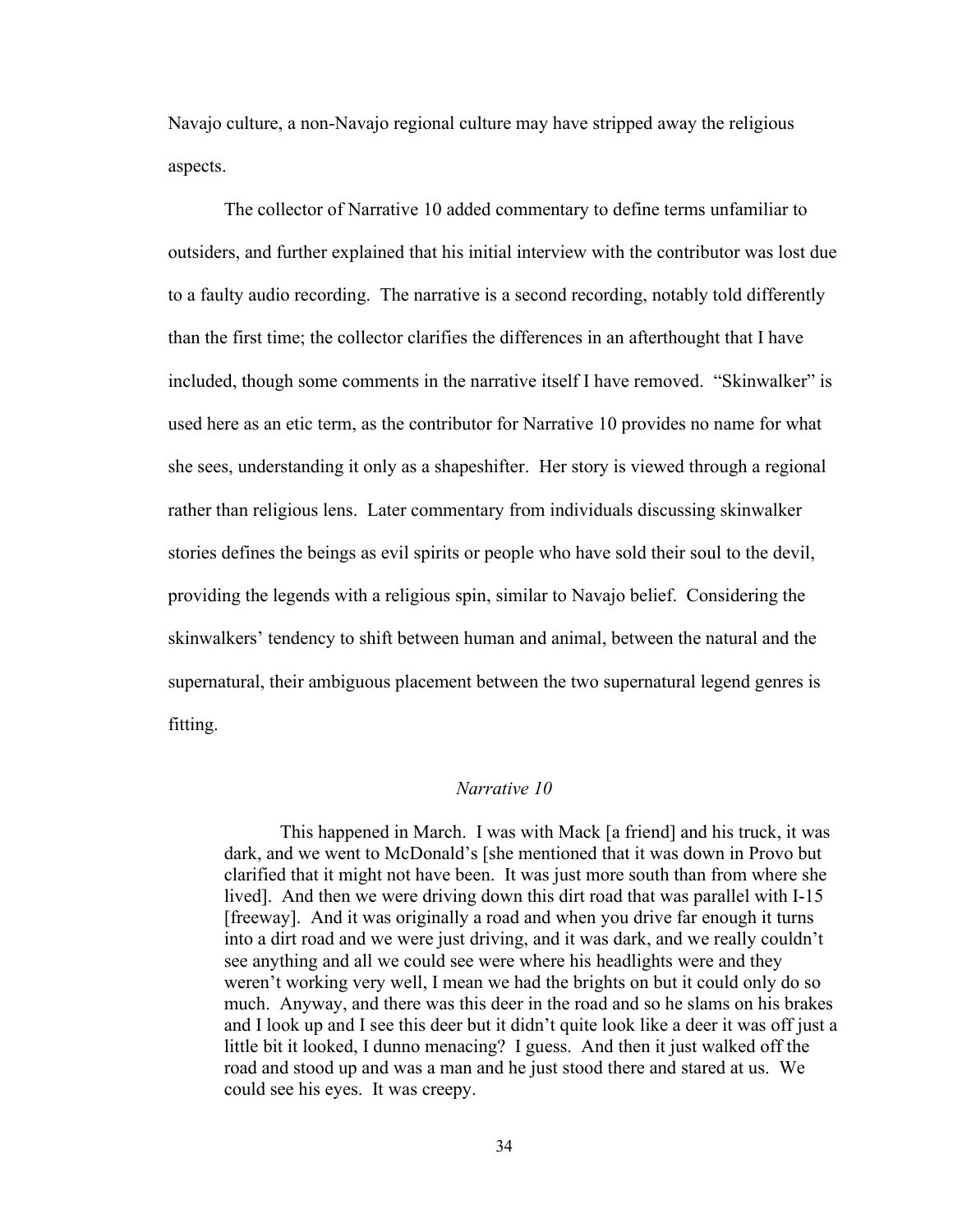[In the initial recording, she said that it was a man at first and then he walked away and became a deer, but then later in the conversation she clarified that it was the other way around. She also said that they could not see his face, but he was turned in their direction. The friend asked where it went, and she said that it was over on the side of the road staring at them before the friend saw it, swore, and drove away. $l^{35}$ 

The contributor did not dub the deer-man as a skinwalker, but she *did* offer the story in response to the collector's request for skinwalker narratives, indicating that she was familiar with the tradition. As an agnostic, the contributor didn't view the story through a conventional religious lens. Instead, her best explanation drew from the regional folk belief in skinwalkers as shapeshifters.

A second story from the Archives utilizes a regional-over-religious approach when discussing skinwalkers. The contributor shares her friends' experience driving up American Fork Canyon "with the intention of seeing something spooky."<sup>36</sup> The group *does* find something spooky: partway up the canyon, they come across a group of strange figures standing over a body in the road. The group in the car immediately identify the figures as skinwalkers and speed away, pursued by the skinwalkers. The contributor's testimony that her friends first identified the mysterious figures as skinwalkers—not "demons," "evil spirits," or even humans—suggests that, in this instance, the regional lens was accessed before the religious. The group saw something strange, explained it supernaturally, and then labelled the experience with a regional lens. The group

<sup>35</sup> Collected by Joseph Avila from Rebekah Balmanno. "Skin-walker Sighting," 2020, FA 03. William A. Wilson Folklore Archives, L. Tom Perry Special Collections, Brigham Young University, Provo, Utah.

<sup>36</sup> Collected by Audrey Varvel from Meghan Higgins. "American Fork Drive," 2016, FA 03. William A. Wilson Folklore Archives, L. Tom Perry Special Collections, Brigham Young University, Provo, Utah.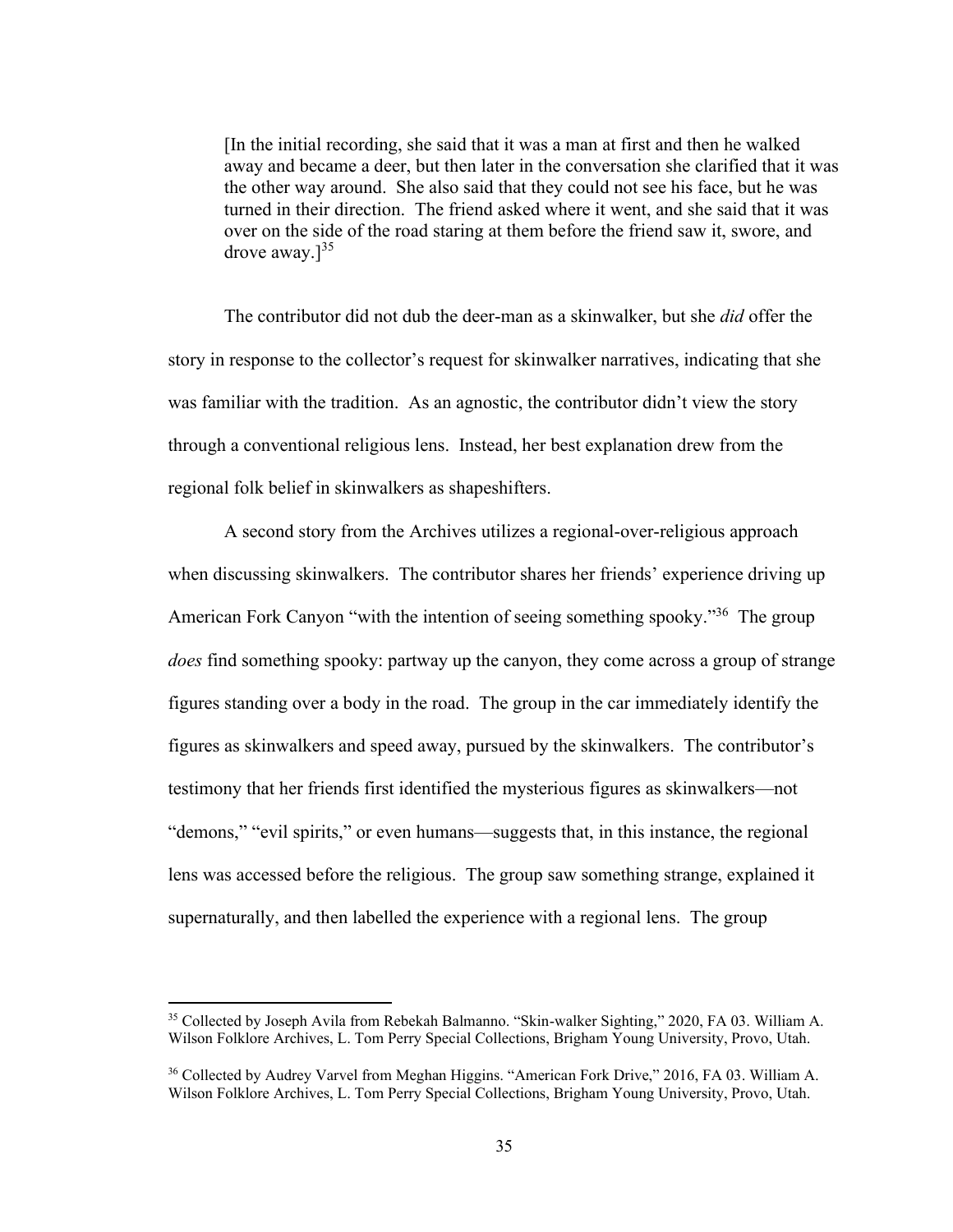experiencing the narrative first-hand may have had alternating interpretations that included a religious lens among other folk groups, but their regional lens dominated when they told the story to others.

During Margaret K. Brady's investigation into Navajo children's skinwalker narratives, she discovered that multiple factors influenced the way the children told and interpreted stories. The children confused skinwalkers with wolfmen or added Catholic explanations.<sup>37</sup> The children's offered definitions indicate that they use multiple folk groups to interpret skinwalkers: children more commonly confuse wolfmen and skinwalkers, providing an age factor; the Navajo's religion and culture teach them how skinwalkers function and come to be; the added religious context from the Catholics states that skinwalkers are people who have interacted with the devil. These interpretations are engaged simultaneously and work together to add further layers of understanding to the legends. In the case of the Navajo, their regional and religious lenses combine and are supported by alternate folk groups to interpret skinwalker legends.

In Narrative 10 and the subsequent story taking place up American Fork Canyon, the performer interpreted their experiences through more of a regional lens. The Navajo understand skinwalkers as religious figures.

I collected from one group that debated the exact nature of skinwalkers and supernatural legends in general. This conversation fit closely with my observation that supernatural non-religious legends can be defined by an initial hesitation of analysis and the first step of a logical examination. The group determined that, "for the sake of

<sup>37</sup> Margaret K. Brady, *Some Kind of Power: Navajo Children's Skinwalker Narratives* (Salt Lake City: University of Utah Press, 1984) 67.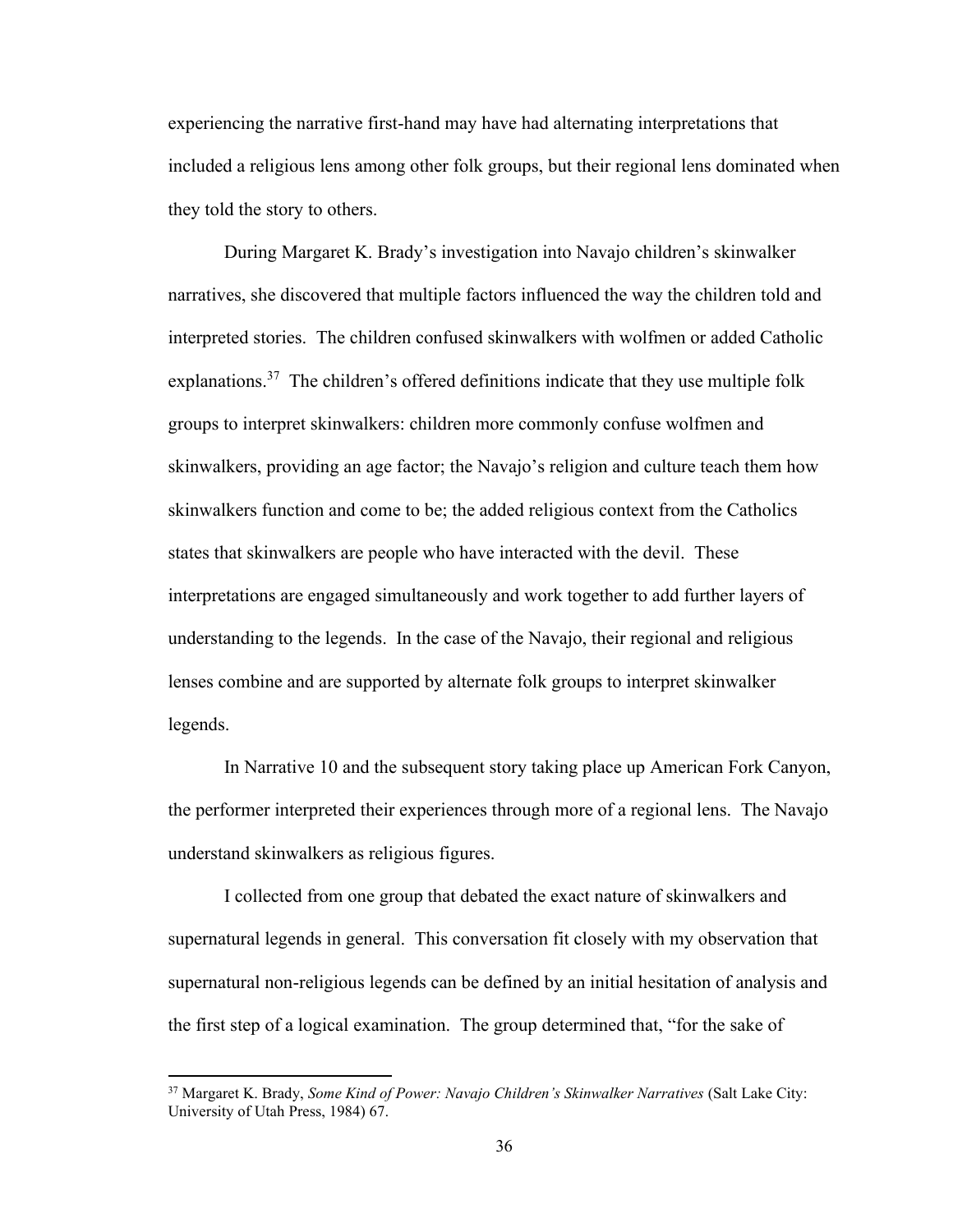discussion, [they should] assume that all skinwalkers are people that have sold their souls to Satan, for whatever reason."<sup>38</sup> This definition was followed by a discussion about how skinwalkers functioned.

Diedra: Clarify for me, but skinwalkers can—in theory—transform into any form that they choose, right? Like, what are the rules?

Nicholas: I thought it was one form.

Alexandra: Yeah, I thought it was, like, you have one form, you just need to go back and forth.

Mel: I don't know. Because for some of them, I thought you had to have the animal skin and put that on—so, like selkies or werewolves or whatever—but for some of them, maybe it is just like they can transform into any animal. I don't  $k$ now.<sup>39</sup>

The idea that "all skinwalkers are people that have sold their souls to Satan" implies a religious interpretation of what is happening, closer to traditional Navajo belief, though the application of the term "skinwalker" to describe a phenomenon means a regional interpretation is in use as well. The belief that the skinwalkers must "have the animal skin and put that on," connected to popular non-religious supernatural legends such as selkies and werewolves, also indicates more of a regional understanding. There is a contradiction and a conflation of paradigms. The group places skinwalkers in an ambiguous status, hovering between religious and non-religious interpretations. Again, the ambiguity breaks apart a set definition and allows room for the group to step back and analyze the stories rationally before assigning an interpretation. In terms of verity, the

<sup>38</sup> Alexandra. Personal conversation. 30 December 2021.

<sup>39</sup> Diedra. Personal conversation. 30 December 2021.

Nicholas. Personal conversation. 30 December 2021.

Alexandra. Personal conversation. 30 December 2021.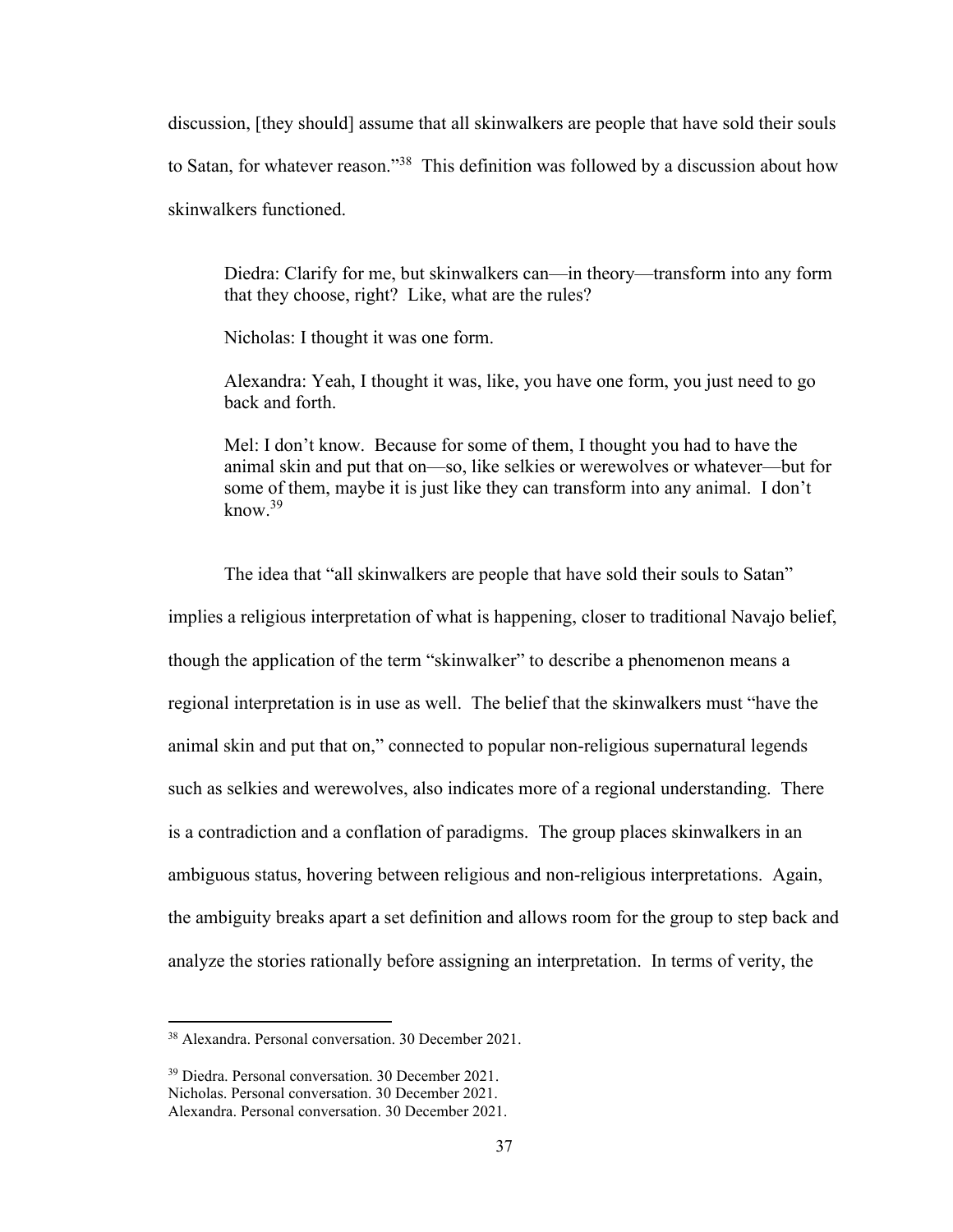group critically examines stories of skinwalkers according to the skinwalkers' goals. The group scrutinizes the skinwalkers' purpose—either why the skinwalkers would have sold their souls to the devil or why they would have appeared in that time and place. Diedra eventually admitted that:

those stories sound to me like allegories and not actual experiences of people. So, it sounds almost to me like it's kind of a lesson to be taught, or like you can get something out of that story versus… just because it's all so—not far-fetched, but it just kind of defies logic a little bit. So, it feels to me like there should be some symbolism there that maybe I'm missing.

Alexandra: I would try and find similar stories from the scriptures, or explanations more from what I'm familiar with. And I know that a really common theme throughout the Book of Mormon and the Bible and all that stuff is that God tries to make men like Him. And so, then the opposite of that would be the devil trying to make humans less than what they are, which would be animalistic.

Diedra: I definitely believe in the supernatural and that kind of beyond-logic kind of a situation, but I think that I have to really think story by story, because it's hard for me personally to not logic my way out of it. Because if it's something that's weird and can't be explained, I'm like, "Okay, let's try and figure it out." If that is the case that, let's say, a person sold their soul to the devil and became, you know, able to transform into an animal or, you know, give up part of their humanity, logistically, how does that take place and for what purpose, to what end? You know? And what was the reason for that? You know, so I look for meaning in those things. I guess what I said about it being an allegory… I think I misspoke a little bit. It's less of an allegory, like they're telling the story to teach us a lesson, but it's more of… like, from that specific encounter that he had [referring to a skinwalker story shared earlier], you can learn something from that. The reason why he's telling that story is like, "That's really weird that that happened to me." And it's almost like a warning to others that he's telling the story to.<sup>40</sup>

The conversation here touches on religious interpretations as well as a more

empirical approach. Alexandra clearly attempts to get the stories to align with her

<sup>40</sup> Diedra. Personal conversation. 30 December 2021.

Alexandra. Personal conversation. 30 December 2021.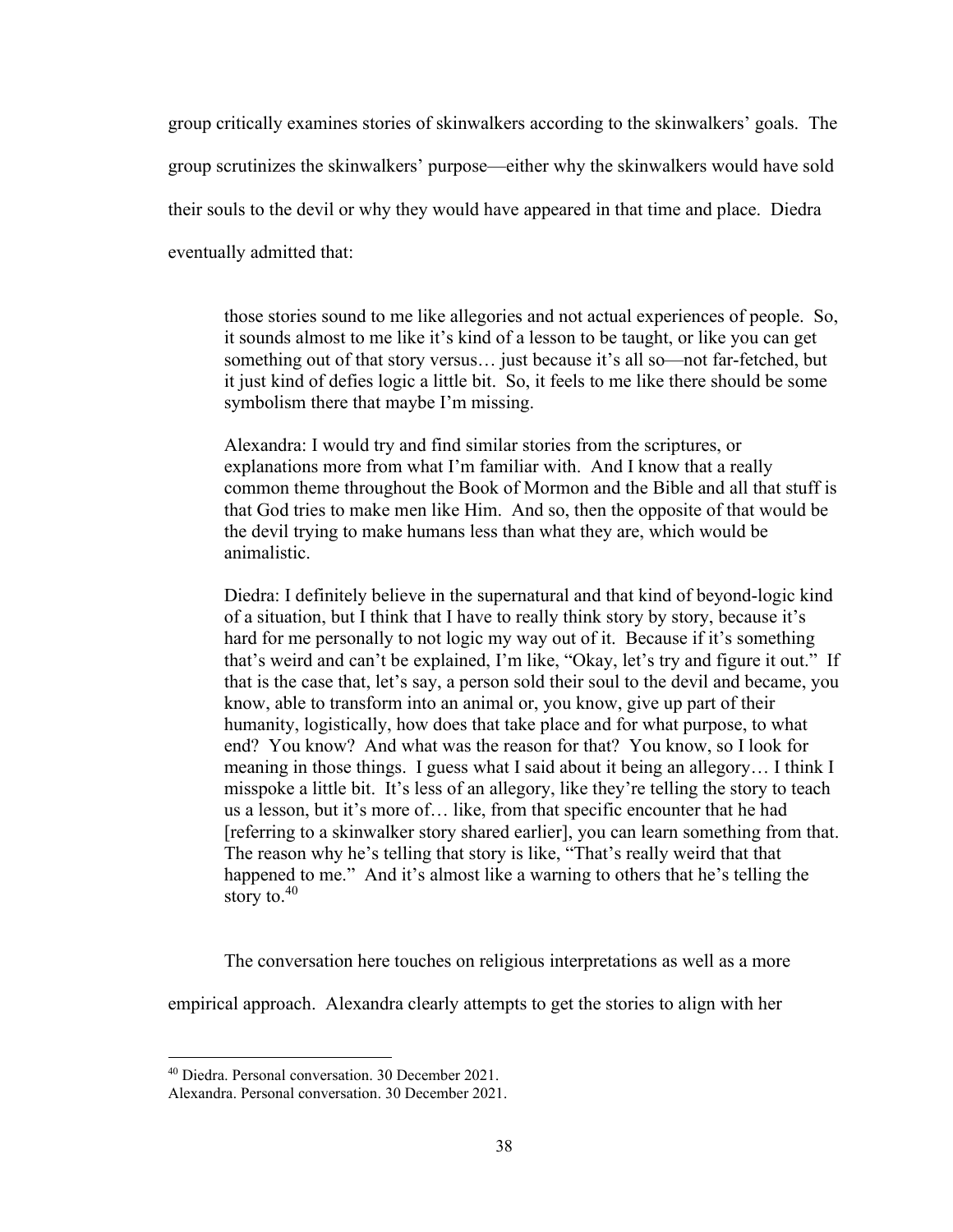religious point of view and suggests a religious explanation for the skinwalkers' behavior and transformations. Diedra, on the other hand, admits that she finds the stories more allegorical or educational; she is unable to get past the "logistics" of transforming from a person into an animal and the reasoning behind doing so. She is still in the rationalizing stage of interpretation; she hasn't moved on to applying a religious perspective, as Alexandra has, but she also hasn't accepted a regional explanation.

The group spent quite a while talking about how they interpret stories rather than sharing stories themselves. Their discussion was particularly helpful in highlighting not only how and when a folk group's paradigm is applied for interpretation but how those folk groups themselves are viewed. For example, Alexandra commented, "When I approach something with religion, it's never mystical or like magic. Because I'm very much… I feel like everything's really practical in a lot of ways. Like, there's always a practical explanation that includes religion, you know?"<sup>41</sup>

Alexandra's comments, in conjunction with her earlier efforts to comprehend skinwalkers through a religious paradigm, emphasize that taking a "practical explanation" can include religion.

Two more comments made by the members of the group analyzing how the performance influenced their interpretation support my multivariate theory. For the first, Nicholas interprets an earlier skinwalker legend as false because of the method the performer employed to tell it; a second skinwalker legend is more believable because of its delivery.

<sup>41</sup> Alexandra. Personal conversation. 30 December 2021.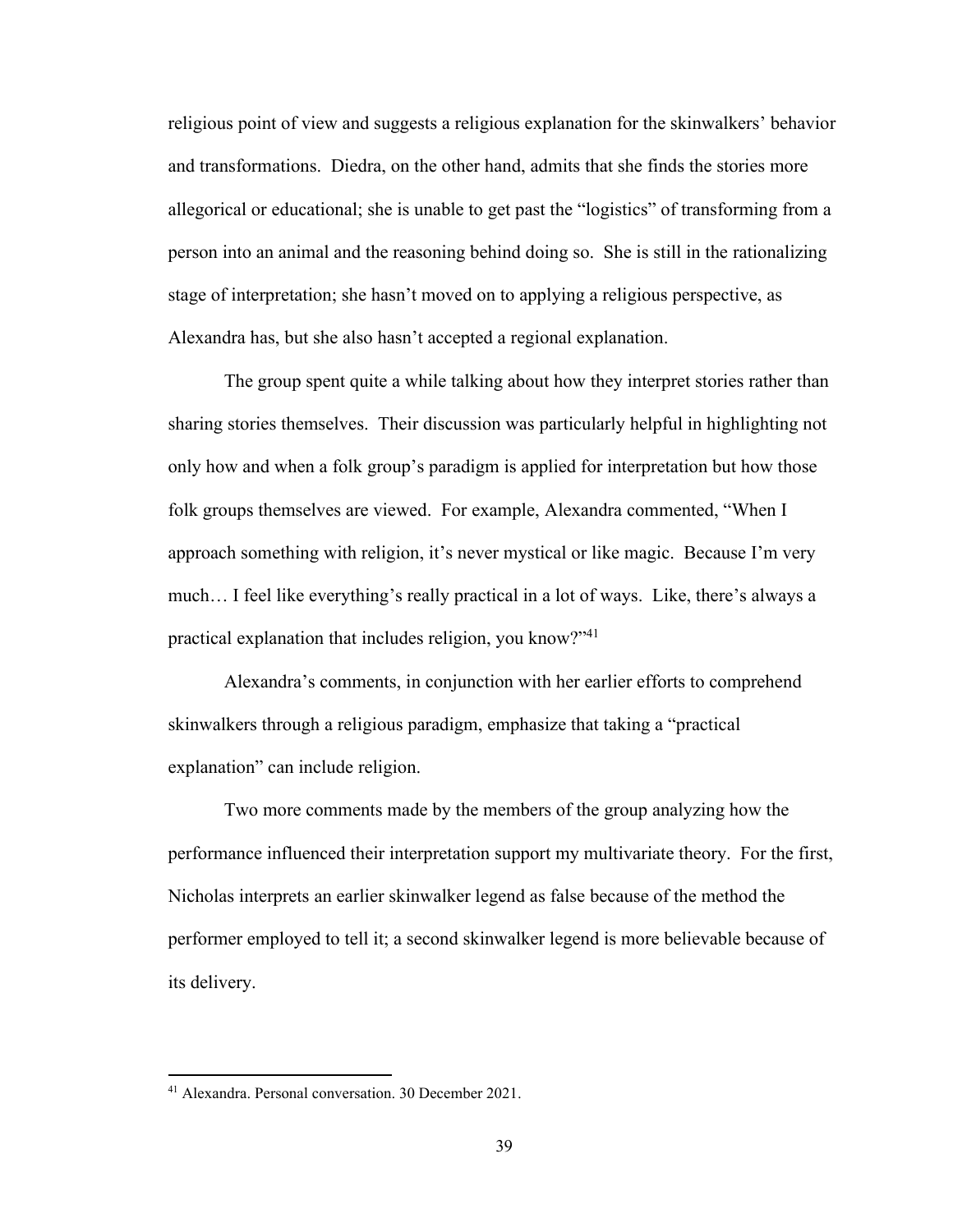Nicholas: I don't think that was a real story. I naturally believe that's not a real story because of the way it was told in more of a story fashion. Instead of like the story you told—it wasn't really in a story fashion, it was more of a documentarystyle telling, like reciting an event that happened.<sup>42</sup>

In addition to social context and the folk groups the performer and audience utilized, Nicholas's comment makes it clear that the way in which the legend is delivered plays a role in the reception and interpretation of narratives. The one skinwalker legend was "told in more of a story fashion"—presumably, to use an etic term, as a folktale rather than a legend—while the other legend "was more of a documentary-style telling," which provided it with more credibility as a genuine event. The distinction changed how Nicholas interpreted the stories.

The second comment the group made involves a clarification provided after a narrative was shared, which changed the way the group interpreted the story. The narrative itself involved a large, ape-like creature spotted in an orchard in Mexico, heard by Nicholas from a friend who heard it from a first-hand witness (the friend-of-a-friend formula was used as validation, adding more credibility that the story happened but not that the ape-like creature was supernatural).

Diedra: Yeah. To be honest, my mind does not immediately go to religion or spirituality when I hear a ghost story or any kind of story like that. My first thought is not like, "Oh, this is part of a spiritual moment." I think that supernatural… I don't know, I just don't see it as a religious story first, unless it does have ties, like the skinwalkers. You know? It has spiritual ties and has kind of more of… more lore and legend tied to it versus—

Nicholas: I forgot to say: the guy was talking about a skinwalker.

<sup>42</sup> Nicholas. Personal conversation. 30 December 2021.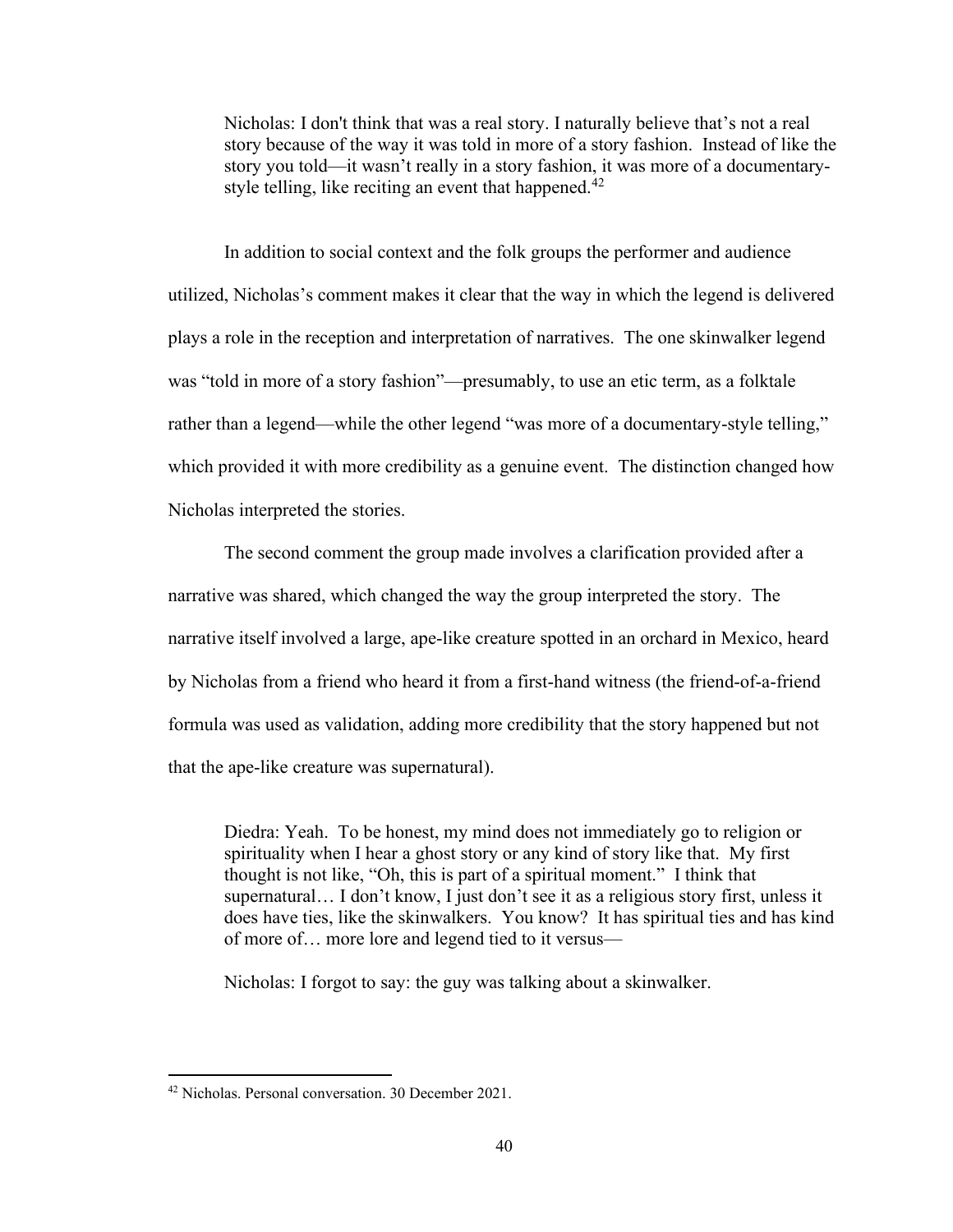Alexandra: Well, then, it's the same; I would have the same reaction as to the sheep thing. $43$ 

At first, Diedra and Alexandra interpret the story from a rational point of view, though a regional lens is considered. They propose that the creature is a Sasquatch, but this is denied; it's more likely to be a species of undiscovered primate. Diedra admits that she doesn't consider the story to have any religious implications, and therefore won't view the story through a religious lens. She has at this point decided that skinwalkers have a founded explanation from a religious perspective, providing those stories with "spiritual ties." Nicholas then amends "the guy was talking about a skinwalker" to his story.

This new piece of information changes the way the audience receives it. Whereas the ape was previously an unidentified primate, the redefining of it as a skinwalker adds both supernatural and religious connotations to the legend. Alexandra states she "would have the same reaction as to the sheep thing," referring to a previously shared narrative that was found to be both more supernatural and credible. Though Nicholas's opinion of the ape narrative—the ways he has applied his folk groups to the story's interpretation is unknown, his brief statement that he originally heard it classified as a skinwalker narrative adds a new variable to how the group receives the story. Another variable to consider for my theory, then, includes not only applied folk groups during performance but the intention involved in the sharing of the story in the first place. Furthermore, the story's intention or interpretation going several generations of performers back can

<sup>43</sup> Diedra. Personal conversation. 30 December 2021.

Nicholas. Personal conversation. 30 December 2021.

Alexandra. Personal conversation. 30 December 2021.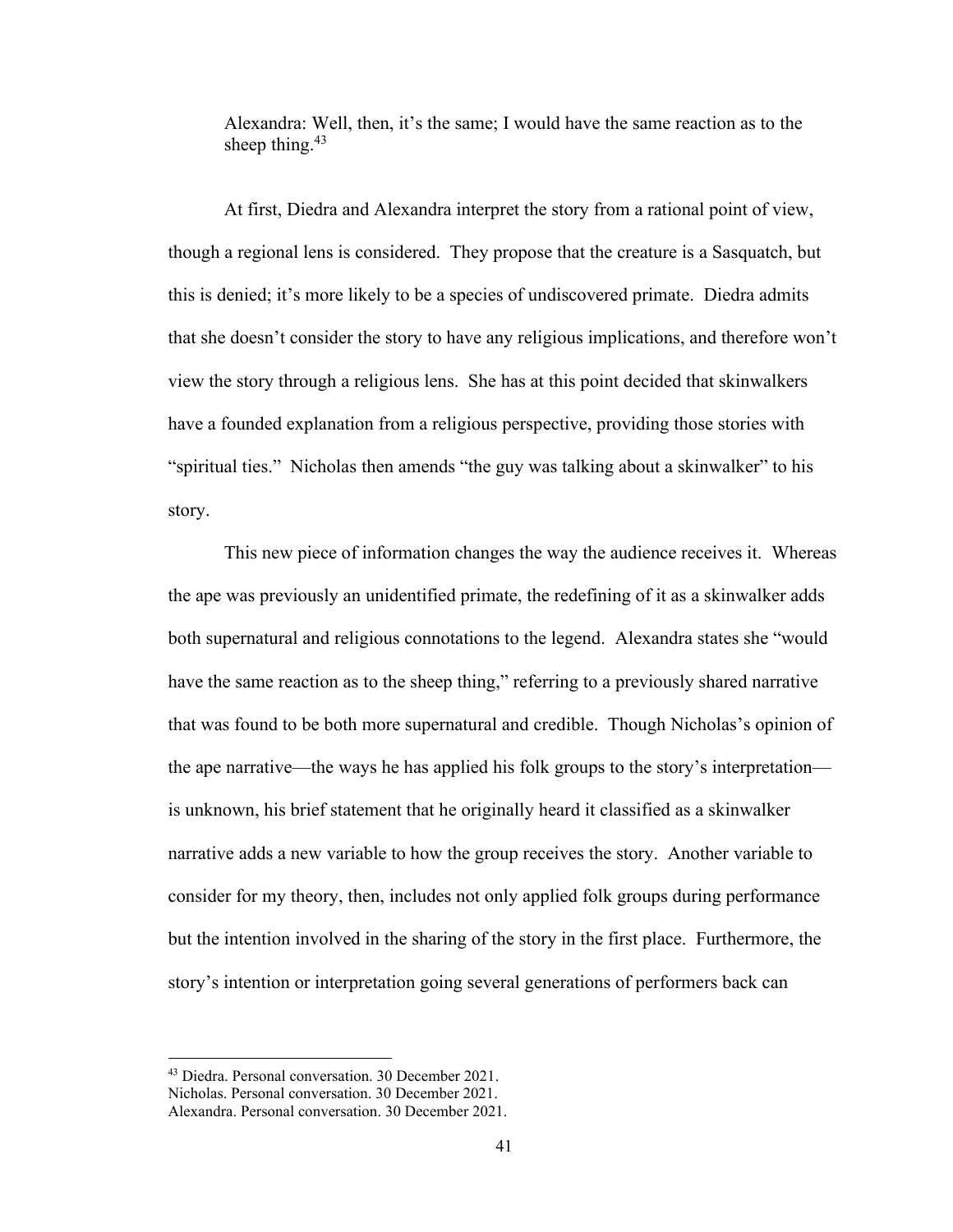impact the way an audience receives a story later. Understanding how and why someone selects a folk group for interpreting a story must factor in variables such as the audience's knowledge of the performer's intent and the attitude of the performer toward the narrative during the performance.

#### **Conclusion**

My study of folk groups and supernatural narratives is by no means universal, but what I collected suggests several interesting points concerning how individuals apply folk groups to interpret stories. First, within the Latter-day Saint community at least, the boundary between religious and non-religious supernatural legends is blurred; supernatural non-religious legends are often still provided with a religious interpretation. Second, observers can determine a legend's classification by the audience's response: supernatural religious legends tend to elicit a religious gut-reaction, while supernatural non-religious legends are first approached rationally before a folk group's paradigm is assigned, though there is a scale to how "non-religious" a story can be. Third, individuals each have their own hierarchy of folk groups; the most-referenced folk group is supported by supplemental folk groups to fill in the gaps that the primary folk group fails to explain. Additionally, the divisions between paradigms can be just as vague as the divisions between legend genres because individuals are capable of combining multiple points of view and schools of thought.

Fourth, the act of assigning a folk group's paradigm is heavily influenced by multiple factors. Demographic data such as age and ethnicity obviously play a role; religion is a prominent factor for Latter-day Saints; individual hierarchies have greater

42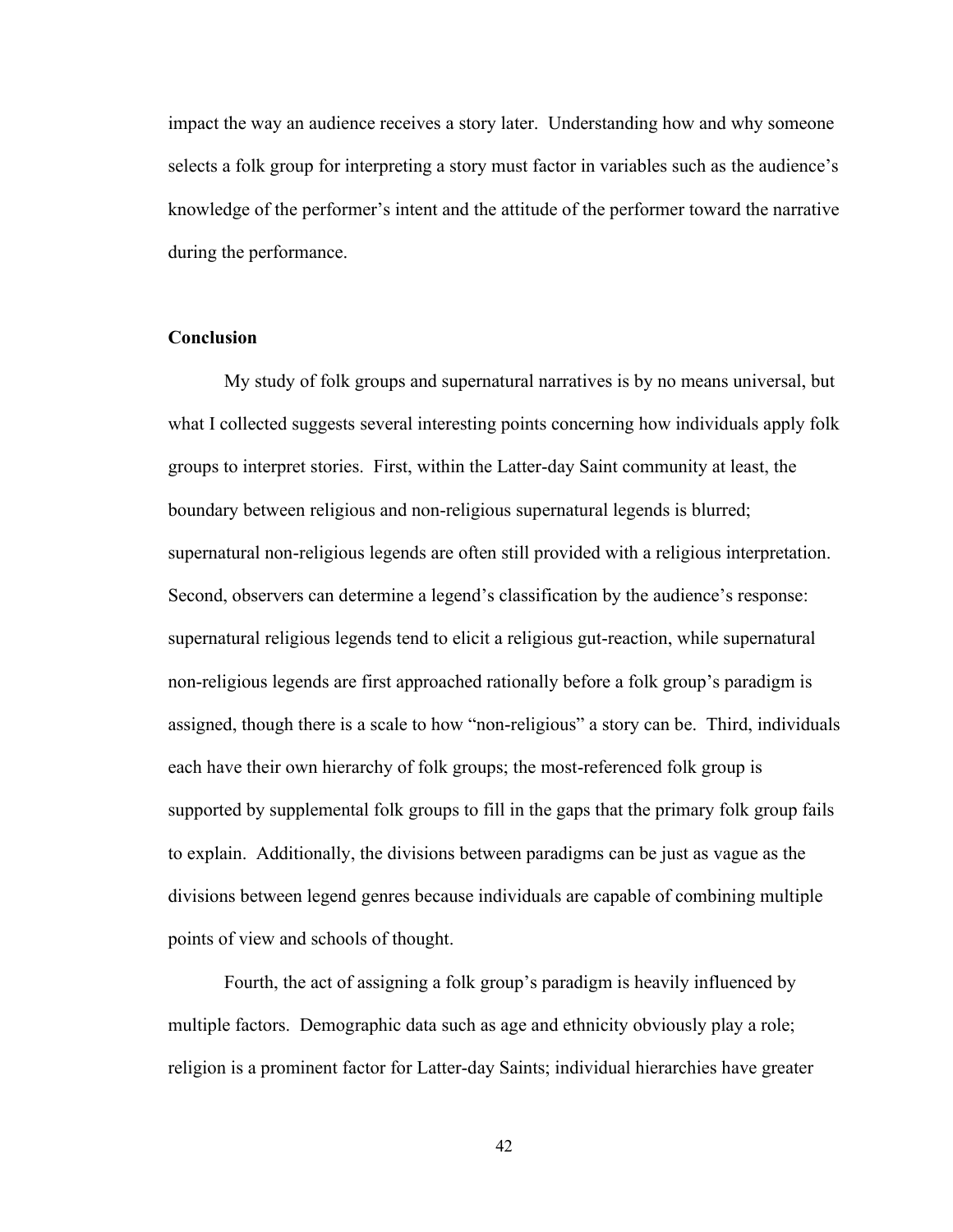prominence than peers' interpretation; the capability of a single folk group to supply an explanation for a supernatural event determines whether more paradigms will be accessed; social context and a performer's interpretation, attitude, and intent all influence which folk groups a listener accesses to understand a supernatural narrative. Although each individual has one worldview they rely on more than others, this worldview will not be accessed consistently by itself; a variety of factors affects interpretation.

Because of these multiple variables, it's possible to hazard a guess at how an audience will receive a narrative, but it's impossible to know until the very act of someone sitting down and telling a story.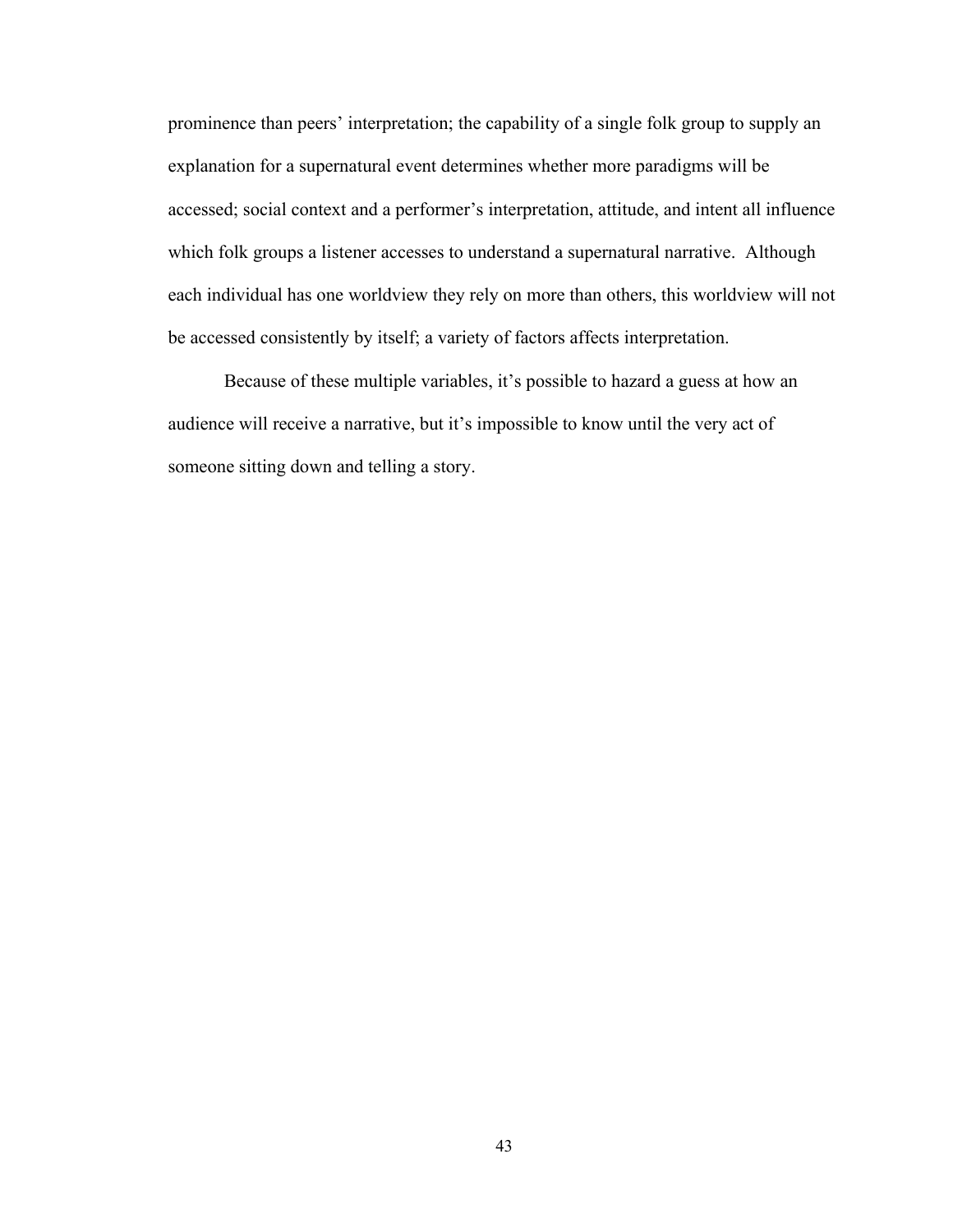#### Works Cited

- Abrahams, Roger D. "Folklore and Literature as Performance." *Journal of the Folklore Institute*, vol. 9, no. 2/3, 1972, pp. 75–94. *JSTOR*, www.jstor.org/stable/3814159. Alexandra. Personal conversation. 30 December 2021.
- Asimos, Vivian. "Everything is True Here, Even if it Isn't: the performance of belief online." *Journal of the British Association for the Study of Religions*, vol. 22, 2020, pp. 44–54. *JBASR*, doi.org/10.18792/jbasr.v22i0.46.
- Avila, Joseph interview with Rebekah Balmanno. "Skin-walker Sighting," 2020, FA 03. William A. Wilson Folklore Archives, L. Tom Perry Special Collections, Brigham Young University, Provo, Utah. contentdm.lib.byu.edu/digital/collection/folklore/id/708/rec/1.
- Bennett, Gillian. *Alas, Poor Ghost!* Utah State UP, 1999.
- Bennett, Gillian and Paul Smith, editors. *Monsters with Iron Teeth*. Sheffield Academic Press, 1988.
- Bohannan, Laura. "Shakespeare in the Bush." *Language: Readings in language and culture*, 1966, pp. 27–36.
- Brady, Margaret K. *Some Kind of Power: Navajo Children's Skinwalker Narratives*. University of Utah Press, 1984.
- Bronner, Simon J. "The Challenge of American Folklore to the Humanities." *Humanities*, vol. 7, no. 1, Spring 2018, pp. 17–47. *MDPI*, doi.org/10.3390/h7010017.
- Brunvand, Jan Harold. *The Vanishing Hitchhiker*. W.W. Norton & Company, 1981.
- Buddy. Personal conversation. 15 January 2022.
- Camille. Personal conversation. 15 January 2022.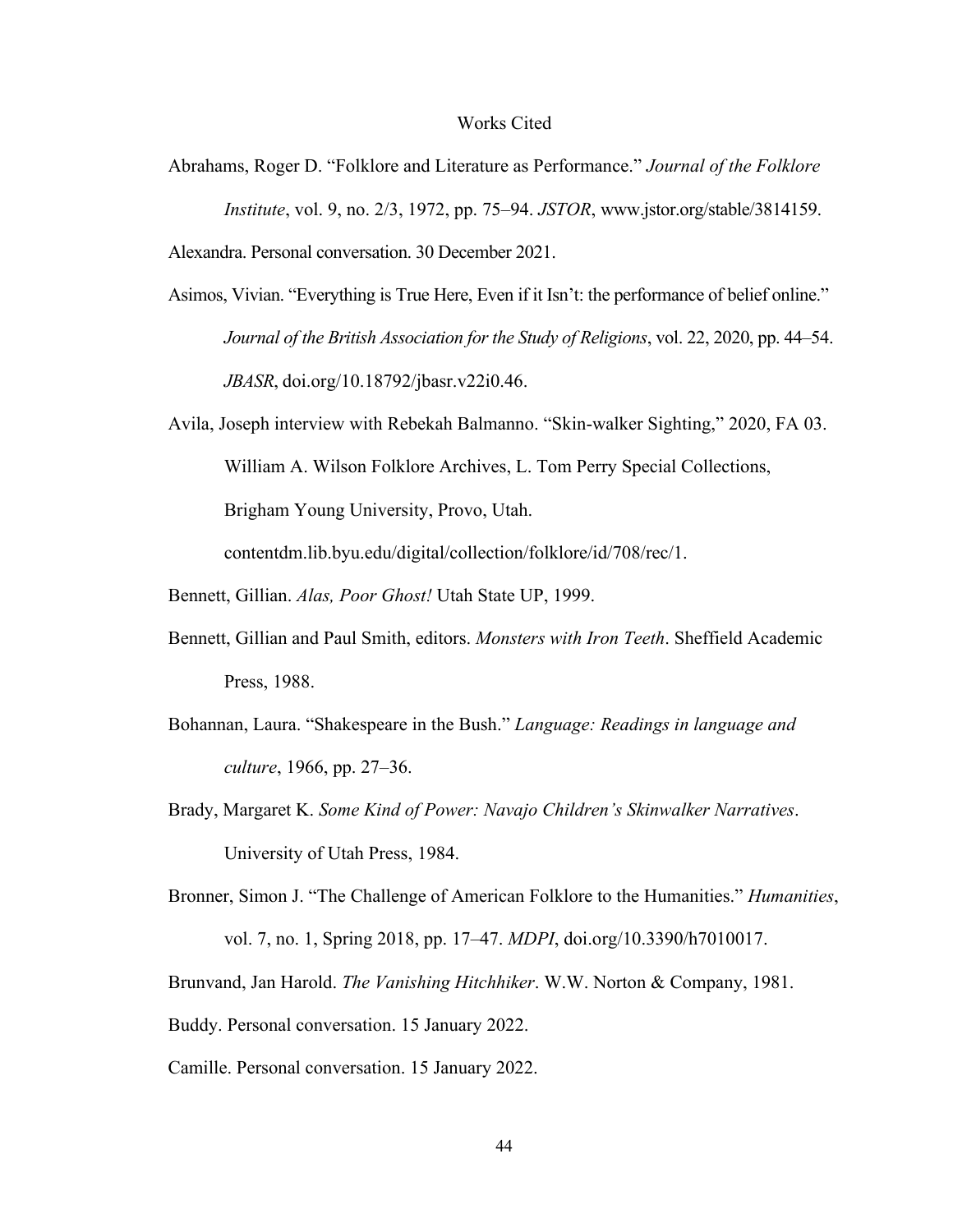Chase. Personal conversation. 15 January 2022.

- Christensen, Jacob. "Grant's Uncle's Skinwalker Story," 2020, FA 03. William A. Wilson Folklore Archives, L. Tom Perry Special Collections, Brigham Young University, Provo, Utah. contentdm.lib.byu.edu/digital/collection/folklore/id/709/rec/1.
- Davies, Owen. *Popular Magic: Cunning-folk in English History*. Bloomsbury Publishing,

2007.

- Dégh, Linda. *American Folklore and the Mass Media*. Indiana UP, 1994.
- ----. *Legend and Belief*. Indiana UP, 2001.
- ----. *Narratives in Society: A Performer-centered Study of Narration*. FF Communications no. 255, Indiana UP, 1995.
- ----. "What is a Belief Legend?" *Folklore*, vol. 107, 1996, pp. 33–46. *EBSCOHost,* doi.org/10.1080/0015587X.1996.9715912.
- Diedra. Personal conversation. 30 December 2022.
- El-Shamy, Hasan M. *Folkloric Behavior: A Theory for the Study of the Dynamics of Traditional Culture*. 1967. Indiana UP, PhD dissertation.
- Eliason, Eric A. and Tom Mould, editors. *Latter-day Lore*. University of Utah Press, 2013.
- Eliason, Eric A. "Spirit Babies and Divine Embodiment." *BYU Studies Quarterly*, vol. 53, no. 2, 2014, pp. 21–28. *BYU Studies*, byustudies.byu.edu/article/spirit-babiesand-divine-embodiment-pbes-first-vision-accounts-bible-scholarship-and-theexperience-centered-approach-to-mormon-folklore/.
- Ellis, Bill. *Aliens, Ghosts, and Cults.* Mississippi UP, 2001.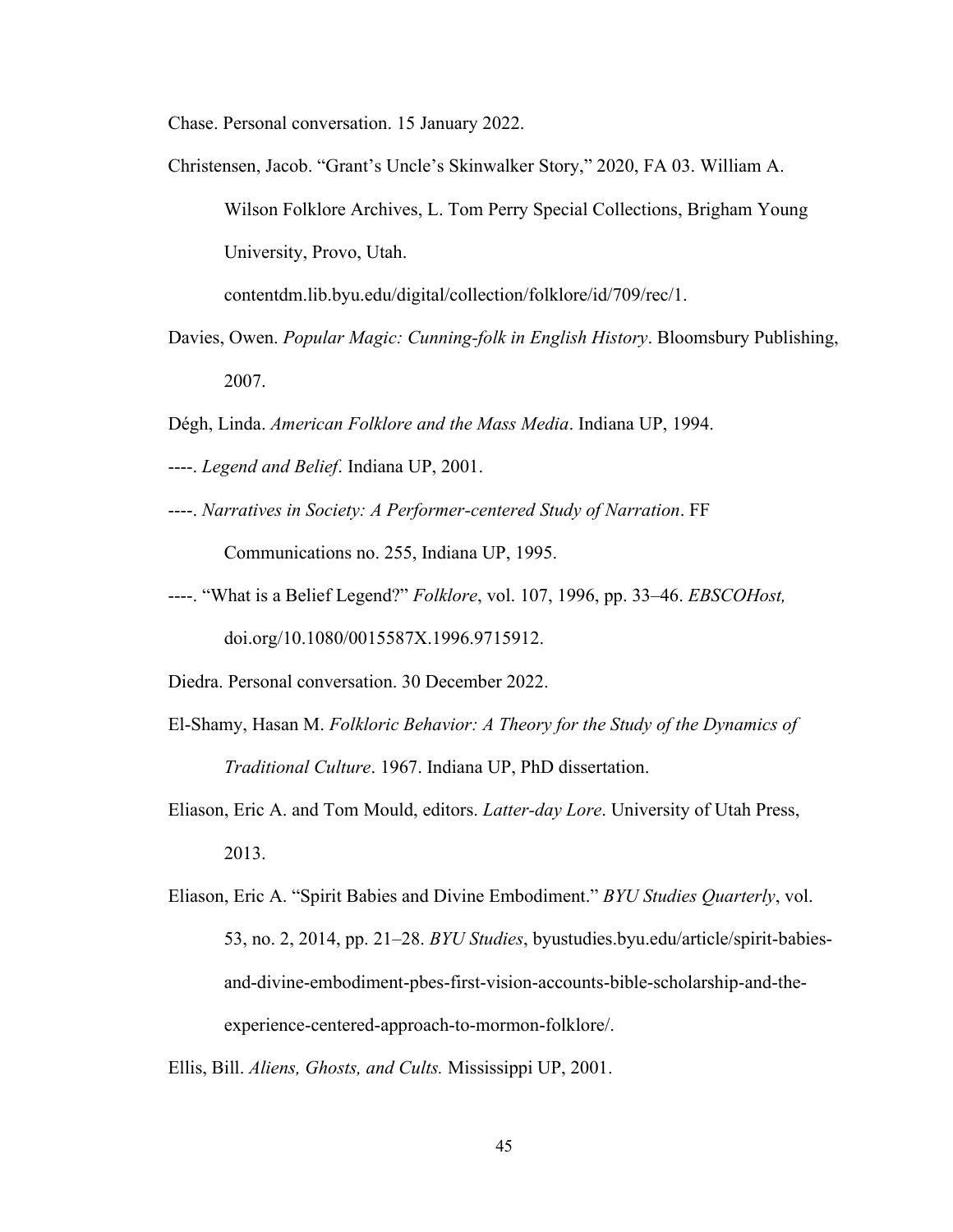- ----. *Lucifer Ascending: The Occult in Folklore and Popular Culture*. UP of Kentucky, 2004.
- Fogg, Cambree. "Missionary Forbidden Area with Animal People," 2020, FA 03. William A. Wilson Folklore Archives, L. Tom Perry Special Collections, Brigham Young University, Provo, Utah.

contentdm.lib.byu.edu/digital/collection/folklore/id/768/rec/1.

Goldstein, Diane E. et al. *Haunting Experiences*. Utah State UP, 2007.

Goldstein, Diane E. "The Place Where Things Fall Apart: The World from Inside a Fragment." *Journal of American Folklore*, vol. 134, no. 532, Spring 2021, pp. 196–207. *JSTOR*, www.jstor.org/stable/10.5406/jamerfolk.134.532.0196.

Hall, David D. *Worlds of Wonder, Days of Judgment*. Alfred A. Knopf, 1989.

- Henderson, Carl. "Guam Folk Village Ghost's Revenge," 2020, FA 03. William A. Wilson Folklore Archives, L. Tom Perry Special Collections, Brigham Young University, Provo, Utah. contentdm.lib.byu.edu/digital/collection/folklore/id/617/rec/1.
- Hirschfeld, Lawrence A. "On a Folk Theory of Society: Children, Evolution, and Mental Representations of Social Groups." *Personality and Social Psychology Review*, vol. 5, no. 2, 2001, pp. 107–117. *SagePub*, doi.org/10.1207/S15327957PSPR0502\_2.

Howes, Michael. *Storytelling in the Moment*. Academia Press, 2014.

Hufford, David J. *The Terror that Comes in the Night*. Philadelphia UP, 1982.

Iwasaka, Michiko and Barre Toelken. *Ghost and the Japanese: Cultural Experience in Japanese Death Legends*. Utah State UP, 1994.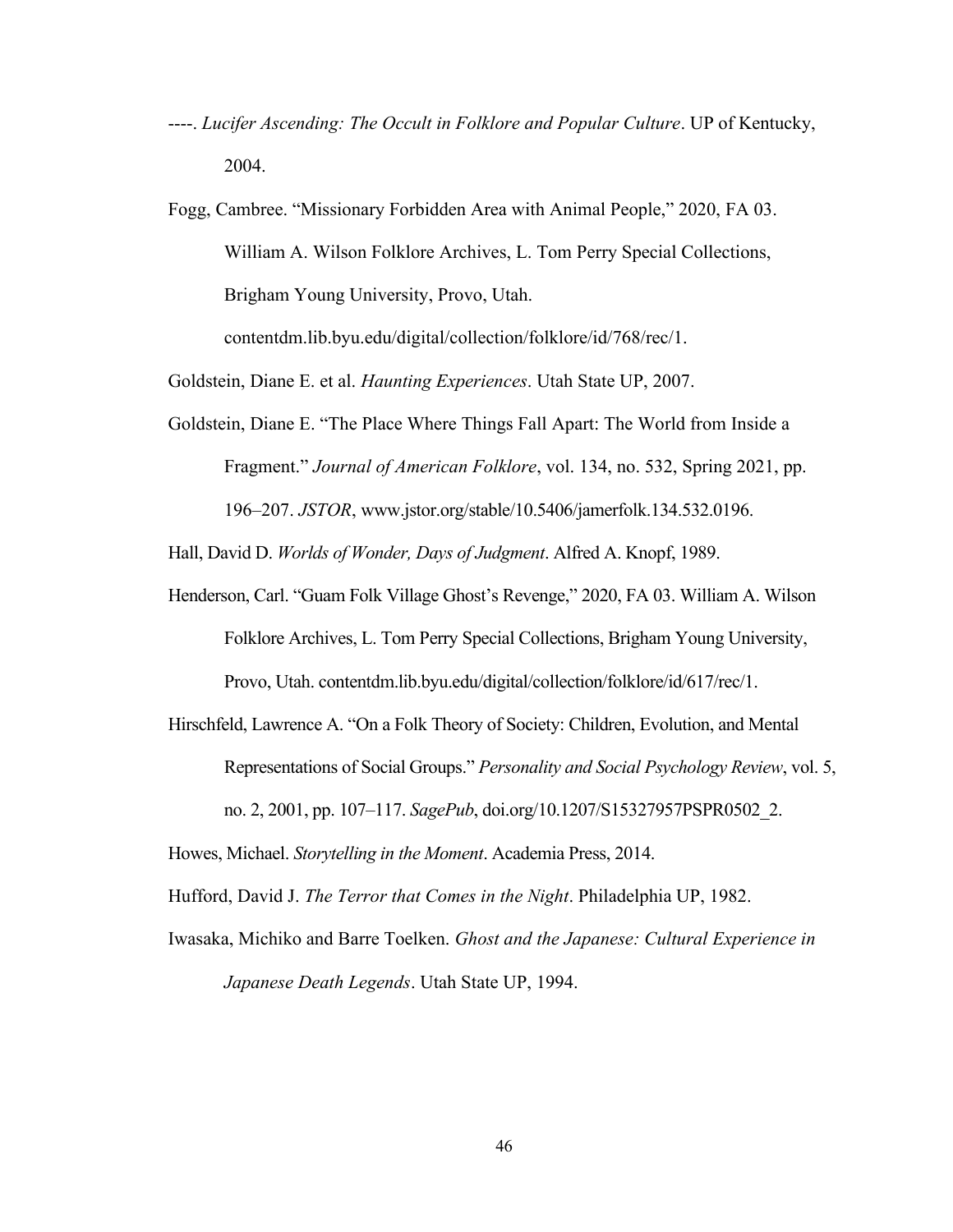- Jensen, Anna. "Bloody Mary," 2019, FA 01. William A. Wilson Folklore Archives, L. Tom Perry Special Collections, Brigham Young University, Provo, Utah. contentdm.lib.byu.edu/digital/collection/folklore/id/457/rec/36.
- Kazuhiko, Komatsu. *An Introduction to Yokai Culture: Monsters, Ghosts, and Outsiders in Japanese History*. Translated by Hiroko Yoda and Matt Alt, Japan Publishing Industry Foundation for Culture, 2017.
- Kimball, Melanie. "The Uninvited: The Ghosts of Brigham Young University," 2019, FA 01. William A. Wilson Folklore Archives, L. Tom Perry Special Collections, Brigham Young University, Provo, Utah.

contentdm.lib.byu.edu/digital/collection/folklore/id/372/rec/52.

Layton, Samantha. "Missionaries and Skinwalkers," 2020, FA 03. William A. Wilson Folklore Archives, L. Tom Perry Special Collections, Brigham Young University, Provo, Utah. contentdm.lib.byu.edu/digital/collection/folklore/id/686/rec/1.

Lorraine. Personal conversation. 15 January 2022.

Lyn. Personal conversation. 15 January 2022.

Marley, Noelle. "The Cold Hand," 2020, FA 03. William A. Wilson Folklore Archives, L. Tom Perry Special Collections, Brigham Young University, Provo, Utah. contentdm.lib.byu.edu/digital/collection/folklore/id/891/rec/2.

McMullin, Ainslee. "Paranormal Stories and Spiritual Legends: The Importance of Religious Family Folklore," 2019, FA 01. William A. Wilson Folklore Archives, L. Tom Perry Special Collections, Brigham Young University, Provo, Utah. contentdm.lib.byu.edu/digital/collection/folklore/id/304/rec/38.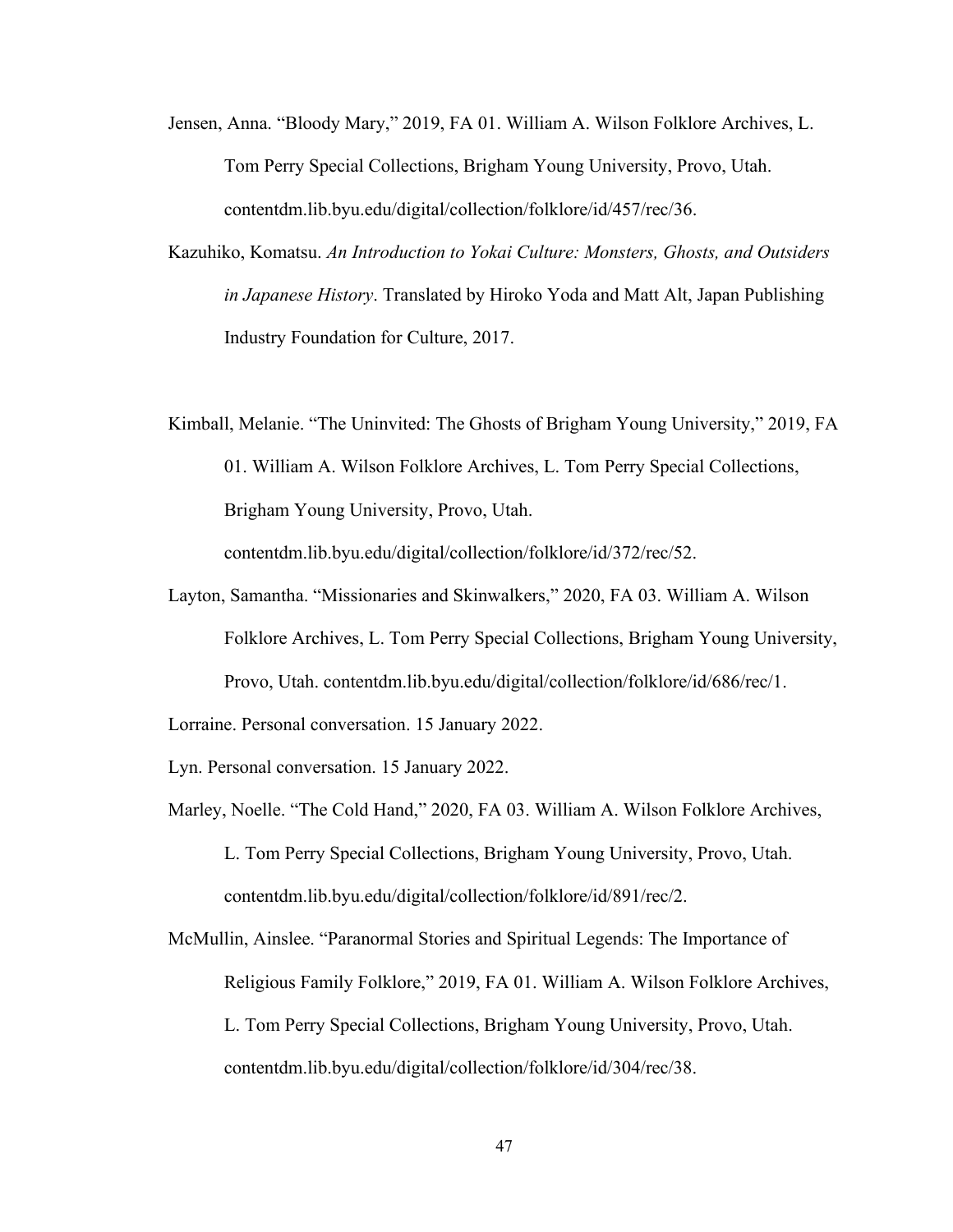McNeill, Lynne S. *Folklore Rules*. Utah State UP, 2013.

Milnes, Gerald. *Signs, Cures, & Witchery: German Appalachian Folklore*. University of Tennessee Press, 2007.

Mould, Tom. *Still, the Small Voice.* Utah State UP, 2011.

- Morrison, Morgan. "Dolores Gives a Warning," 2019, FA 03. William A. Wilson Folklore Archives, L. Tom Perry Special Collections, Brigham Young University, Provo, Utah. contentdm.lib.byu.edu/digital/collection/folklore/id/447/rec/1.
- Murray, Colton T. "I Have Exorcised the Demons, This House is Clear Folk Ordinances of Casting Out Spirits," 2020, FA 01. William A. Wilson Folklore Archives, L. Tom Perry Special Collections, Brigham Young University, Provo, Utah. contentdm.lib.byu.edu/digital/collection/folklore/id/747/rec/1.
- Murray, Gerald F. "The Phantom Child in Haitian Voodoo: A Folk-religious Model of Uterine Life." *African Creative Expression of the Divine*, edited by Kortright Davis, Elias Farajaje-Jones, and Iris Eaton. Howard University School of Divinity, 1991, pp. 4–25.

Nicholas. Personal conversation. 30 December 2021.

- Oring, Elliott, editor. *Folk Groups and Folklore Genres: An Introduction*. Utah State UP, 1993.
- Radner, Joan N. and Susan S. Lanser. "The Feminist Voice: Strategies of Coding in Folklore and Literature." *Journal of American Folklore*, vol. 100, no. 398, 1987, pp. 412-425. *JSTOR*, www.jstor.org/stable/540901.
- Redfield, Robert. "The Folk Society." *The American Journal of Sociology*, vol. 52, no. 4, 1947, pp. 293–308. *JSTOR*, www.jstor.org/stable/2771457.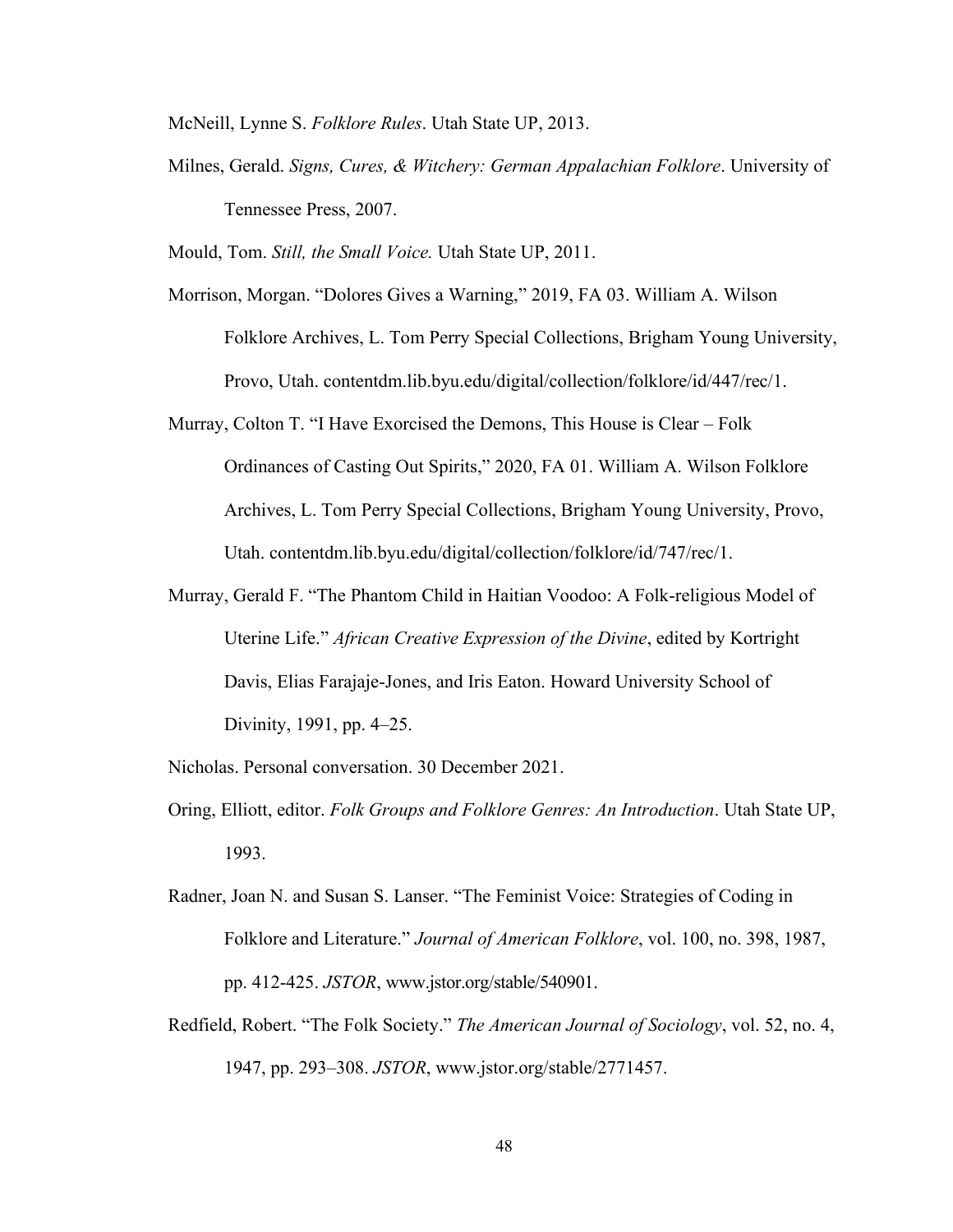Shibutani, Tamotsu. *Improvised News: A Sociological Study of Rumor*. Bobbs-Merrill Company, 1966.

Sims, Martha C. and Martine Stephens. *Living Folklore*, 2nd edition. Utah State UP, 2011.

Toffoletti, Summer. "Argentina's Bogeyman, El hombre de la bolsa," 2020, FA 03. William A. Wilson Folklore Archives, L. Tom Perry Special Collections, Brigham Young University, Provo, Utah. contentdm.lib.byu.edu/digital/collection/folklore/id/677/rec/2.

- Varvel, Audrey interview with Meghan Higgins. "American Fork Drive," 2016, FA 03. Supernatural Non-religious Legends. William A. Wilson Folklore Archives, L. Tom Perry Special Collections, Brigham Young University, Provo, Utah. contentdm.lib.byu.edu/digital/collection/folklore/id/108/rec/2.
- Warner, William. "Missionaries' Experience and Opinion on Folk Beliefs in Foreign Countries," 2020, FA 01. William A. Wilson Folklore Archives, L. Tom Perry Special Collections, Brigham Young University, Provo, Utah. contentdm.lib.byu.edu/digital/collection/folklore/id/885/rec/71.

Welsch, Roger L. "Enter Laughing: But beware the es-ex factor." *Natural History*, no. 105, no. 7, 1996, p. 64. *ProQuest*,

www.proquest.com/docview/210640993?parentSessionId=lqifh

5G3IsVKiB1I4uQWlunJvirN70nBgt6WYhGYSuY%3D&accountid=4488.

Yu, Qiufen. "Understanding the Impact of Culture on Interpretation: A Relevance Theoretic Perspective." *Intercultural Communication Studies*, vol. 23, no. 3,